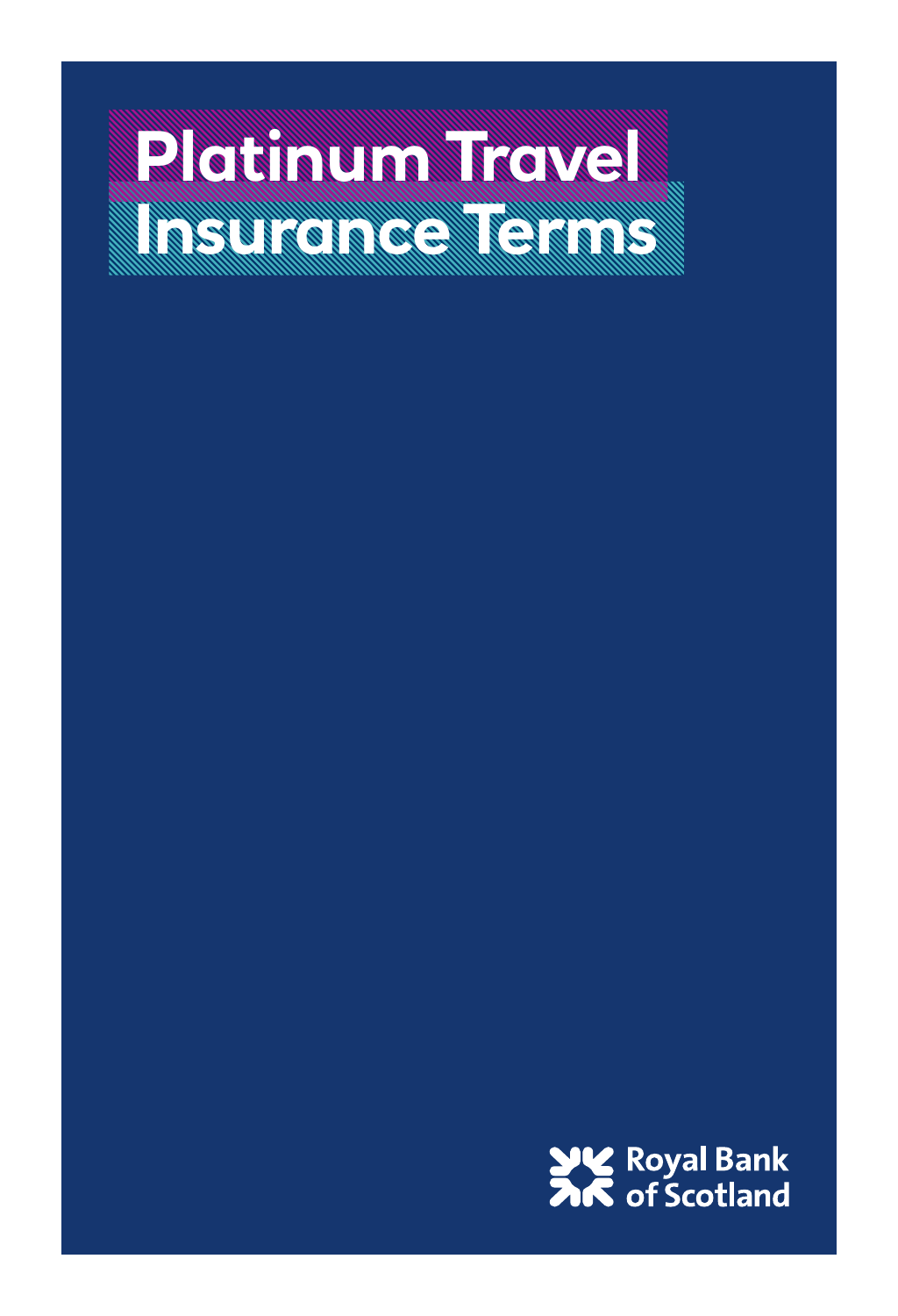# Welcome

#### **to RBS Platinum Travel Insurance Underwritten by U K Insurance Limited**

This booklet contains everything you need to know about your travel insurance.

This booklet includes your policy. Keep the booklet safe for when you need it, and remember to take it with you when you travel. Over the next few pages, you'll find useful tips on what to do to make your travels safer and how to make a claim.

Throughout this Policy 'Platinum account' refers to Select Platinum Accounts and Reward Platinum accounts.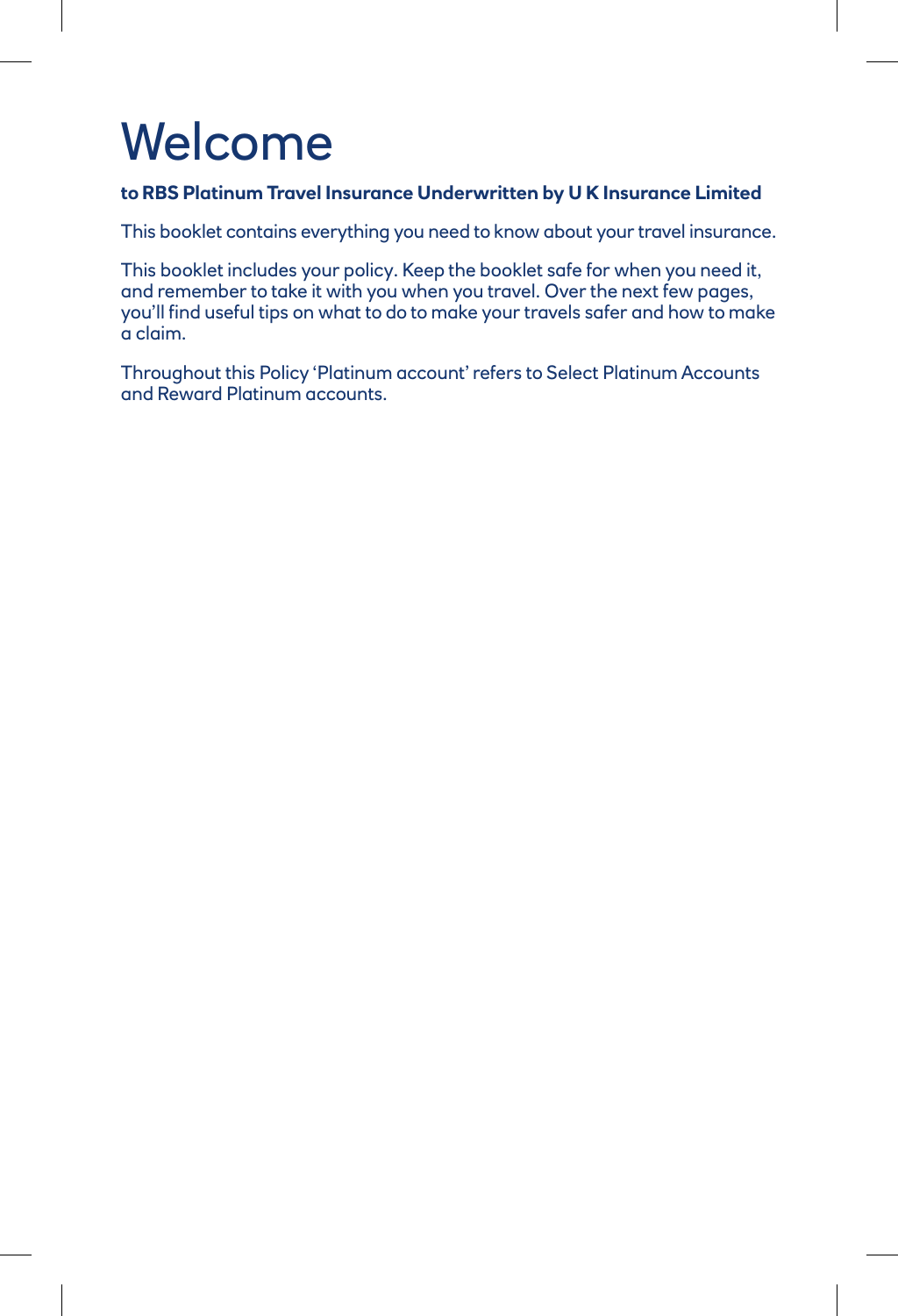# **Contents**

| How to get help                                                          | 4                   |
|--------------------------------------------------------------------------|---------------------|
| Your policy                                                              | 5                   |
| Policy contents and summary of cover                                     | $\ddot{\mathbf{6}}$ |
| <b>Policy definitions</b>                                                | 8                   |
| Important information about Platinum Travel Insurance                    | 10                  |
| <b>Operation of cover</b>                                                | 10                  |
| Changes to your insurance or to upgrade your cover                       | 10                  |
| <b>Health issues</b>                                                     | 11                  |
| Country and trip length issues                                           | 11                  |
| <b>Activities issues</b>                                                 | 12                  |
| <b>Other issues</b>                                                      | 12                  |
| <b>Medical declaration</b>                                               | 13                  |
| <b>Included activities and hazardous activities</b>                      | 13                  |
| <b>Part 1 - Covers for your trip</b>                                     | 16                  |
| A. Cancelling your trip (before you are due to start your trip)          | 16                  |
| <b>B.</b><br>Delayed or missed departure (on the day you are travelling) | 17                  |
| C. Cutting short your trip (after your trip has started)                 | 18                  |
| <b>Part 2 - Covers for you</b>                                           | 21                  |
| D. Emergency medical and related costs                                   | 21                  |
| E.,<br>Personal accident                                                 | 23                  |
| F. Personal liability                                                    | 23                  |
| G. Legal costs                                                           | 24                  |
|                                                                          |                     |
| <b>Part 3 - Covers for your property</b>                                 | 27                  |
| Η.<br><b>Baggage</b>                                                     | 27<br>28            |
| Delayed baggage<br>L.                                                    | 28                  |
| J.<br>Personal money                                                     | 29                  |
| K. Lost passport or driving licence                                      | 29                  |
| Winter sports cover<br>L.                                                |                     |
| <b>Part 4 - Optional extra covers</b>                                    | 32                  |
| M. Business cover                                                        | 32                  |
| N. Golf cover                                                            | 33                  |
| O. Wedding cover                                                         | 35                  |
| General exclusions and conditions                                        | 37                  |
| <b>Privacy Notice</b>                                                    | 39                  |
| How to claim, how to complain and our regulator                          | 45                  |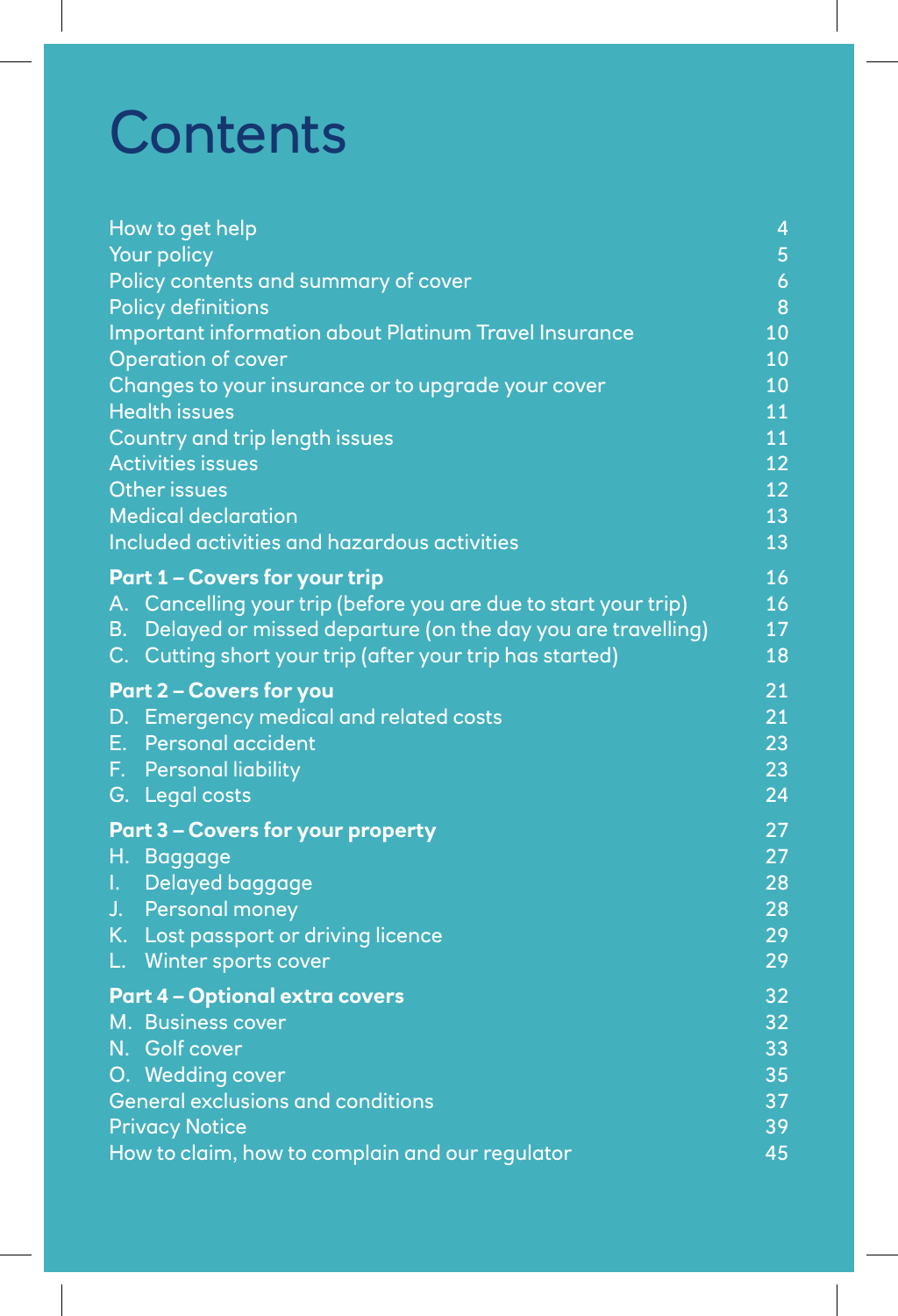# **How to get help**

| <b>Before you travel</b>                                                                                                                                                                                                                                                                                                                            | Please call                                                                                                |
|-----------------------------------------------------------------------------------------------------------------------------------------------------------------------------------------------------------------------------------------------------------------------------------------------------------------------------------------------------|------------------------------------------------------------------------------------------------------------|
| If you:<br>Have a medical condition you need to declare.<br>Please see the Medical Declaration on page 13<br>Want to add any of the optional covers<br>detailed in Part 4 of this policy<br>Want to alter any of the details outlined in<br>Changes to your insurance on page 10<br>Wish to discuss anything else about how<br>your insurance works | 0345 609 0456<br>Lines are open 8am to 8pm Monday to Friday,<br>9am to 5pm Saturday and 10am to 5pm Sunday |
| How to make a claim                                                                                                                                                                                                                                                                                                                                 | <b>Please call</b>                                                                                         |
| While you are away:<br>If you are injured or ill while you are away,<br>call our Emergency Assistance Service                                                                                                                                                                                                                                       | 0345 609 0456<br>+44 1252 763 659 from abroad<br>Lines are open 24 hours a day, 365 days a year            |
| Non-emergency claims                                                                                                                                                                                                                                                                                                                                | 0345 609 0456 in the UK<br>+44 1252 763 659 from abroad<br>Lines are open 9am to 5pm Monday to Friday      |
| Legal Costs claims                                                                                                                                                                                                                                                                                                                                  | 0345 246 2070 in the UK<br>+44 1275 557 950 from abroad<br>Lines are open 24 hours a day, 365 days a year  |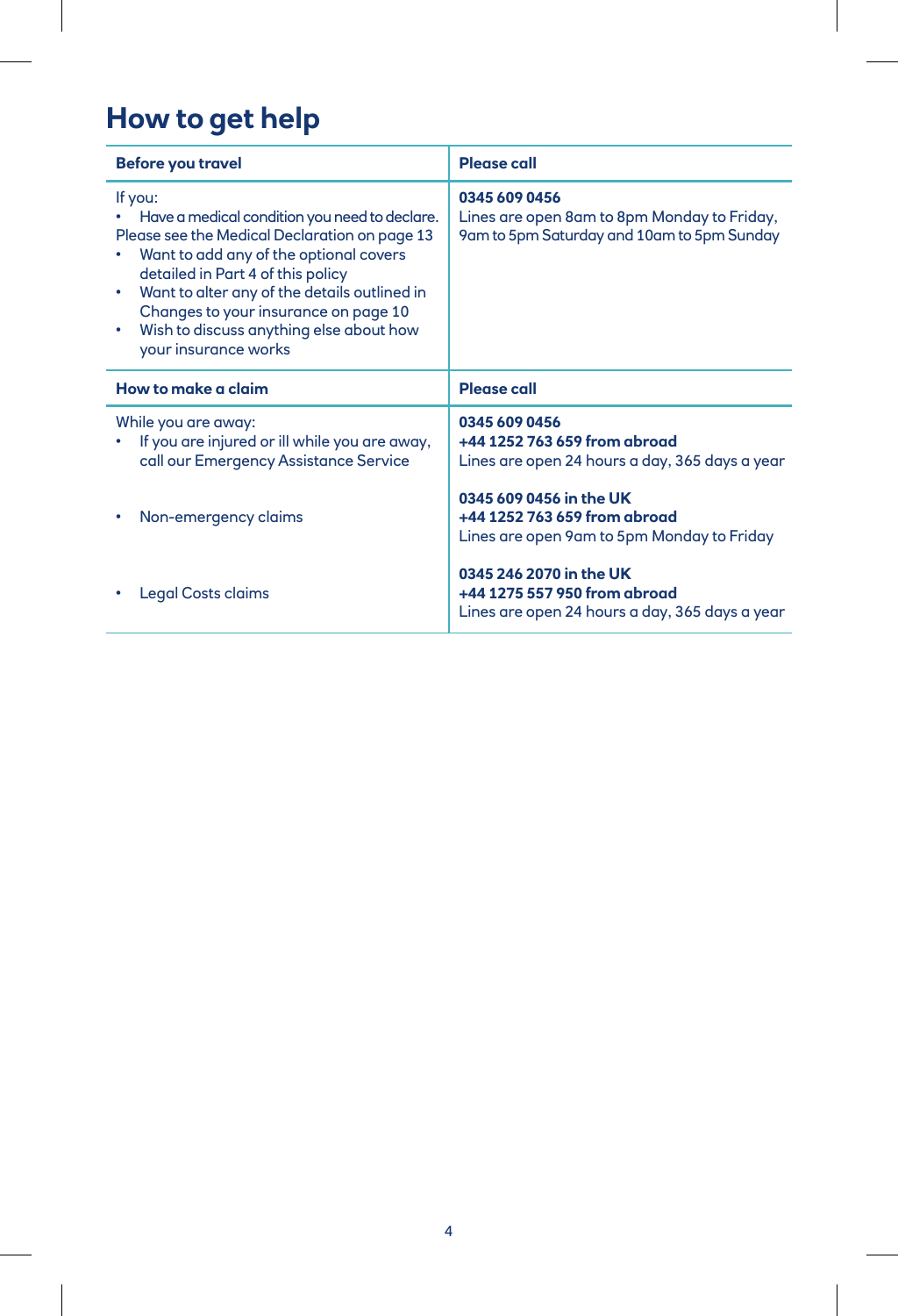# **Your policy**

**This policy booklet gives full details of your cover. You should read it along with any upgrades and endorsements, and keep all your documents in a safe place but take them with you when you travel.**

Your policy is made up of:

- this policy booklet from pages 4 to 41; and
- any upgrades and endorsements, as detailed in the Changes To Your Insurance section on page 10

We promise to always be fair and reasonable and to act quickly whenever you need to make a claim under this policy. If you feel we have not met this promise, we will do everything possible to deal with your complaint quickly and fairly.

This policy is evidence of the contract between us, U K Insurance Limited, and you, our policyholder.

We will provide insurance under this policy, as amended by any upgrades and endorsements, during the period of insurance.

You must take care to provide us with accurate information which is correct to the best of your knowledge. Please check carefully all the policy details and any upgrades and endorsements we have sent you to make sure they meet your needs. If you think there is a mistake or you need to make changes, you should notify us immediately. Failure to provide correct information or inform us of any changes could adversely affect your policy, including invalidating your policy or claims being rejected or not fully paid.

Under European law, you and we may choose which law will apply to this contract. Unless we agree otherwise, if your address is in Scotland:

- Scots law applies between you and us; and
- The Scottish courts have non-exclusive jurisdiction over any disputes arising out of this contract. If your address is in England or elsewhere:
- English law applies between you and us; and
- The English courts have non-exclusive jurisdiction over any disputes arising out of this contract.

We have supplied this Agreement and other information to you in English and we will continue to communicate with you in English.

We have not given you a personal recommendation as to whether this policy is suitable for your specific needs, so please read carefully to ensure it meets your specific needs and call us if you have any queries.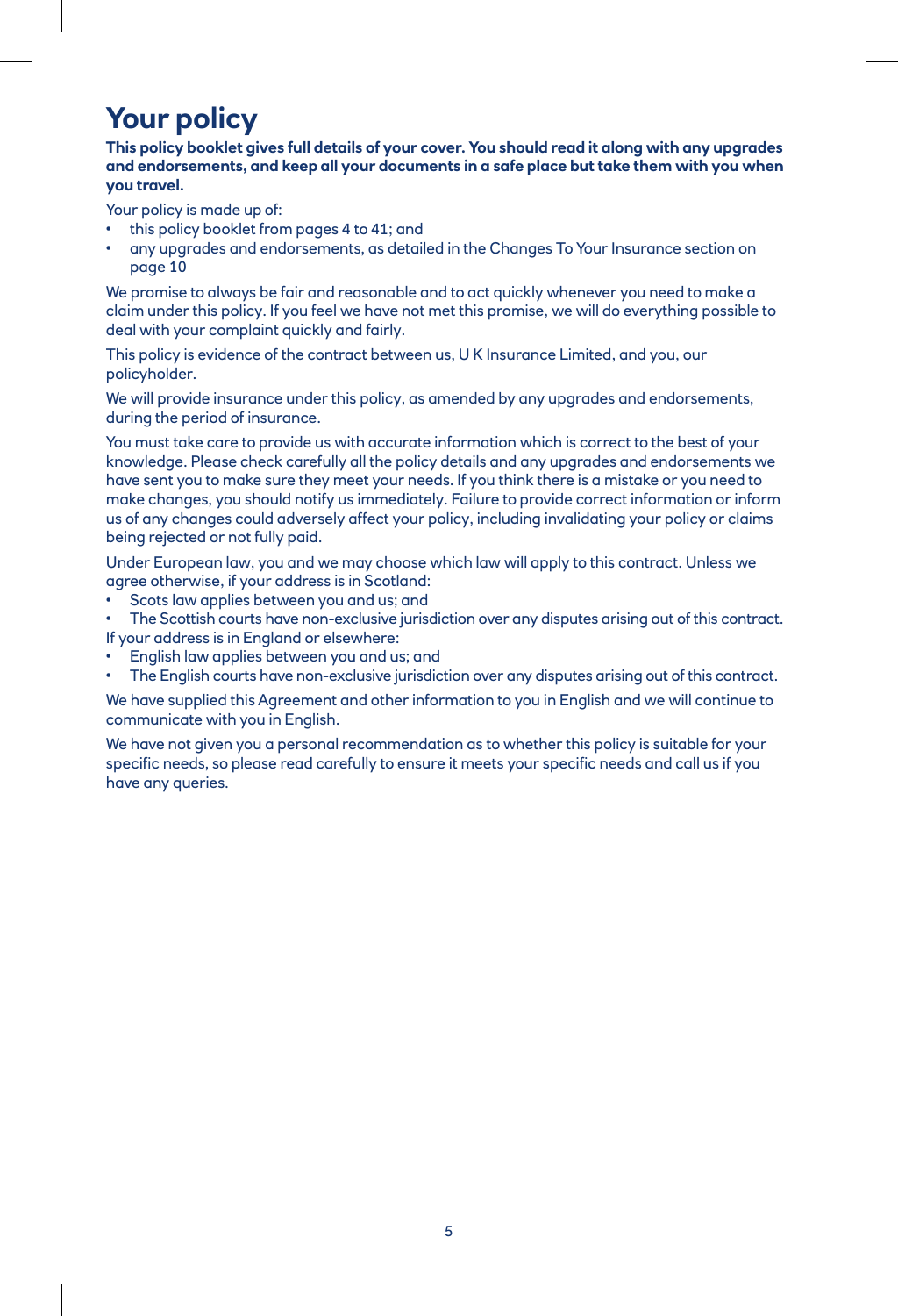# **Policy contents and summary of cover**

| <b>Section</b>                                                                                                                                                                                                                 | Page           | <b>Limit of cover</b><br>(per person) | <b>Excess</b><br>(per person) |
|--------------------------------------------------------------------------------------------------------------------------------------------------------------------------------------------------------------------------------|----------------|---------------------------------------|-------------------------------|
| Policy definitions                                                                                                                                                                                                             | 8              |                                       |                               |
| <b>Important information About Platinum</b><br><b>Travel Insurance:</b><br>– Operation of cover<br>- Changes to your insurance<br>– Health Issues<br>- Country And Trip Length Issues<br>– Activities Issues<br>- Other Issues | 10             |                                       |                               |
| <b>Medical Declaration</b>                                                                                                                                                                                                     | 13             |                                       |                               |
| <b>Included Activities and Hazardous</b><br><b>Activities</b>                                                                                                                                                                  | 13             |                                       |                               |
| Part 1 - Covers For Your trip<br>A. Cancelling Your Trip<br><b>B.</b> Delayed Or Missed Departure<br>- Missed International Departure<br>- Delayed International Departure<br>- Abandoned International Departure              | 16<br>17       | £5,000<br>£1,000<br>£250<br>£5,000    | £75<br>£75<br>Nil<br>£75      |
| C. Cutting Short Your Trip                                                                                                                                                                                                     | 19             | £5,000                                | £75                           |
| Part 2 - Covers For You<br>D. Emergency Medical & Related Costs<br>- Outside your home area<br>- Related costs in your home area<br>E. Personal Accident<br>- Total Permanent Disablement                                      | 21<br>23       | £10,000,000<br>£10,000<br>£25,000     | £75<br>£75<br>Nil             |
| or Death                                                                                                                                                                                                                       |                | (some age restrictions apply)         |                               |
| - Loss of limbs or sight<br>F. Personal Liability<br>G. Legal Costs                                                                                                                                                            | 23<br>24       | £25,000<br>£2,000,000<br>£50,000      | Nil<br>£75<br>Nil             |
| Part 3 - Covers For Your Property<br>H. Baggage<br>- Single Item Limit<br>- Valuables Limit                                                                                                                                    | 27             | £1,500<br>£300<br>£500                | £75                           |
| <b>Delayed Baggage</b><br>I.                                                                                                                                                                                                   | 28             | £650<br>(after 48 hours)              | Nil                           |
| J. Personal Money<br>K. Lost Passport or Driving Licence<br>L. Winter Sports Cover                                                                                                                                             | 28<br>29<br>29 | £500<br>£750                          | £75<br>£75                    |
| - Ski Pack<br>- Ski Equipment                                                                                                                                                                                                  |                | £150<br>£400                          | Nil<br>£75                    |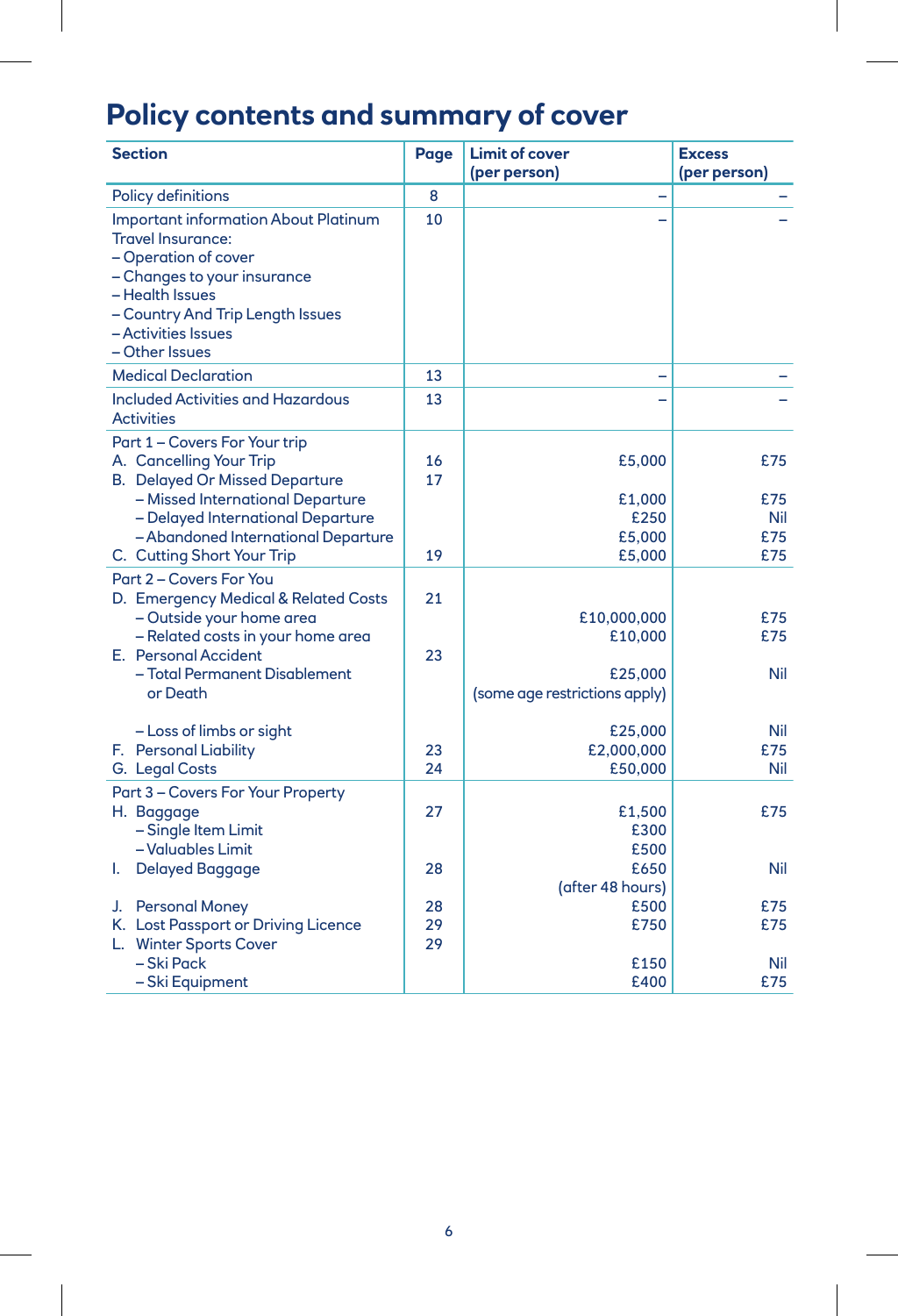| <b>Section</b>                    | Page | <b>Limit of cover</b><br>(per person) | <b>Excess</b><br>(per person) |
|-----------------------------------|------|---------------------------------------|-------------------------------|
| Part 4 - Optional Extra Covers    |      |                                       |                               |
| M. Business Cover                 | 32   |                                       |                               |
| - Business Equipment & Samples    |      | £3,000                                | £75                           |
| - Hiring Replacements             |      | £500                                  | Nil                           |
| - Business Colleagues             |      | £1,500                                | Nil                           |
| N. Golf Cover                     | 33   |                                       |                               |
| - Golf Equipment                  |      | £1,500                                | £75                           |
| - Hiring Replacements             |      | £250                                  | Nil                           |
| O. Wedding Cover                  | 35   |                                       |                               |
| - Wedding Attire                  |      | £1,500                                | £75                           |
| $-$ Rings                         |      | £250                                  | £75                           |
| - Wedding Gifts                   |      | £1,000                                | £75                           |
| - Photographs And Videos          |      | £750                                  | £75                           |
| <b>General Exclusions</b>         | 37   | -                                     |                               |
| <b>General Conditions</b>         | 37   | -                                     |                               |
| <b>Your Information</b>           | 39   | -                                     |                               |
| How To Claim, How To Complain and | 41   |                                       |                               |
| <b>Our Regulator</b>              |      |                                       |                               |
| - How To Claim                    |      |                                       |                               |
| - How To Complain                 |      |                                       |                               |
| - Details About Our Regulator     |      |                                       |                               |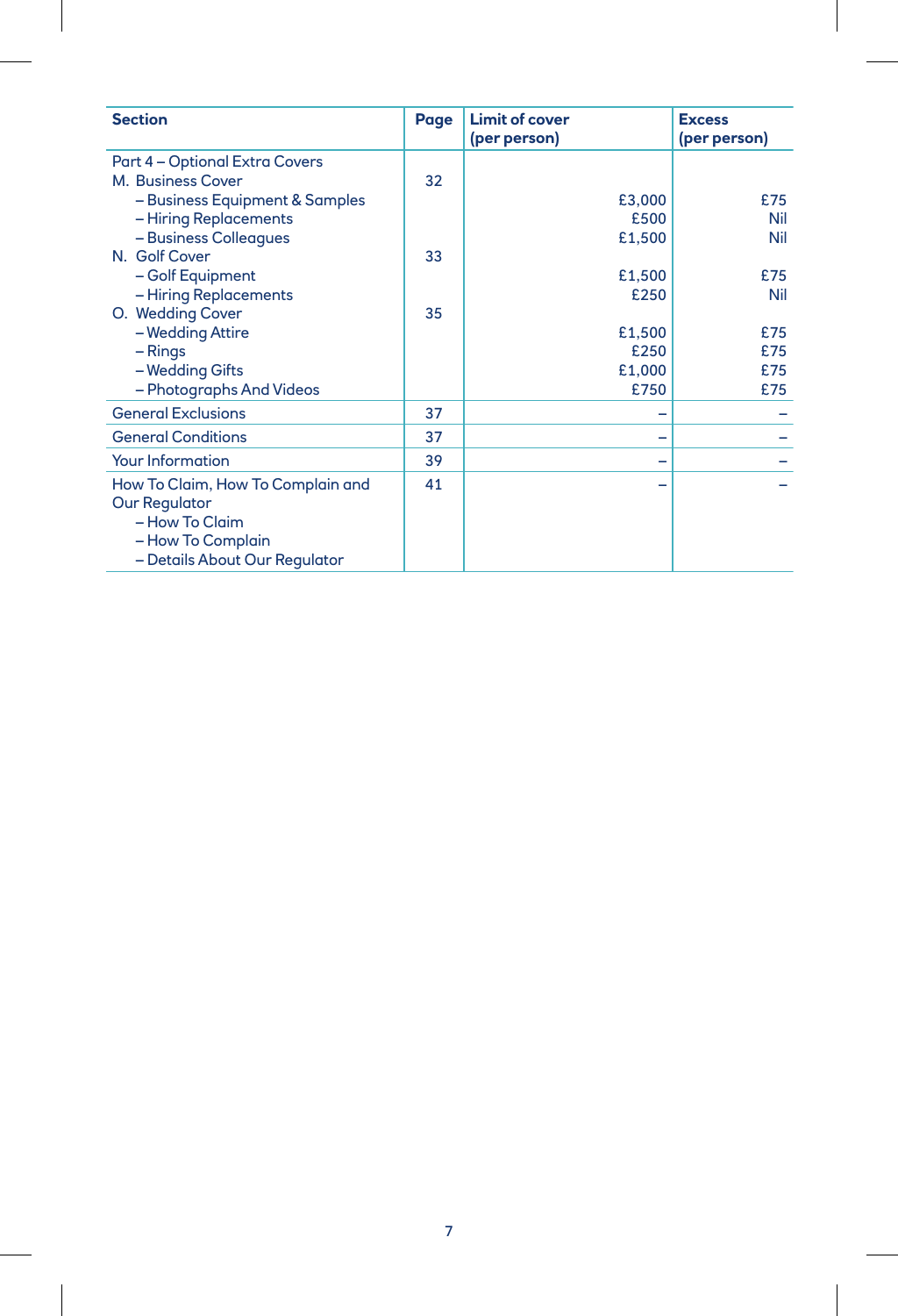## **Policy definitions**

Wherever the following **words** or expressions appear **in bold** in **your policy**, they have the meaning given here unless **we** say differently.

**Abandon** – cutting short and not recommencing **your trip** (including where **we** have repatriated **you** to the **UK** as a result of a claim under section D Emergency Medical and Related Costs) or where **you** are admitted as an in-patient in hospital for more than 24 hours while **you** are on **your trip**.

**Account holder** – the person or people named on the records of RBS as the holder of a Platinum account.

**Anticipated event** – any event or occurrence which **you** or **your immediate family** knew would occur or could reasonably have expected to occur during **your trip** and which **you** or **your immediate family** were aware of at the time **you** became an **insured person** or the date when **you** booked **your trip**, whichever is later.

**Appointed representative** – the **preferred law firm**, solicitor, or other suitably qualified person appointed by **us** to represent **you** under Section G Legal Costs.

**Baggage** – **personal possessions** or **valuable items**.

**Business equipment** – computer equipment, facsimile machines, photocopiers, fixed telecommunications equipment, business books, stationery and office equipment all owned by **you** or for which **you** are legally responsible.

**Business samples** – all business stock owned by **you** or for which **you** are legally responsible.

**Close business associate** – any person whose absence from business for one or more complete working day at the same time as **your** absence prevents the effective continuation of that business.

**Close relative** – **your partner**; fiancé(e); parent, parent-in-law, step-parent or legal guardian; child, step-child or foster child; sibling; sibling-in-law, half-sibling or step-sibling; grandparent or grandchild.

#### **Costs –**

- all properly incurred and proportionate fees, expenses and disbursements charged by the **appointed representative** and agreed by **us**; and
- the costs which **you** are ordered to pay by a **court** and any other costs **we** agree to in writing.

**Court** – court, tribunal or other suitable authority.

**Dependent child** – any child (including any legally adopted, fostered or step child) of the **account holder** who is aged under 18 years (under 23 years if in full time education), lives at the **home** of the **account holder** (or, if separated, that child's other parent) and is neither married or in a civil partnership.

**Doctor** – a registered practising member of the medical or healthcare profession who is not related to **you** or **your travelling companion**.

**Excess** – the amount **you** must pay towards any claim. The excess applies separately to:

- each **insured person** claiming; and
- each event that leads to a claim.

**Golf equipment** – **your** golf bag, its contents and any specialist golf clothing or equipment.

**Guest** – any person who is travelling with the **account holder** during the period of the **trip** who lives in the **UK** and for whom the appropriate additional premium has been paid.

**Hazardous activity/activities** – an activity or activities that **you** are not covered for participating in, unless you have declared it to **us** and it has been accepted by **us** in writing. Details of included activities and hazardous activities are given on page 13 of this **policy**.

**Home** – the address where the **account holder** permanently lives in the **UK**.

**Home area** – England, Scotland, Wales, Northern Ireland or the Isle of Man if **your home** is in any of these countries, or the Channel Islands if **your home** is on any of these islands.

**Insured couple** – the two individuals who are insured by this **policy** that are due to get married during the **trip**. If one of the individuals is not insured by this **policy we** will extend the cover provided to include that person for that **trip** once the appropriate additional premium for section O – Wedding Cover has been paid.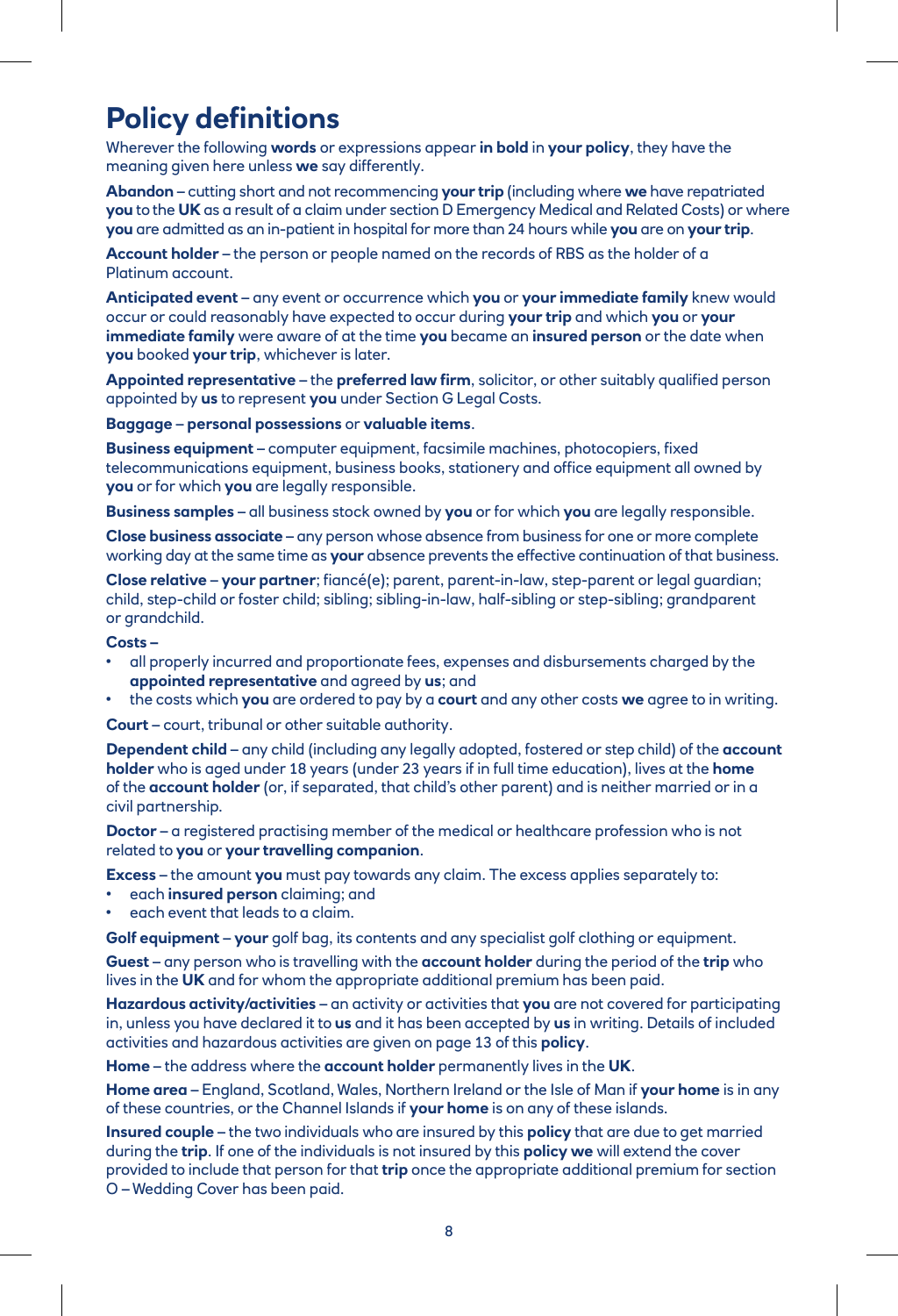**Loss of limb** – the permanent severing at or above the wrist or ankle or total loss of a complete foot, leg, hand or arm.

**Loss of sight** – the degree of sight remaining in one eye after correction is 3/60 or less on the Snellen scale or, in both eyes, means **your** name being added to the Register of Blind Persons on the authority of a fully qualified ophthalmic specialist.

**Manual work** – paid or unpaid work that involves:

- using, installing or maintaining equipment or machinery;
- building or construction; or
- caring for any child who is not a **close relative**.

**Natural disaster** – fire, storm, lightning, avalanche, explosion, hurricane, earthquake, flood, tidal wave, medical epidemic or pandemic.

**Partner** – the person the **account holder** lives with at **home** in a relationship, whether married or cohabiting, as if husband and wife or civil partners regardless of gender.

**Period of insurance** – the period between the dates on which **your policy** starts and ends, which is the same as the period for which the **account holder** holds a Platinum account. Cover for each individual **trip** under section A Cancelling Your Trip begins on the date **you** booked the **trip** and ends when **you** leave **your home** on the start date of **your trip**. Cover under all other sections begins when **you** leave **your home** at the start of **your trip** and ends when **your trip** ends.

No one **trip** can be more than 31 days' duration unless **we** have agreed an extension in writing. Cover for any future **trip** will continue while **your policy** remains in force.

If **your** return to **your home area** is delayed beyond the scheduled end date of **your trip** for reasons outside **your** control the period of insurance will automatically be extended until **your** new return date.

**Personal money** – cash (notes and coins in current use, including foreign currency), nonrefundable pre-paid travel and admission tickets and pre-paid cards all held for personal use.

**Personal possessions** – luggage, clothing and personal effects but excluding **personal money** and **valuable items**.

**Point of international departure** – the airport, port or station from which **you** leave the **UK** or Republic of Ireland on **your trip** or to which **you** return at the end of **your trip**.

**Policy** – this policy booklet and any additional upgrades, extensions or endorsements applied to **your** policy.

**Pre-existing medical condition** – any medical condition for which, at the date **you** became an **insured person** or the date when **you** booked **your trip**, whichever is later, **you**:

- had received advice, medication or treatment from a **doctor** during the last 12 months;
- were under investigation or awaiting diagnosis;
- were on a waiting list for treatment as an in-patient or were aware of the need for treatment as an in-patient; or
- have received a terminal prognosis.

**Preferred law firm** – the law firm **we** choose to provide legal services under Section G Legal Costs. These legal specialists are chosen as they have the expertise to deal with **your** claim and must comply with **our** agreed service standards.

**Reasonable prospects of success** – **we** and the **appointed representative** agree that there is a better than 50% chance that **you** will obtain a successful judgment; and recover **your** losses or damages or obtain any other legal remedy **we** agree to, including an enforcement of judgment, making a successful defence or making a successful appeal or defence of an appeal under Section G Legal Costs.

**Terms of appointment** – a separate contract which **we** will require the **appointed representative** to enter into with **us** if the **appointed representative** is not a **preferred law firm**. This contract sets out the amounts **we** will pay the **appointed representative** under **your** policy and their responsibilities to report to **us** at various stages of the claim.

**Total permanent disability** – a total and permanent disability that prevents **you** from doing any work of any kind for 52 consecutive weeks.

**Travelling companion** – a person or people booked to travel with **you** on **your trip**.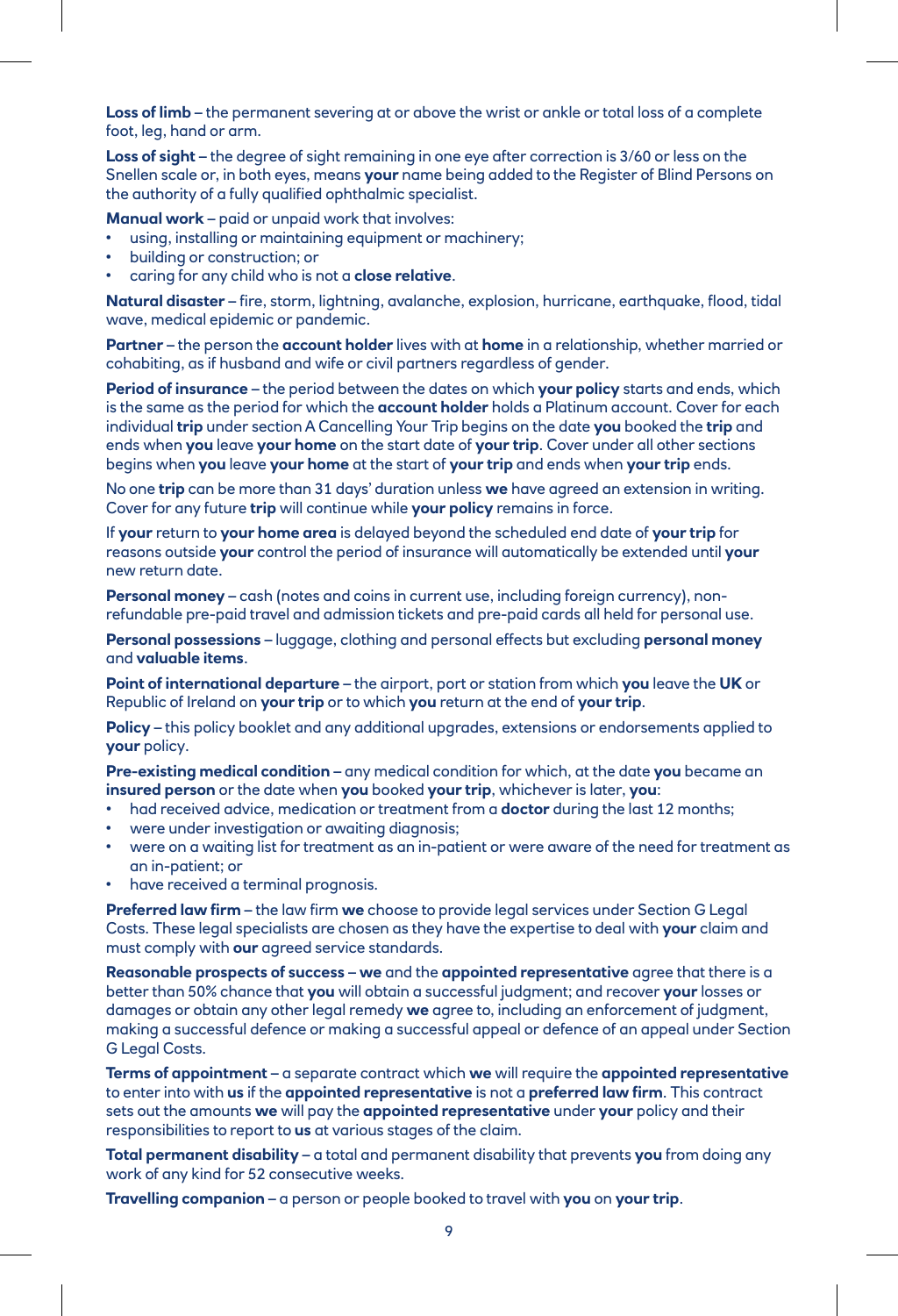**Trip** – a journey that begins and ends at **your home** during the **period of insurance** and which is:

- outside the **UK**; or
- within the **UK**, where **you** are staying in pre-booked accommodation for three or more consecutive days.

**UK** – England, Scotland, Wales, Northern Ireland, the Channel Islands or the Isle of Man.

**Unattended** – not in **your** full view and where **you** are not in a position to prevent unauthorised taking of **your** property unless it is in a locked room or safe. Property left in a vehicle is unattended unless the vehicle is locked and the items are hidden from view in an enclosed boot, luggage or storage compartment. Property left in a trailer, caravan or storage box is unattended unless it is hidden from view and that trailer, caravan or storage box is locked.

#### **Valuable items** –

- cameras, camcorders, binoculars, telescopes and accessories;
- audio, visual and television equipment;
- computers, gaming consoles, electronic book readers, satellite navigation equipment, mobile phones and accessories;
- jewellery, watches, items made of or containing gold, silver, precious metals or precious or semi-precious stones.

**We, us, our** – U K Insurance Limited and all our agents.

**Wedding attire** – clothing bought especially for **your** wedding that is to take place during **your trip**, plus hair styling and flowers.

**Winter sports equipment** – skis, snowboards, bindings, poles, boots or helmets and any other specialist winter sports clothing or equipment.

**You, your, insured person(s)** – the **account holder**, their **partner**, any **dependent child** and any **guest**.

## **Important Information About Platinum Travel Insurance**

#### **Operation of cover**

**Your policy** will only operate:

- while there is a valid Platinum account under which **you** are entitled to receive the benefit of this **policy**;
- while **you** are aged under 70 years, unless **you** have bought an age extension;
- if **you** tell **us** about medical conditions. For any **insured person** aged 70 or over, and any **insured person** of any age with any medical conditions, **you** will need to contact **us** to answer some medical questions. Any **trip** that had already been booked before a new diagnosis will be covered but you must contact **us** to ensure new **trips** are covered too;
- for **trips** up to 31 days, unless **you** have bought a **trip** extension; and
- for **trips** that involve a planned return date to **your home**.

#### **Changes to your insurance or to upgrade your cover**

**You** must tell us immediately after booking **your trip** if any of the following extra cover is required (an additional premium may apply):

- Medical endorsement: if any **insured person** has any **pre-existing medical conditions**. **You** may then have to pay an additional premium to cover those conditions for the coming year. For some conditions, cover may not be available but **we** will tell **you** this when **you** call, and **we** will confirm this to **you** in writing.
- Age extension: if any **insured person** is aged 70 years or older.
- Guest cover: if **you** want to add or remove cover for anyone other than the **account holder**, their **partner** or any **dependent child**.
- Extended trip cover: if **you** are planning a long holiday or extended **trip** past 31 days.
- Cancellation extension: if **you** are planning a **trip** with a value greater than provided for under the Cancellation, Curtailment and Abandonment covers **you** can increase those limits for that single **trip**.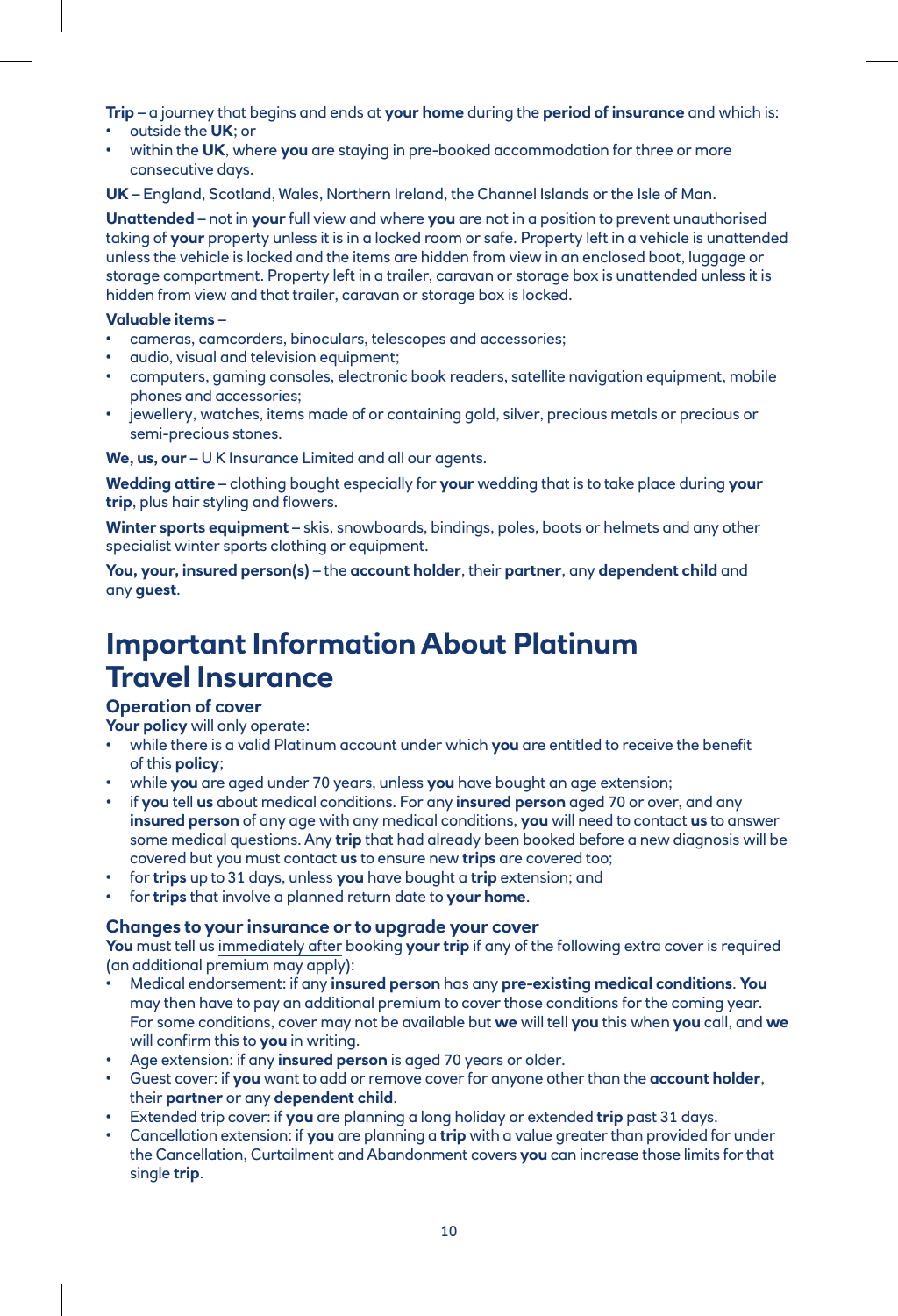- Hazardous activities: if **you** wish to undertake any **hazardous activities** (as outlined on page 15).
- Business cover as detailed on pages 32–33
- Golf Cover as detailed on pages 33–35
- Wedding Cover as detailed on pages 35–36

The additional benefit provided by any upgrade will only be valid for new events occurring on or after the date **you** buy the upgrade. All upgrades must be bought before **you** depart on a **trip**.

This **policy** automatically covers all **account holders**, their **partner** and every **dependent child**, so **we** do not automatically issue any documentation showing their names (other than if **you** add on any of the upgrades outlined above).

If **you** require confirmation of cover, **we** recommend that **you** use this **policy** and a bank statement to show that **you** are entitled to this insurance. If **you** require further confirmation please contact **us** allowing at least 10 working days. There may be an administration fee, but **we** will tell **you** if there is.

Failure to provide correct information or inform **us** of any changes could adversely affect **your policy**, including invalidating **your policy** or causing claims to be rejected or not fully paid.

#### **Health Issues**

#### **The Medical Declaration**

This **policy** only covers unforeseen emergency medical treatment that occurs while **you** are on a **trip** and for conditions that **you** were unaware of, or that **we** have accepted. For this reason it is very important that **you** read the Medical Declaration on page 13 and provide full details to **us** straight away. This applies to all **insured persons**.

#### **Reciprocal Health Agreements**

#### Full details are available from **www.dh.gov.uk/travellers**

#### **European Union**

If **your trip** includes visits to any country in the European Union, Iceland, Lichtenstein, Norway or Switzerland, **we** strongly recommend that, if **you** are eligible, **you** obtain a European Health Insurance Card (EHIC) and take it with **you** whenever **you** travel.

EHIC enables **you** to benefit from the reciprocal health agreements that are in place with these countries, and which also apply to certain other countries and territories. If **you** use **your** EHIC to reduce the costs of medical treatment **you** receive, **we** will waive the **excess** on any additional claim under section D Emergency Medical and Related Costs.

EHIC is free and valid for five years; application can be made online at **[www.ehic.org.uk](http://www.ehic.org.uk)** or by calling 0300 330 1350 and a separate card is required for every person travelling.

#### **Australia**

If **your trip** includes visits to Australia **you** must enrol at a local Medicare office, but **you** can do this after **you** have had treatment for the first time. In-patient and out-patient treatment is then available free of charge.

#### **Before Incurring Any Medical Expenses**

Please contact **our** emergency medical assistance service. They will help **you** get the treatment **you** need.

#### **Country And Trip Length Issues**

#### **Geographical Limits**

As standard **your policy** will cover **you** for worldwide travel.

#### **Trip Duration Limits**

No one **trip** can be more than 31 days' duration. If this is not enough **you** must call **us** to arrange for an extension and pay the additional premium.

For all policies, if **your** return to **your home area** is delayed beyond the scheduled end date of **your trip** for reasons outside **your** control the **period of insurance** will automatically be extended until **your** new return date.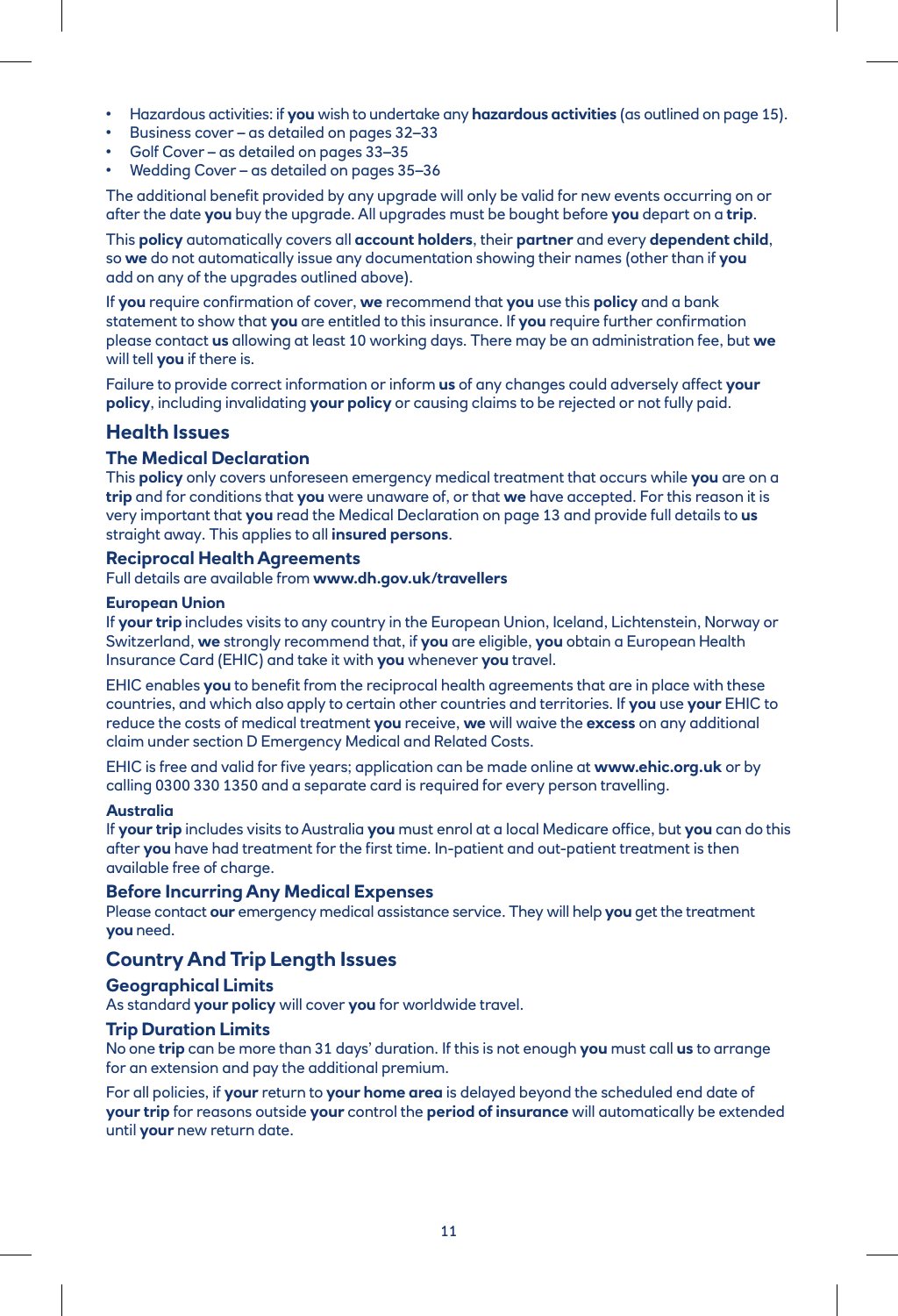#### **Foreign & Commonwealth Office (FCO)**



**We** are partners in the Foreign & Commonwealth Office's "Know Before You Go" campaign to keep British travellers safe and healthy abroad.

Before **you** travel **you** should check out the website at **www.gov.uk/foreigntravel-advice** for travel advice and up to date information about countries **you** plan to visit.

This **policy** does not cover claims where **you** have travelled to areas after the Foreign & Commonwealth Office (FCO) has advised against "All travel". **You** must comply with the most up to date travel advice detailed on the FCO website **www.gov.uk/foreign-travel-advice** at all times during **your trip**.

#### **Activities Issues**

#### **Included Activities and Hazardous Activities**

This **policy** will automatically cover **you** for participation in some but not all activities. Full details are on page 13.

#### **Use Of Motor Vehicles – Scooters, Mopeds and Motorcycles**

This **policy** will automatically cover **you** on **your trip** for using hired motor vehicles of 125cc or less but **you** must wear a crash helmet and, if **you** are the rider, **you** must hold a valid licence to drive that vehicle type within **your home area**.

**You** will also be covered for vehicles above 125cc but only if **you** hold a valid licence to drive that vehicle type within **your home area**, it is **your** mode of transport from **your home area** and **you** are wearing suitable protective clothing.

Cover under section F Personal Liability does not apply to the use of any motor vehicle.

#### **Use Of Motor Vehicles – Quad Bikes (All Terrain Vehicles)**

No cover is provided for **your** use of a quad bike or all terrain vehicle, whether as a rider or passenger, on road or off road.

#### **Other Issues**

#### **Family Travel**

This **policy** provides cover for every **dependent child** who is:

- aged under 18 years (or under 23 if in full time education); and
- lives at the **home** of the **account holder** (or, if separated, that child's other parent); and
- is not married or in a civil partnership.

#### **Guest Travel**

This **policy** provides no cover for any **guest**. Unless **you** have bought an extension to **your policy**, any claim for such people will not be covered.

#### **Alterations To This Policy**

From time to time **we** will alter the terms of **your policy**. **We** will give **you** at least 30 days' written notice before any changes take effect, and any changes will only apply to **trips you** book from the effective date of those changes.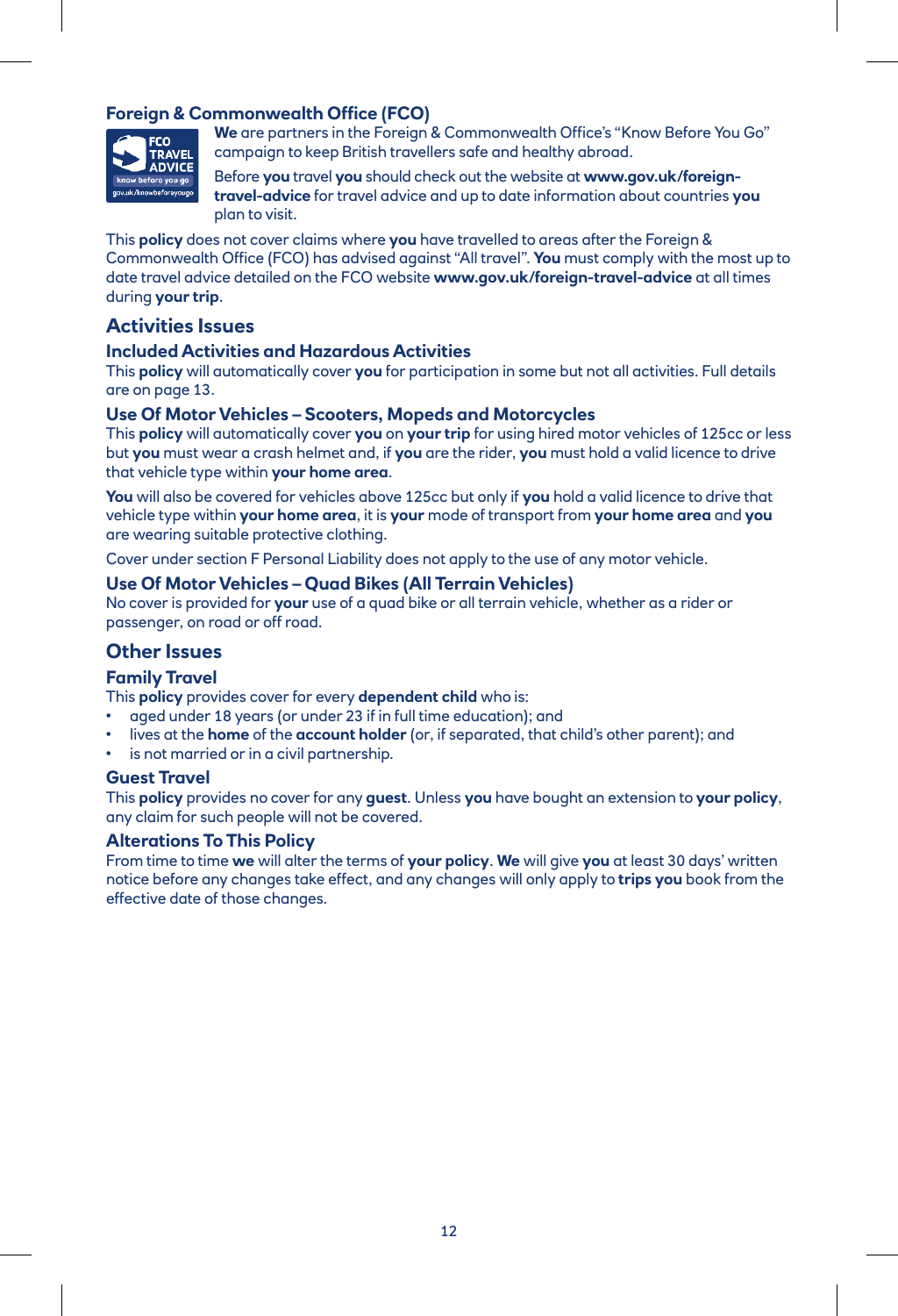#### **Medical Declaration**

**Please read this section carefully. Failure to provide correct information or inform us of any changes could adversely affect your policy – see General Condition 1 on page 37.**

#### **When you become an insured person or when you book your trip (whichever is later): You** must tell **us** about each **pre-existing medical condition** for any **insured person**. This is any medical condition for which **you**:

- have received advice, treatment or a prescription for medication (whether taking it or not) from a **doctor** during the last 12 months;
- have a heart or cancer related condition;
- are under investigation or awaiting diagnosis;
- are on a waiting list for treatment as an in-patient or were aware of the need for treatment as an in-patient;
- have received a terminal prognosis.

#### **Between the date you booked your trip and the start date of your trip:**

- **You** must tell **us** about any new serious injury or serious illness affecting any **insured person**.
- If **you** still wish to go on **your trip your policy** will continue to operate normally.

#### **At any time:**

- No cover is provided if **you** travel against the advice of a **doctor**, or would have been travelling against the advice of a **doctor** if **you** had sought such advice.
- No cover is provided where **you** are travelling in order to receive medical advice or treatment.
- No cover is provided where **you** have failed to take necessary medication, such as inoculations or medication that a **doctor** has prescribed to **you**.

#### **If you are unsure about whether you should disclose any medical conditions you must call us on 0345 609 0456.**

Where **we** agree to cover a medical condition **we** will apply those terms for the following 12 months (or until the expiry of any existing upgrade or endorsement, whichever is sooner) so long as there is a valid Platinum account under which **you** are entitled to receive the benefit of this **policy** and **you** have paid any premium due. At the end of this period **we** will send **you** a letter; **you** must then call in again so that **we** can ensure **your policy** continues to meet **your** needs.

#### **Included Activities and Hazardous Activities**

#### **You are not covered under section D Emergency Medical and Related Costs, section E Personal Accident, or section F Personal Liability if you take part in any activity:**

- That is not listed at all under Included Activities below, or is in the Hazardous Activities list below, unless **you** have declared it to **us**, it has been accepted by **us** in writing and **you** have paid any additional premium.
- Where such activities are part of **your** professional duties, or where **you** are receiving financial reward for participating in such activities.
- Where such activities are organised before **you** depart on **your trip** for competitive or racing purposes.

#### **Included Activities**

- Land based activities:
	- Aerobics
	- Archery (under qualified supervision only, no cover under section F Personal Liability)
	- Badminton
	- Baseball
	- Basketball
	- Beach games (including cricket, football and volleyball)
	- Bowls
	- Camel rides or elephant rides
	- Clay pigeon shooting (under qualified supervision only, no cover under section F Personal Liability)
	- Climbing (on artificial walls, under qualified supervision only)
	- Cricket
	- Croquet
	- Cruises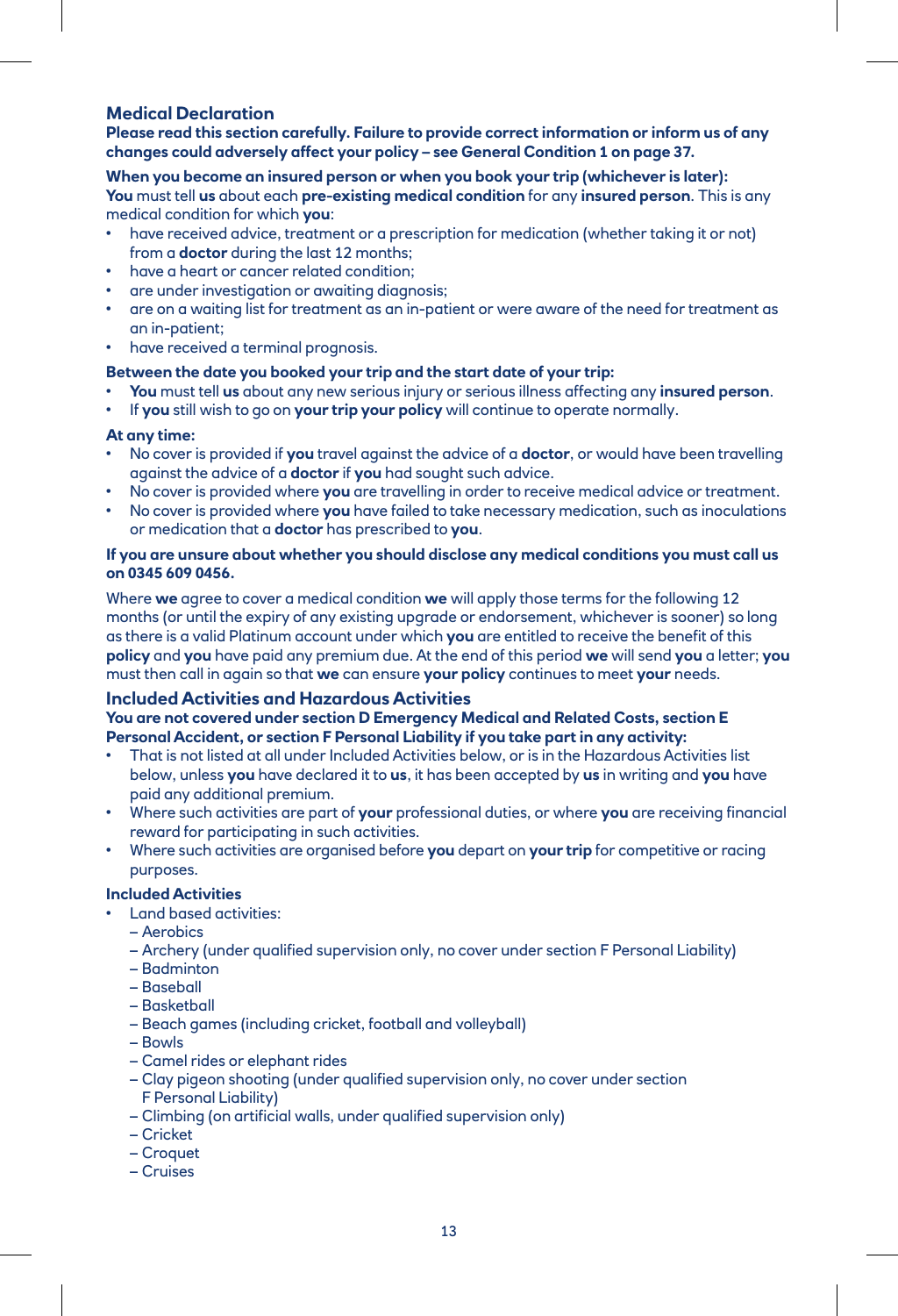- Cycling (but not BMX or off road biking)
- Dancing
- Dog sledding
- Fell walking (up to 3,000 metres above sea level)
- Fencing (protective equipment must be worn)
- Football
- Go-karting (up to 125cc, crash helmet must be worn, no cover under section F Personal Liability)
- Golf
- Grass skiing
- Gymnastics
- Handball
- High ropes courses (under qualified supervision only)
- Hiking (up to 3,000 metres above sea level)
- Hockey
- Horse riding or hacking (not hunting, jumping or polo) (helmet must be worn)
- Ice skating (on rink only, not ice hockey or speed skating)
- Jogging or running
- Motorcycling (up to 125cc, crash helmet must be worn, no cover under section F Personal Liability)
- Netball
- Orienteering
- Pony trekking (helmet must be worn)
- Racquetball
- Rambling (up to 3,000 metres above sea level)
- Rifle shooting (under qualified supervision only, no cover under section F Personal Liability)
- Roller skating or roller blading
- Rounders
- Safari
- Skateboarding
- Softball
- Squash
- Table games (table tennis, snooker, pool, billiards)
- Tennis
- Trampolining
- Trekking (up to 3,000 metres above sea level)
- Volleyball
- Water based activities must be in inland or coastal waters only unless otherwise stated:
- Angling (pier, freshwater or sea angling)
- Body or boogie boarding
- Banana boating (buoyancy aid must be worn)
- Canoeing or kayaking (grade 1, 2 and 3 only, helmet and buoyancy aid must be worn)
- Dinghy sailing (buoyancy aid must be worn)
- Fishing
- Jet skiing or wet biking (helmet and buoyancy aid must be worn, no cover under section F Personal Liability)
- Rafting (grade 1, 2 and 3 only, helmet and buoyancy aid must be worn)
- Rowing
- Scuba diving (to a depth of 18 metres maximum)
- Snorkelling
- Surfing
- Swimming
- Water polo
- Water skiing (buoyancy aid must be worn)
- Windsurfing or sailboarding (buoyancy aid must be worn)
- Yachting (buoyancy aid must be worn, maximum 12 miles from coast)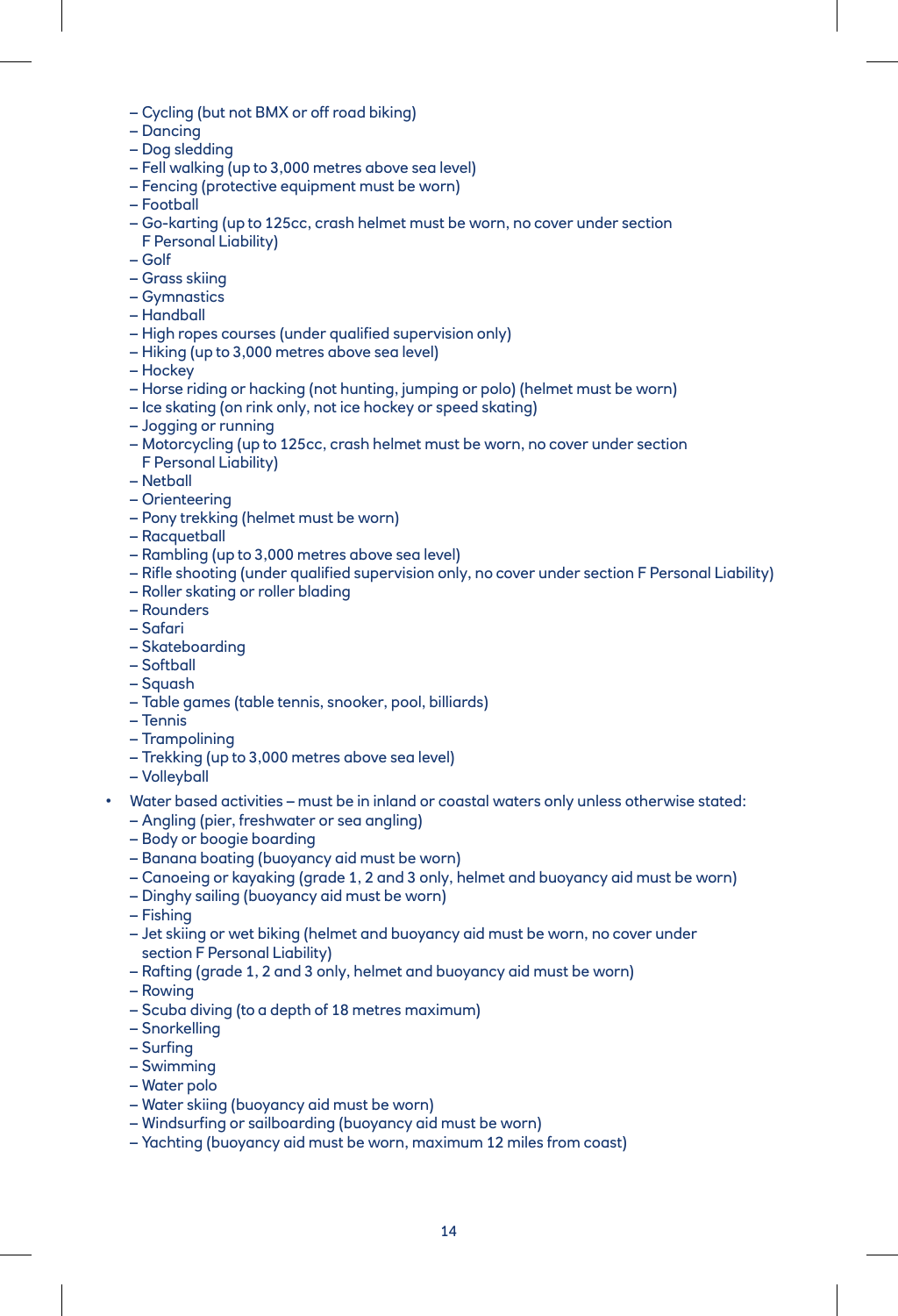- Air based activities:
	- Gliding (as a passenger only)
	- Hot air balloon rides (as a passenger only)
	- Parascending (over water)
- Winter Sports activities:
	- Cross-country skiing (on recognised tracks)
	- Dry slope skiing or snowboarding
	- Ice skating
	- Skiing (on piste, or off piste with a qualified guide)
	- Sledging
	- Snowboarding (on piste, or off piste with a qualified guide)
	- Snowmobiling or ski-dooing (no cover under section F Personal Liability)
	- Snow shoeing
	- Tobogganing

#### **Hazardous Activities** (only covered if **you** have selected and paid for the Hazardous

- Activities extension):
- Abseiling
- Ballooning (as a passenger)
- Bridge swinging (one jump only)
- Bungee jumping (one jump only)
- Canoeing or kayaking (grades 4 and 5 only, helmet and buoyancy aid must be worn)
- Canopy walking
- Glacier skiing
- Heli skiing
- Hiking/ trekking (up to 5,450 metres above sea level)
- Ice hockey
- Kite surfing
- Lacrosse
- Land yachting
- Luge
- Mountain bike riding on recognised trails (helmet must be worn)
- Parachuting
- Paragliding
- Parascending (over land)
- Rafting (grades 4 and 5 only, helmet and buoyancy aid must be worn)
- Rappelling
- **Shark diving**

#### **If you are unsure about whether you are covered for activities that you plan to participate in you must call us on 0345 609 0456.**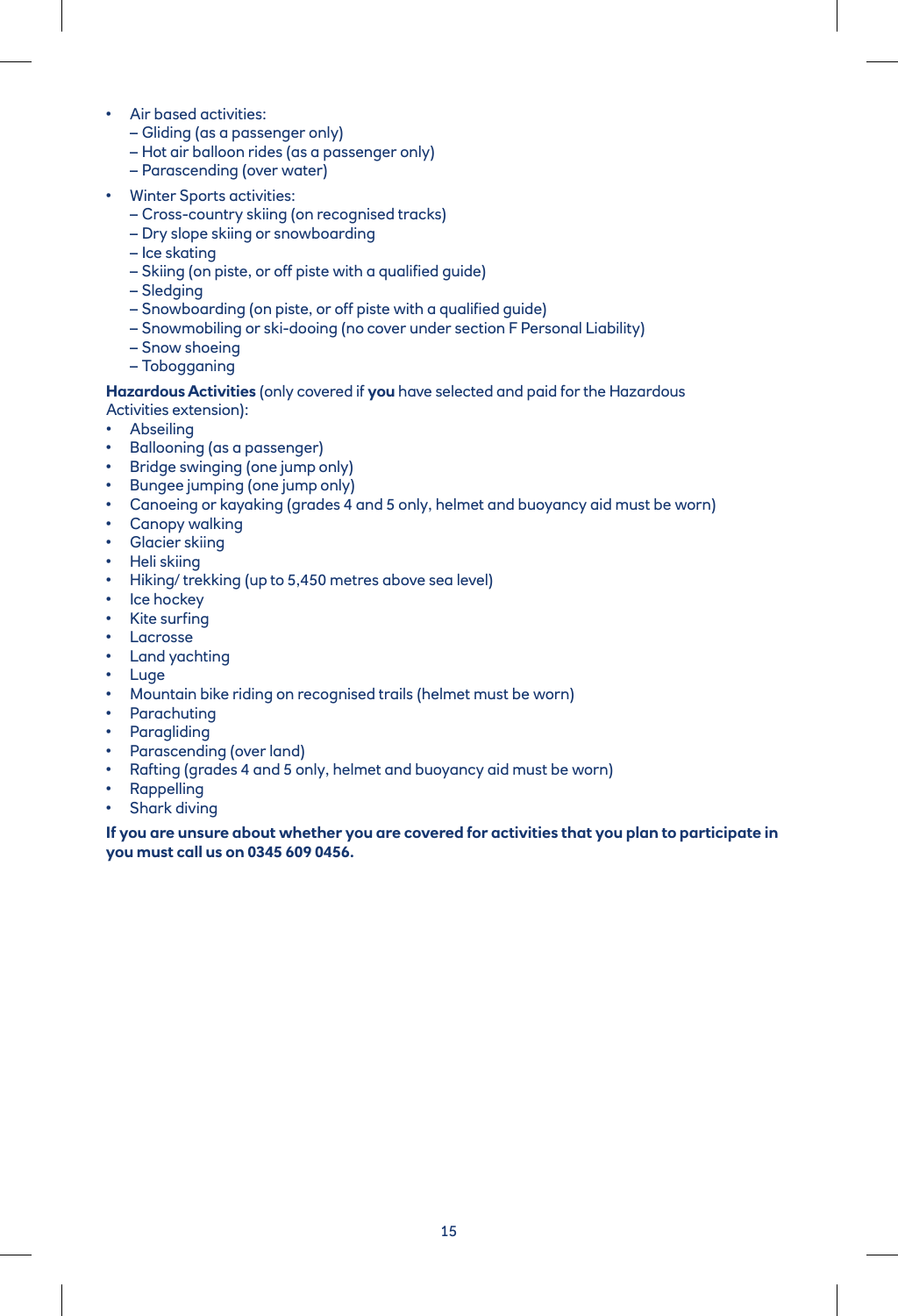# **Part 1 – Covers For Your Trip**

#### **Section A Cancelling Your Trip (before you are due to start your trip)**

#### **What is covered**

**We** will cover **you** for **your**:

- unused deposits;
- accommodation and travel costs (including car hire, excursions and activities); and

– unused kennel, cattery, professional pet sitter or car parking charges

that **you** have paid or legally have to pay if **you** unavoidably need to cancel **your trip** for one of the following reasons:

- One of the following people dies, is seriously injured or is seriously ill:
- any **insured person**;
- **your travelling companion**;
- a **close relative**;
- a **close business associate**; or
- anyone outside **your home area** that **you** had planned to stay with.
- One of the following people is quarantined, is called for jury service or is called as a witness in a **court** of law:
	- any **insured person**;
	- **your travelling companion**; or
	- anyone outside **your home area** that **you** had planned to stay with.
- One of the following people is made redundant and registered for a Jobseeker's Agreement with the Department for Work & Pensions, or is a member of the British armed forces or Emergency Services and authorised leave is cancelled due to an unexpected emergency: – any **insured person**; or
	- **your travelling companion**.
- One of the following people is required to stay at their **home** as a result of it being seriously damaged by fire, storm, flood or due to a burglary in the seven days before departure on **your trip**:
	- any **insured person**; or
	- **your travelling companion**.
- **Your** pet cat or dog requiring life saving treatment in the seven days before **your** departure on **your trip**.
- **Your** passport or visa being stolen in a burglary in the seven days before **your** departure on **your trip** and **you** being unable to arrange a replacement in time.
- The Foreign & Commonwealth Office advising against "All Travel" or "All but essential travel" to **your** intended destination, providing the advice came into force after **you** opened **your** Platinum account or booked **your trip** (whichever was the later) and was in the 28 days before **your** departure on **your trip**.
- You are unable to use **your** pre-booked and pre-paid accommodation because the accommodation or immediately surrounding area is adversely affected by **natural disaster**.

#### **The most we will pay**

The most **we** will pay for each **insured person** is £5,000.

#### **Special conditions**

- All claims for death, injury, illness or quarantine must be supported by relevant medical certificates from a **doctor**, which must be obtained at **your** own expense.
- **You** must provide **us** with a cancellation invoice, **your** unused tickets and ticket receipts, as well as any other supporting documents that **we** reasonably require in support of **your** claim.
- The amount of any claim will be limited to costs that would have applied at the time **you** first became aware of the need to cancel **your trip**.
- If **you** booked **your** flight or accommodation with Avios or similar promotional schemes **we** will pay for the cost of replacing the used points or miles or, if replacing points or miles is not possible, a monetary alternative at the current published rate.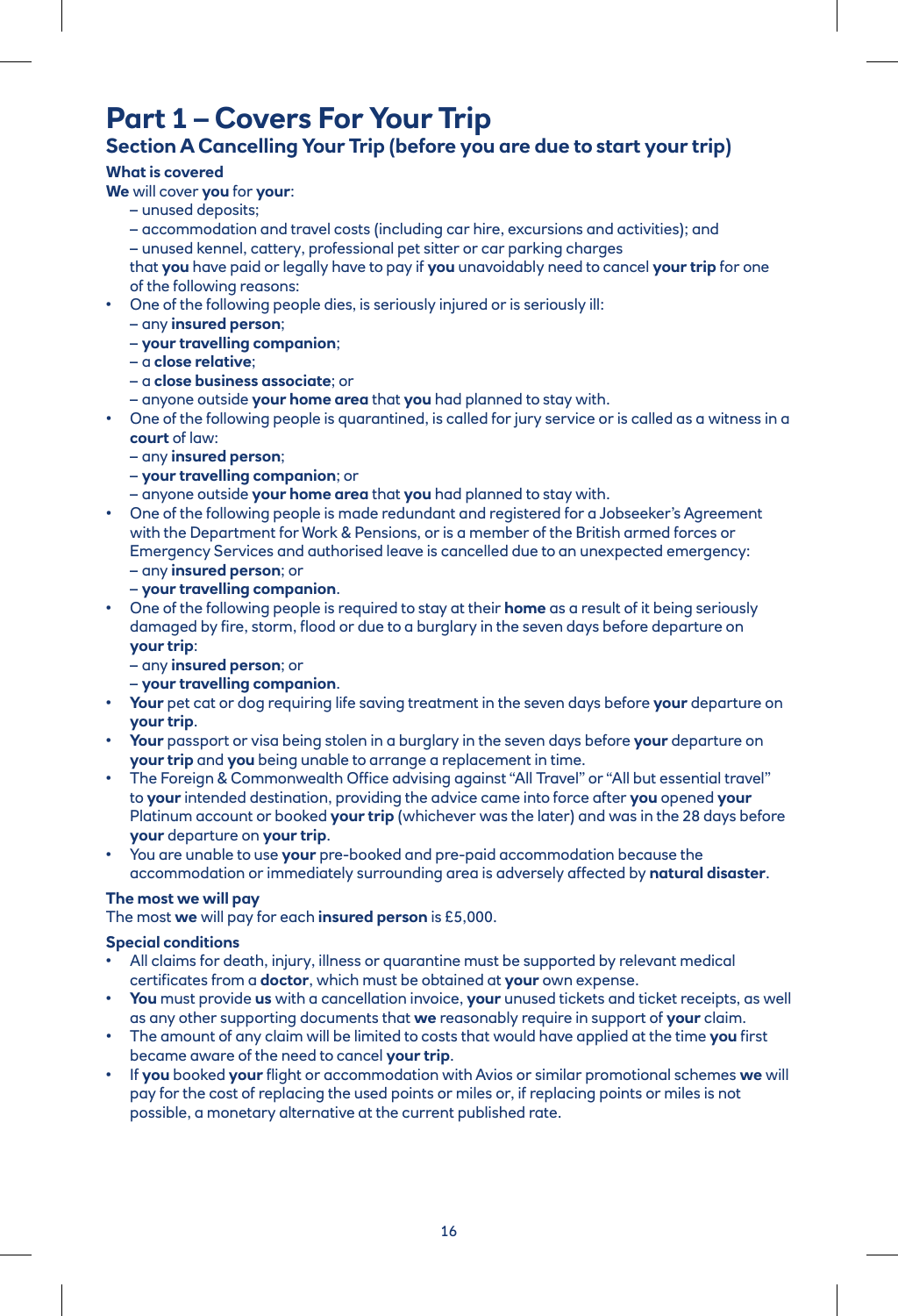#### **What is not covered**

**We** will not cover:

- the **excess** amount. This is £75 for every claim for each **insured person**, which is reduced to £10 for each **insured person** for claims solely for lost deposits. No **excess** will be charged for any **dependent child** travelling with the **account holder** or their **partner**;
- any expenses that **you** can recover from elsewhere (including air passenger duty), such as but not limited to the provider or booking agent for **your trip**, Civil Aviation Authority (CAA) if **your trip** is protected by an Air Travel Organiser's Licence (ATOL) or the credit or debit card provider if **you** used this method to pay and the service **you** paid for has not been provided. It is important that **you** attempt to recover **your** expenses from other sources before **your** travel insurance, as a claim cannot be considered until **you** have done this.

If **you** are unsuccessful in obtaining a refund, then **you** can submit a claim against **your** travel insurance;

- an **anticipated event**;
- anything mentioned in the General Exclusions section of this **policy**;
- any claim that is the result of a **pre-existing medical condition**. This exclusion will not apply if that **pre-existing medical condition** had already been declared to **us** and accepted by **us** in writing;
- any claim that is a result of a **close relative**, **close business associate** or **travelling companion**:
	- having a medical condition that has resulted in in-patient treatment or being put on a waiting list for hospital treatment;
	- being diagnosed with cancer; or
	- being given a terminal prognosis;

in the 12 months prior to **you** becoming an **insured person**, or the date when **you** booked **your trip**, whichever is later;

- any claim where, given **your** physical or mental condition, **you** should not have travelled or it would have been reasonable for **you** to have consulted **your doctor** about whether or not it was appropriate to go on **your trip**;
- any claim for administration costs charged by **your** travel or accommodation provider for obtaining a refund for unused travel and accommodation charges;
- any claim resulting from **your** transport operator or their agents refusing to transport **you** or **your travelling companion** because they consider that person is not fit to travel;
- any claim resulting from **you** not wanting to travel or not enjoying **your trip**;
- any claim for unemployment due to **your** misconduct, resignation or voluntary redundancy;
- any claim for fees relating to timeshare properties, including management and maintenance fees but not exchange fees.

#### **Section B Delayed Or Missed Departure (on the day you are travelling)**

#### **What is covered**

Cover under this section does not apply to any **trip** that is solely within **your home area**.

#### *1. Missed International Departure (outbound or on return)*

**We** will cover **you** for reasonable additional accommodation and travel expenses to get **you** to:

- **your trip** destination on **your** outward journey; or
- return **you** to **your home** on **your** return journey

if **you** fail to arrive at **your point of international departure** in time to board **your** pre-booked aircraft, ship or train as a result of:

- the scheduled public transport or connecting scheduled flight on which **you** are travelling to **your point of international departure** not running to timetable; or
- the private car in which **you** are travelling being involved in an accident or breaking down.

#### *2. Delayed International Departure (outbound or on return)*

**We** will cover **you** for **your** additional accommodation, travel and refreshment costs if **you** have checked in and **your** pre-booked aircraft, ship or train is delayed by more than four hours beyond the time shown on **your** travel itinerary at the **point of international departure**.

*3. Abandoned International Departure (outbound only)*

**We** will cover **you** for **your**:

- unused deposits:
- accommodation and travel costs (including car hire, excursions and activities); and
- unused kennel, cattery, professional pet sitter or car parking charges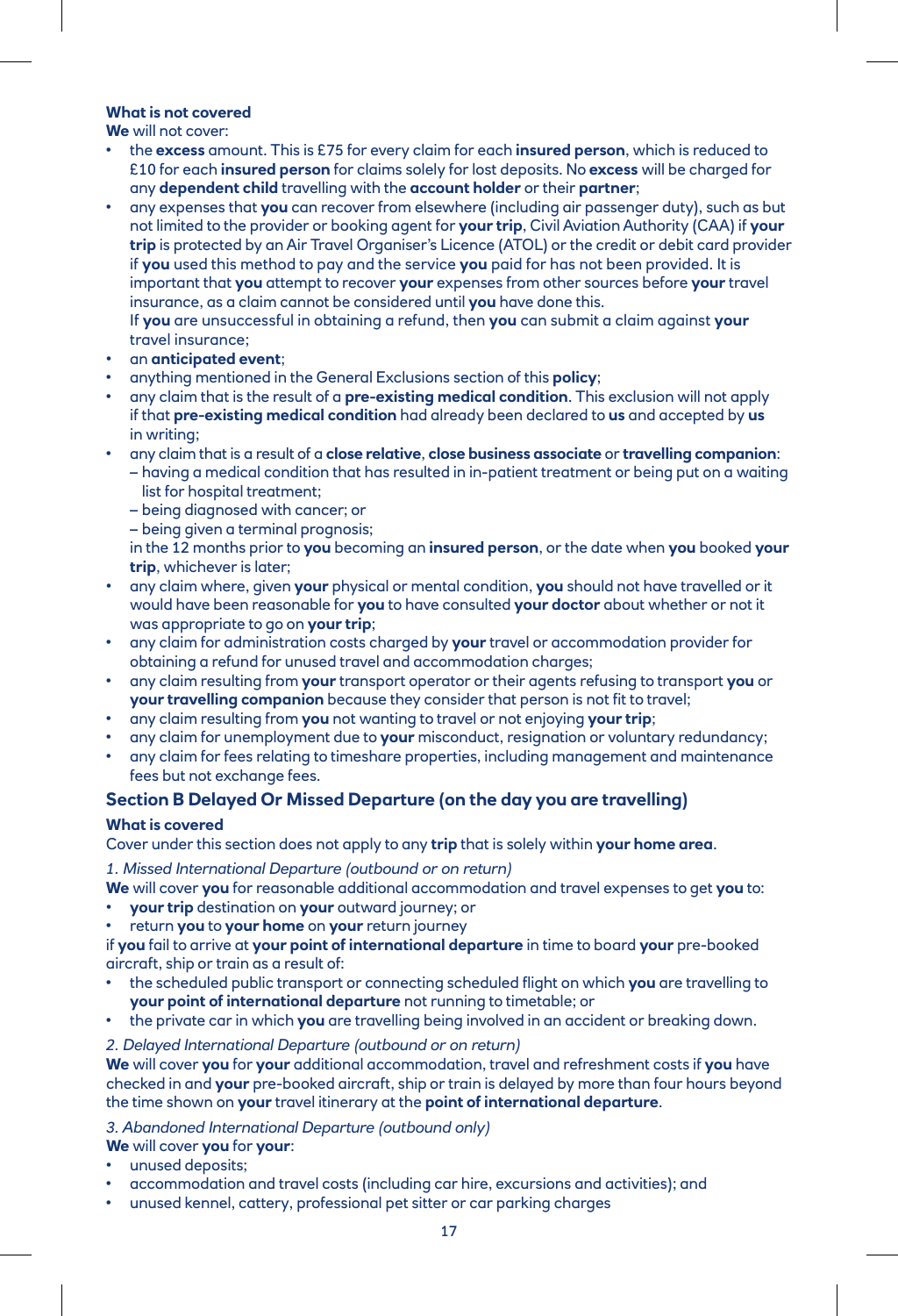that **you** have paid or legally have to pay if **you** choose to **abandon your trip** because **your** prebooked aircraft, ship or train is delayed beyond the time shown on **your** travel itinerary at the **point of international departure** from the **UK** by more than:

- six hours if your trip is scheduled to last four nights or less; or
- 12 hours if **your trip** is scheduled to last five nights or more

Alternatively, **you** may choose to continue to **your** intended destination by alternative means, in which case **we** will cover **you** for the lower of the costs so incurred or the amount it would have cost to **abandon your trip**.

#### **The most we will pay**

The most **we** will pay for each **insured person** is:

- £1,000 for Missed International Departure.
- £250 for Delayed International Departure.
- £5,000 for Abandoned International Departure.

#### **Special conditions**

- **You** must provide **us** with **your** booking invoice and travel itinerary showing **your** scheduled departure times along with the actual departure times and reason for the delay from the carrier as well as any other supporting documents that **we** reasonably require in support of **your** claim;
- **You** must provide receipts confirming any additional costs **you** have incurred;
- **You** must seek recompense from the operator where **you** should be entitled to compensation (e.g. due to EU Passenger Rights);
- If **you** are claiming for Missed International Departure as a result of the vehicle in which **you** are travelling being involved in an accident or breaking down **you** must get a report from the vehicle repairer or breakdown assistance provider;
- If **you** booked **your** flight or accommodation with Avios or similar promotional schemes **we** will pay for the cost of replacing the used points or miles or, if replacing points or miles is not possible, a monetary alternative at the current published rate.

#### **What is not covered**

**We** will not cover:

- the **excess** amount. This is £75 for every claim for each **insured person** for Missed International Departure and Abandoned International Departure but there is no **excess** for Delayed International Departure. No **excess** will be charged for any **dependent child** travelling with the **account holder** or their **partner**;
- any expenses that **you** can recover from elsewhere, such as compensation, assistance or refund that should be provided by **your** operator or travel agent. If **you** should be entitled to such compensation **we** will not pay any claim unless **you** provide evidence from them showing why such compensation was not given to **you**;
- anything mentioned in the General Exclusions section of this **policy**;
- any claim for both Delayed International Departure and Abandoned International Departure for the same event;
- any claim arising from a strike, any form of industrial action or possible delay that had been announced or commenced either:
	- when **you** became an **insured person**; or
	- when **you** booked **your trip**
	- whichever is the later;
- any claim for any **trip** that is solely within the **UK**, the Channel Islands and/ or the Isle of Man;
- any claim for Delayed International Departure or Abandoned International Departure where **you** have missed the check in time as shown on **your** travel itinerary;
- any claim where the aircraft, ship or train on which **you** are booked to travel is cancelled by the operator;
- any claim for administration costs charged by **your** travel or accommodation provider for obtaining a refund for unused travel and accommodation charges;
- any claim for fees relating to timeshare properties, including management and maintenance fees but not exchange fees;
- any claim for Missed International Departure where **you** are travelling in a vehicle that **you** own and which has not been serviced and maintained in accordance with the manufacturer's **instructions**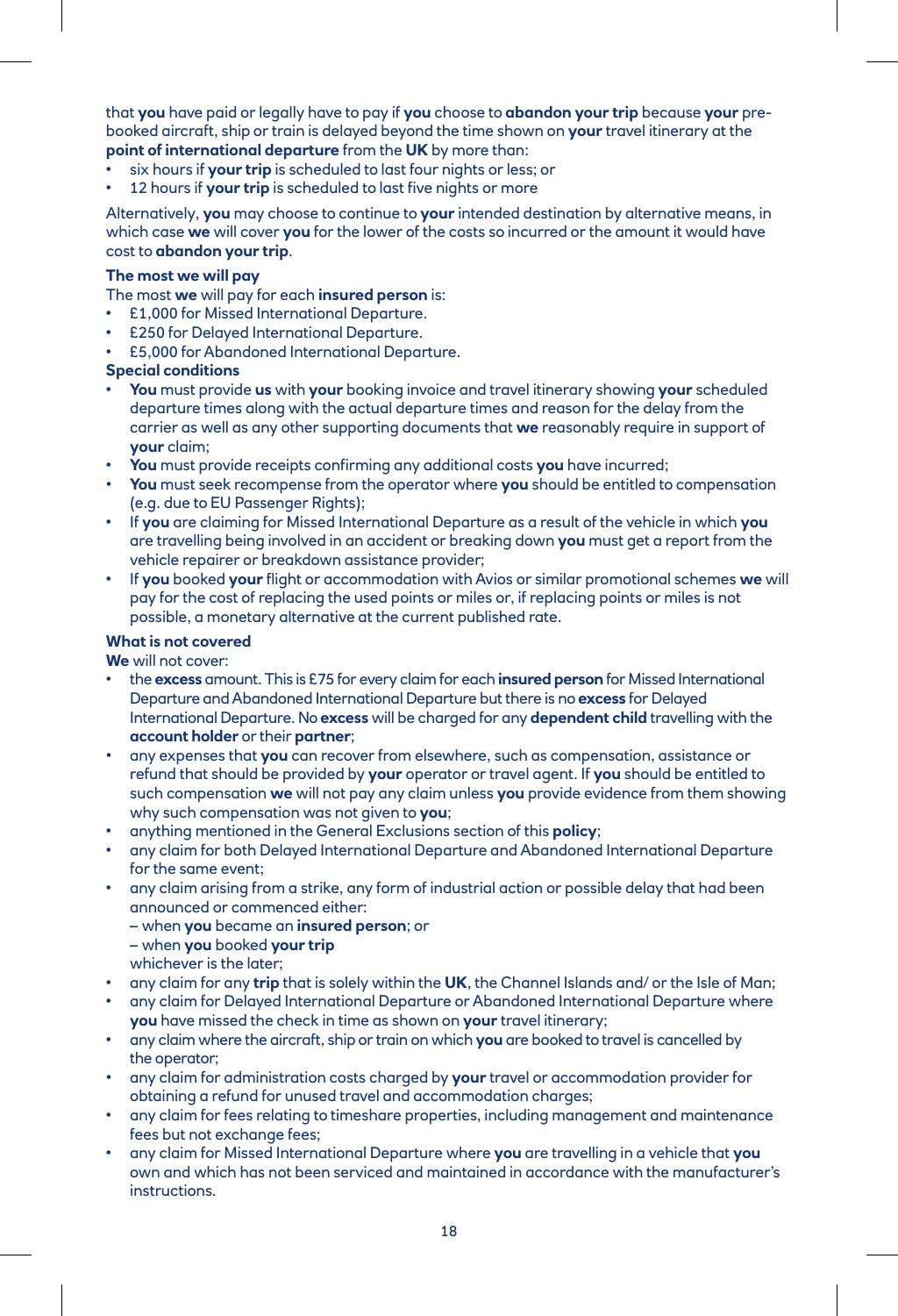#### **Section C Cutting Short Your Trip (after your trip has started)**

#### **What is covered**

#### *1. Curtailment*

**We** will cover **you** for **your**:

- unused accommodation costs and travel costs (including car hire, excursions and activities);
- reasonable additional accommodation costs to allow **you** to return **home** early; and
- reasonable additional travel costs to allow **you** to return **home** early if **you** cannot use **your** return ticket

that **you** have paid or legally have to pay if **you** unavoidably need to **abandon your trip** while **you** are away for one of the following reasons:

- One of the following people dies, is seriously injured or is seriously ill:
	- any **insured person**;
	- **your travelling companion**;
	- a **close relative**;
	- a **close business associate**; or
	- anyone outside **your home** area that **you** were staying with;
- One of the following people is quarantined, is called for jury service or is called as a witness in a **court** of law:
	- any **insured person**;
	- **your travelling companion**; or
	- anyone outside **your home area** that **you** were staying with;
- One of the following people is a member of the British armed forces or Emergency Services and authorised leave is cancelled due to an unexpected emergency:
	- any **insured person**; or
	- **your travelling companion**
- One of the following people is required to return to their **home** as a result of it being seriously damaged by fire, storm, flood or due to a burglary:
	- any **insured person**; or
	- **your travelling companion**;
- The Foreign & Commonwealth Office advising against "All Travel" or "All but essential travel" to **your** destination, providing the advice came into force after **your** departure on **your trip**;
- **You** are forced to move from **your** pre-booked and pre-paid accommodation because the accommodation or immediately surrounding area are adversely affected by **natural disaster**, in which event **we** will cover the necessary extra travel and accommodation expenses to allow you to continue with **your trip** or return to **your home area** if **you** are unable to continue with **your trip**.

#### *2. Home Care*

**We** will pay for emergency and necessary repairs to secure **your home** following fire, flood or theft while **you** are on a **trip**. **You** must supply written confirmation from the contractor that the work was urgently required, as well as a breakdown of the costs incurred and receipts for expenses that **you** have paid.

#### **The most we will pay**

The most **we** will pay for each **insured person** is £5,000. This includes a maximum of:

- £500 for each **insured person** for **natural disaster**.
- £250 for any one event under part 2 Home Care.

#### **Special conditions**

- All claims for death, injury, illness or quarantine must be supported by relevant medical certificates from a **doctor**, which must be obtained at **your** own expense as well as any other supporting documents that **we** reasonably require in support of **your** claim.
- **You** must contact **our** emergency assistance service as soon as reasonably possible once **you** become aware of the need to return **home**.
- Claims for unused accommodation will be calculated based on the number of complete days of **your trip** that are lost by **your** early return to **your home** or admission to hospital as an inpatient if **you** remain there for the rest of **your trip**.
- If **you** booked **your** flight or accommodation with Avios or similar promotional schemes **we** will pay for the cost of replacing the used points or miles or, if replacing points or miles is not possible, a monetary alternative at the current published rate.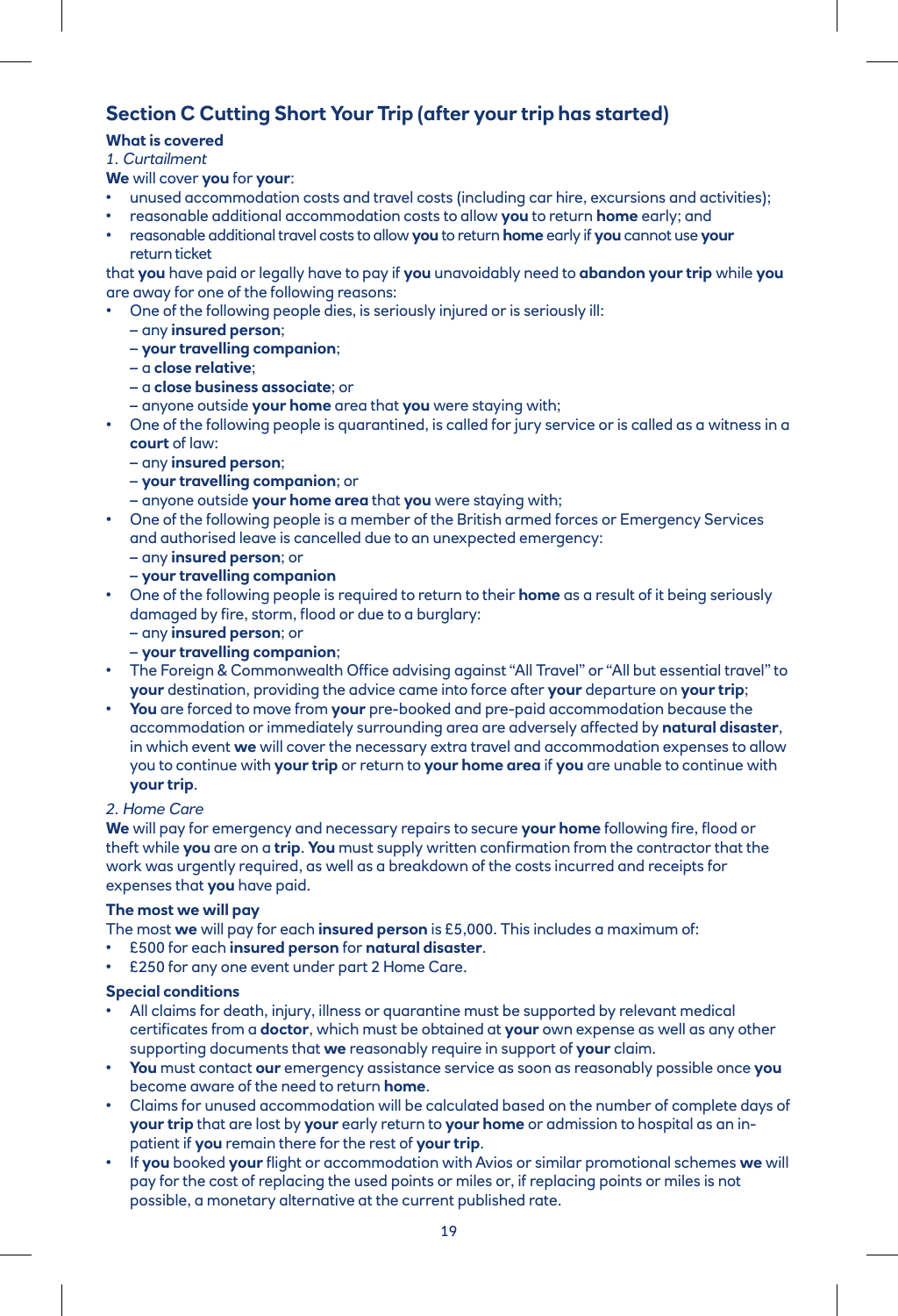#### **What is not covered**

**We** will not cover:

- the **excess** amount. This is £75 for every claim for each **insured person**. No **excess** will be charged for any **dependent child** travelling with the **account holder** or their **partner**;
- any expenses that **you** can recover from elsewhere (including air passenger duty), such as but not limited to the provider or booking agent for **your trip**, Civil Aviation Authority (CAA) if **your trip** is protected by an Air Travel Organiser's Licence (ATOL) or the credit or debit card provider if **you** used this method to pay and the service **you** paid for has not been provided. It is important that **you** attempt to recover **your** expenses from other sources before **your** travel insurance, as a claim cannot be considered until **you** have done this. If **you** are unsuccessful in obtaining a refund, then **you** can submit a claim against **your** travel insurance;
- an **anticipated event**;
- anything mentioned in the General Exclusions section of this **policy**;
- any claim that is the result of a **pre-existing medical condition**. This exclusion will not apply if that **pre-existing medical condition** had already been declared to **us** and accepted by **us** in writing;
- any claim that is a result of a **close relative**, **close business associate** or **travelling companion**: – having a medical condition that has resulted in in-patient treatment or being put on a waiting list for hospital treatment;
	- being diagnosed with cancer; or
	- being given a terminal prognosis;

in the 12 months prior to **you** becoming an **insured person**, or the date when **you** booked **your trip**, whichever is later;

- any claim where, given **your** physical or mental condition, **you** should not have travelled or it would have been reasonable for **you** to have consulted **your doctor** about whether or not it was appropriate to go on **your trip**;
- any claim which is the result of **you** not taking:
	- necessary medication which **you** knew at the start of **your trip** that **you** would need while **you** were away (including costs incurred in obtaining or replacing medication); or – inoculations for tropical diseases.
- any claim for administration costs charged by **your** travel or accommodation provider for obtaining a refund for unused travel and accommodation charges;
- any claim resulting from **your** transport operator or their agents refusing to transport **you** or **your travelling companion** because they consider that person is not fit to travel;
- any claim resulting from **you** not enjoying **your trip**;
- any claim for any costs that were not authorised by **our** emergency assistance service before **you** returned **home**;
- any claim for fees relating to timeshare properties, including management and maintenance fees but not exchange fees;
- any claim for additional travel costs if **you** did not purchase a return ticket to **your home area** before **you** departed on **your trip**;
- any claim for **your** unused return travel tickets if **we** have paid to get **you home** because of injury or illness under Section D Emergency Medical and Related Costs;
- any claim as a result of **you** participating in any **hazardous activity** unless that **hazardous activity** had already been declared to **us** and accepted by **us** in writing;
- any claim as a result of **manual work**;
- any claim as a result of **you** riding or driving any motorised vehicle, unless **you** are licensed to drive that vehicle type within **your home area**;
- any claim as a result of **you** using any motorcycle, moped or scooter:
	- if **you** do not wear a crash helmet;
	- if **you** are the rider and **you** do not hold a valid licence to drive that vehicle type in **your home area**; or
	- if the vehicle is above 125cc, and it is not **your** mode of transport from **your home area** or if **you** are not wearing appropriate protective clothing;
- any claim as a result of **you** using a quad bike or all terrain vehicle as a rider or passenger;
- any claim for **natural disaster** when the local or national authorities have confirmed that it is safe to stay.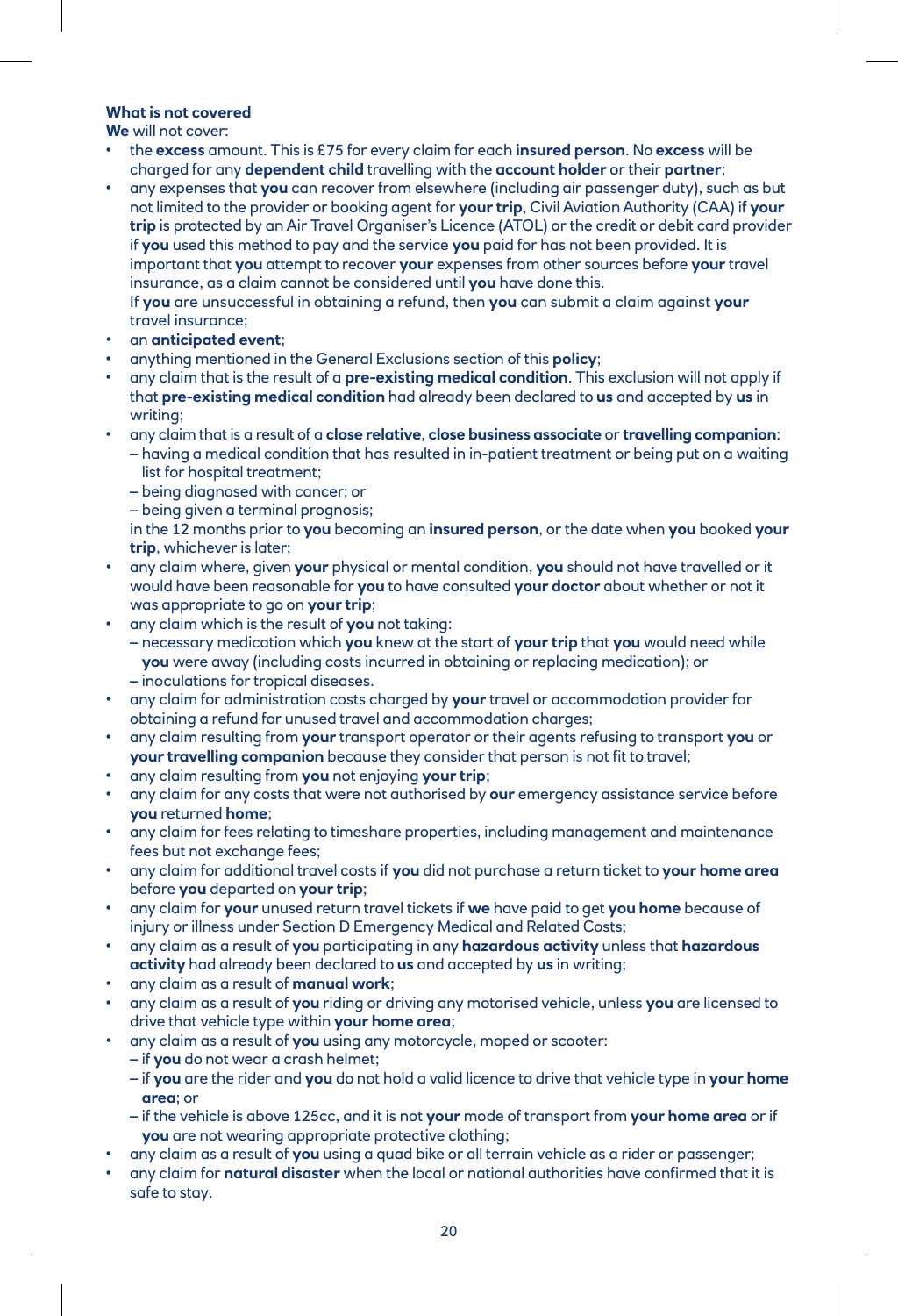### **Part 2 – Covers For You**

#### **Section D Emergency Medical and Related Costs**

#### **What is covered**

**We** will cover **you** for the following expenses if **you** die, are injured, become ill or are quarantined while on a **trip**:

- *1. Emergency Medical Costs outside*
- Emergency medical, surgical and hospital treatment (including ambulance and rescue service fees to take **you** to hospital) incurred outside **your home area**;
- Emergency dental treatment solely for sudden pain relief incurred outside **your home area**;
- If **you** are claiming for expenses that are covered under this section **we** will also pay **you** hospital benefit for every complete 24 hour period **you** are being treated as an in-patient outside **your home area**.

#### *2. Related Costs outside or inside*

- Additional travel and accommodation expenses:
	- to get **you** to or from hospital, where such expenses relate to **your** in-patient admission or discharge, or attending for outpatient treatment or appointments;
	- needed to return **you** to **your home area** on the advice of **our** medical advisor;
	- that **you** have to pay to get **home** following emergency medical treatment and where **you** cannot use **your** return ticket;
	- for one person, who is resident in **your home area**, to travel to, remain with or escort **you** back to **your home area** on the advice of **our** medical advisor;
- Additional accommodation costs of a similar standard to the accommodation **you** had booked for **your trip** if it is medically necessary for **you** to stay after the date **you** intended to return **home**;
- Cost of telephone calls:
	- that **you** make to **our** emergency assistance service; or
	- incurred by **you** when **you** receive calls from **our** emergency assistance service;
- If **you** die:
	- the cost of funeral or cremation where **you** die outside **your home area**; or
	- the cost of returning **your** body or ashes to **your home**.

#### *3. Recuperative Holiday*

**We** will pay for the accommodation and travel expenses for **you** to take a recuperative holiday if **we** pay a claim under *1. Emergency Medical Costs outside* that results in **your** in-patient admission for at least five complete days and **us** arranging to return **you** to **your home area** as a result.

#### *4. Emergency Medication*

**We** will pay for any expenses incurred in **you** obtaining repeat medication where **your** own medication has been lost or stolen while **you** are on **your trip** if **you** have a **pre-existing medical condition** that had already been declared to **us** and accepted by **us** in writing.

#### *5. Physiotherapy*

**We** will pay for necessary further physiotherapy treatment on **your** return to **your home area** if **we** pay a claim under *1. Emergency Medical Costs outside* that results in **your** bodily injury.

#### **The most we will pay**

The most **we** will pay for each **insured person** is:

- Emergency Medical Costs and Related Costs outside **your home area**:
	- £10,000,000 overall limit.
	- £1,000 for emergency dental treatment for emergency pain relief.
	- £7,500 for costs of **your** funeral, cremation or returning **your** body or ashes to **your home**.
	- £50 hospital benefit for every complete 24 hour period for which **you** are treated as an inpatient, up to £400 in total.
- Related Costs inside **your home area** £10,000 overall limit.
- Recuperative holiday £1,000.
- Emergency Medication for declared **pre-existing medical conditions** £250.
- Physiotherapy £350.

#### **Special conditions**

• **You** must contact **our** emergency assistance service as soon as reasonably possible if **you**: – need to go to hospital as an in-patient;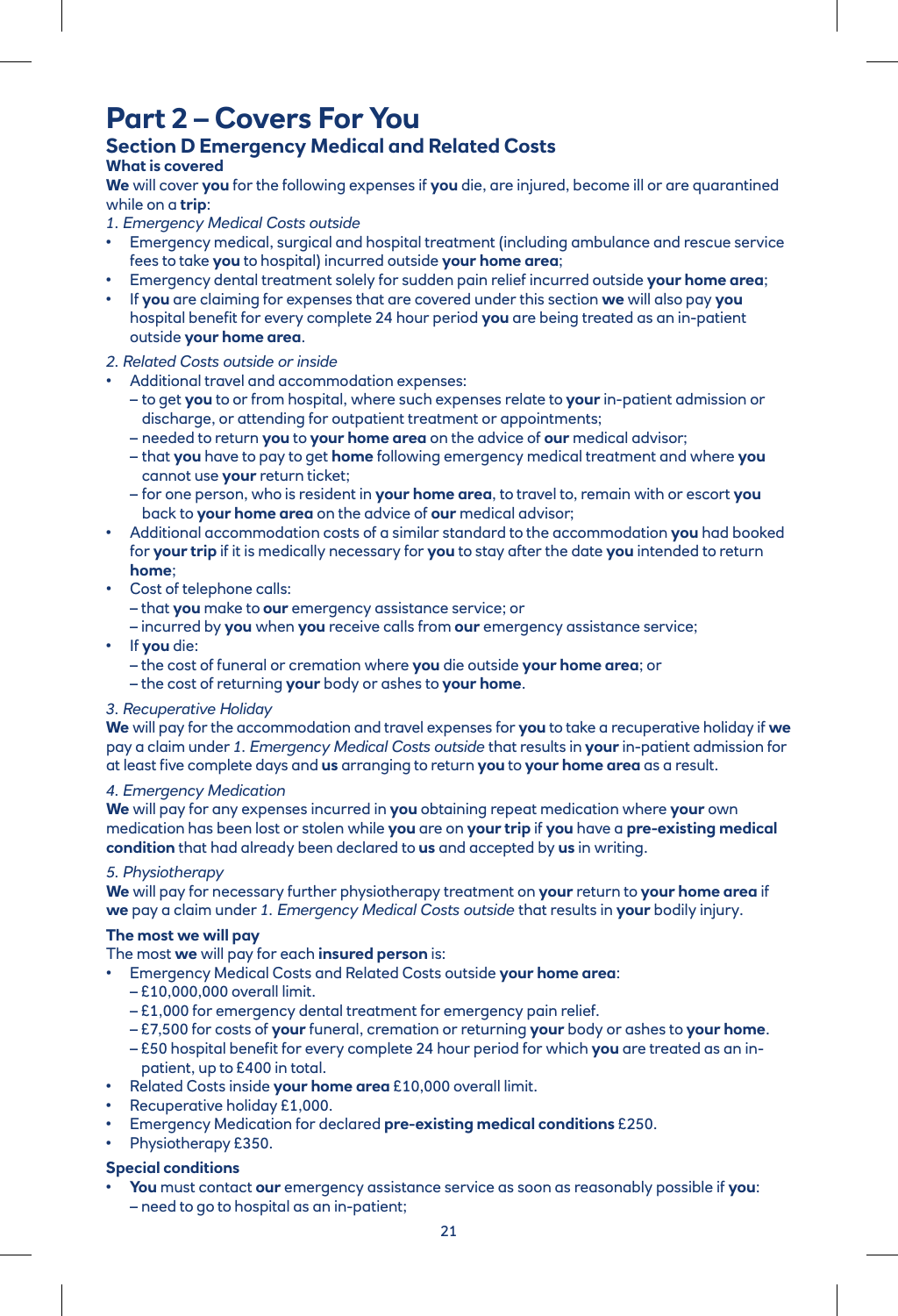– are told by **your** treating **doctor** that **you** are going to require tests or other out-patient treatment;

- need to return to **your home area** as a result of a medical emergency; or
- need to extend **your trip** as a result of a medical emergency.
- If **you** claim for emergency medical costs, **our** emergency assistance service may arrange to have **you** moved from one hospital to another and/or arrange for **your** repatriation to **your home area**. They will only do this where it is considered safe to do so in the opinion of **our** medical adviser and **your** treating **doctor**.
- **You** must follow the advice given by the Foreign & Commonwealth Office and **your doctor** for the destinations **you** intend visiting on **your trip**. This includes getting all recommended vaccinations and taking sufficient supplies of **your** prescription medication with **you**.
- **You** must try to get any necessary emergency medical treatment in a facility that accepts the reciprocal health agreement (as outlined on page 11) where this is available. **Our** emergency assistance service will give **you** advice when **you** contact them.

#### **What is not covered**

**We** will not cover:

- the **excess** amount. This is £75 for every claim for each **insured person**, which is reduced to nil if **you** have used a European Health Insurance Card or any other reciprocal healthcare arrangement to reduce the costs of **your** treatment;
- any expenses that **you** can recover from elsewhere;
- anything mentioned in the General Exclusions section of this **policy**;
- any claim that is the result of a **pre-existing medical condition**. This exclusion will not apply if that **pre-existing medical condition** had already been declared to **us** and accepted by **us** in writing;
- any claim for costs incurred as a result of an **anticipated event**;
- any claim under *1. Emergency Medical Costs outside* for expenses incurred within **your home area**;
- any further expenses incurred if **you** choose not to move hospital or return to **your home area** after our medical adviser and **your** treating **doctor** have deemed it safe for **you** to be moved;
- any claim for costs of in-patient hospital treatment or being returned to **your home area** that have been incurred without the prior permission of **our** emergency medical service;
- any claim for a medical condition if **you** were travelling against the advice of a **doctor**, or would have been travelling against the advice of a **doctor** if **you** had sought such advice;
- any claim where **you** are travelling in order to receive medical advice or treatment;
- any claim which is the result of **you** not taking:
	- necessary medication which you **knew** at the start of **your trip** that **you** would need while **you** were away (including costs incurred in obtaining or replacing medication); or – inoculations for tropical diseases;
- any claim for costs of treatment, tests or surgery (including preventative treatment and cosmetic or elective surgery) which is not essential in the opinion of **our** medical adviser or
- could reasonably have waited until **your** return to **your home area**;
- any dental work involving precious metals or dental fittings;
- any claim for single or private room accommodation, unless it has been deemed medically necessary by **our** medical adviser;
- any claim for treatment or services obtained at a health spa, convalescent or nursing home or any rehabilitation centre;
- any claim as a result of **you** participating in any **hazardous activity** unless that **hazardous activity** had already been declared to **us** and accepted by **us** in writing;
- any claim as a result of **manual work**;
- any claim as a result of **you** riding or driving any motorised vehicle, unless **you** are licensed to drive that vehicle type within **your home area**;
- any claim as a result of **you** using any motorcycle, moped or scooter:
	- if **you** do not wear a crash helmet;
	- if **you** are the rider and **you** do not hold a valid licence to drive that vehicle type in **your home area**; or
	- if the vehicle is above 125cc, and it is not **your** mode of transport from **your home area** or if **you** are not wearing appropriate protective clothing;
- any claim as a result of **you** using a quad bike or all terrain vehicle as a rider or passenger.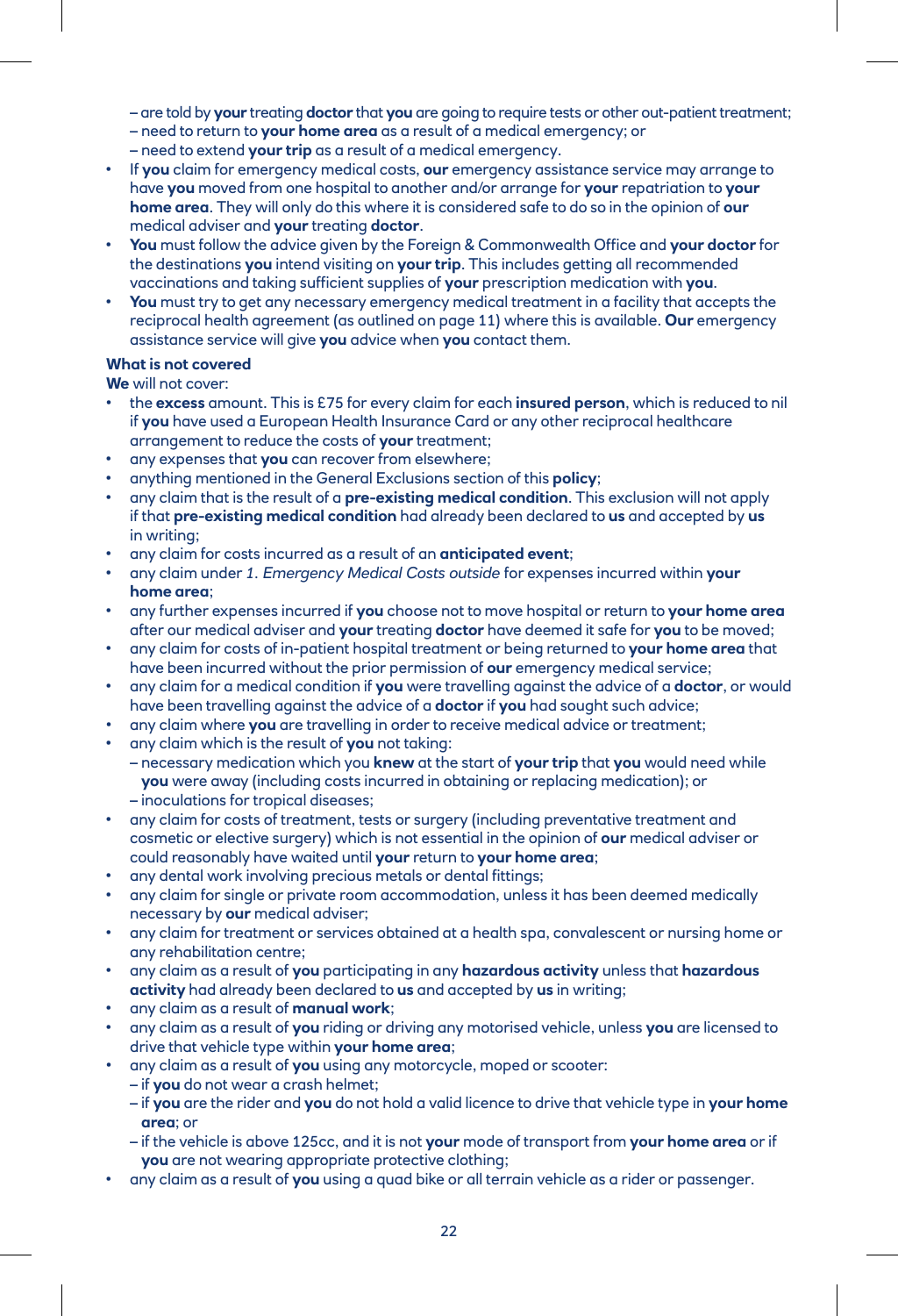#### **Section E Personal Accident**

#### **What is covered**

**We** will cover **you** if **you** are accidentally injured on **your trip** and this solely and independently results in **your**:

- death;
- **loss of sight**;
- **loss of limb**; or
- **total permanent disability**.

#### **The most we will pay**

The most **we** will pay for each **insured person** is:

- £25,000 for death, which is reduced to £2,000 for each **insured person** aged under 18 years.
- £25,000 for **loss of sight**.
- £25,000 for **loss of limb**.
- £25,000 for **total permanent disability**.

#### **Special conditions**

- Any claim payments will be made to **you** or **your** legal representatives.
- If **you** die and do not leave a will, no claim payments will be made until executors have been appointed.
- Death, **loss of sight**, **loss of limb** or **total permanent disability** must occur within one year of the date **you** were accidentally injured.
- **We** will not pay any claim for **total permanent disability** until at least one year has passed from the date **you** were accidentally injured.
- **We** will only pay one benefit under this **policy** for any **insured person** from a single event.

#### **What is not covered**

**We** will not cover:

- anything mentioned in the General Exclusions section of this **policy**;
- any claim that is the result of a **pre-existing medical condition**. This exclusion will not apply if that **pre-existing medical condition** had already been declared to **us** and accepted by **us** in writing;
- any claim that is the result of a sickness or disease, naturally occurring or degenerative condition;
- any claim for costs incurred as a result of an **anticipated event**;
- any claim for **total permanent disability** if **you** had retired before **your trip** started;
- any claim as a result of **you** participating in any **hazardous activity** unless that **hazardous activity** had already been declared to **us** and accepted by **us** in writing;
- any claim as a result of **manual work**;
- any claim as a result of **you** riding or driving any motorised vehicle, unless **you** are licensed to drive that vehicle type within **your home area**;
- any claim as a result of **you** using any motorcycle, moped or scooter:
	- if **you** do not wear a crash helmet;
	- if **you** are the rider and **you** do not hold a valid licence to drive that vehicle type in **your home area**; or
	- if the vehicle is above 125cc, and it is not **your** mode of transport from **your home area** or if **you** are not wearing appropriate protective clothing;
- any claim as a result of **you** using a quad bike or all terrain vehicle as a rider or passenger.

#### **Section F Personal Liability**

#### **What is covered**

**We** will cover **you** if **you** become legally liable, during **your trip** for an accident that causes:

- death or injury to any person; or
- loss of or damage to property that is not owned by any **insured person**.

**We** will also cover any reasonable and necessary **legal costs** and expenses **you** incur in relation to the accident.

#### **The most we will pay**

The most **we** will pay for all claims arising from any one event is £2,000,000.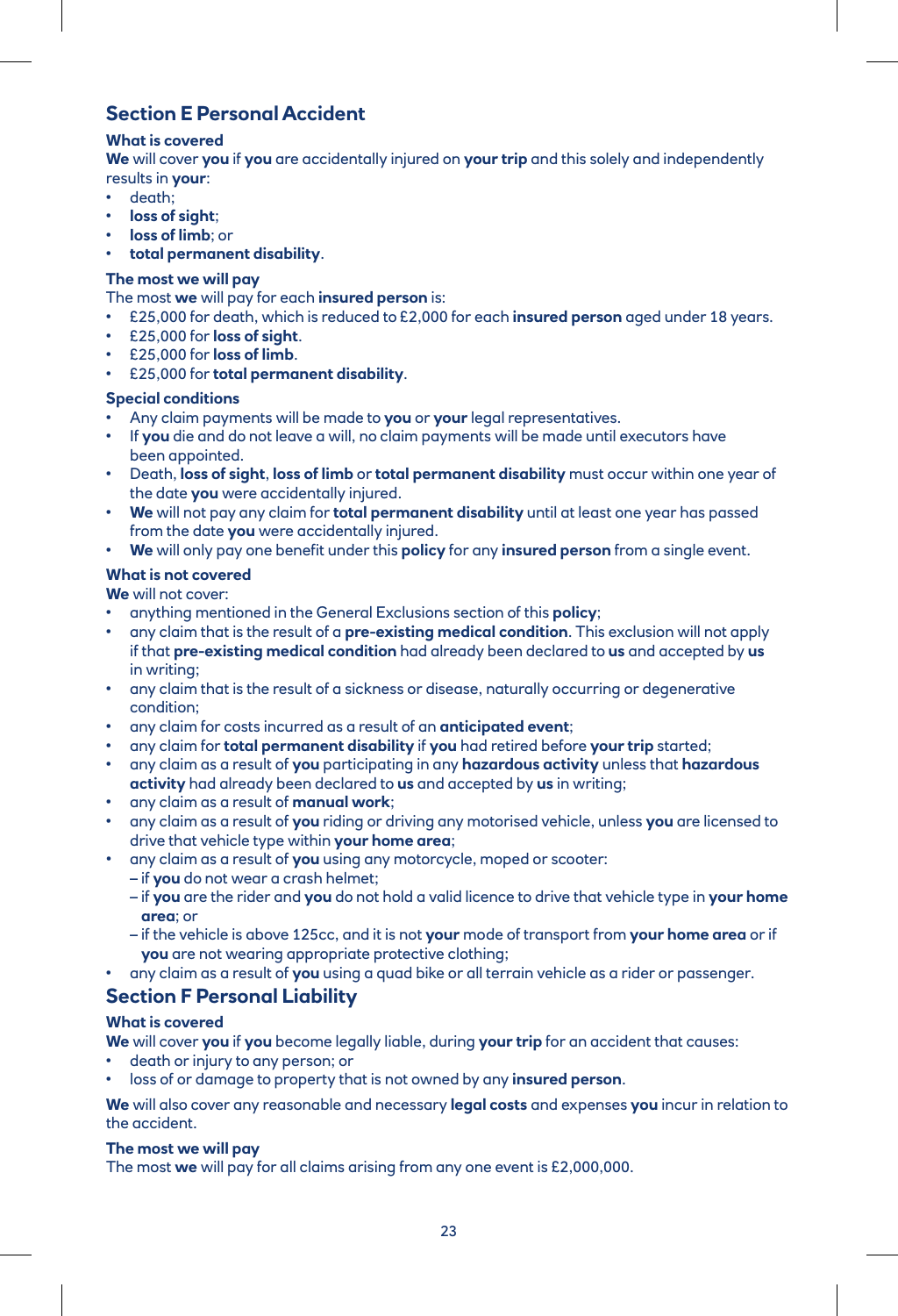#### **Special conditions**

**You** must get **our** permission before incurring any costs or expenses.

#### **What is not covered**

**We** will not cover liability arising from:

- anything mentioned in the General Exclusions section of this **policy**;
- death or injury to **your** employees or members of **your** family;
- loss of or damage to property which is owned by or under the control of **you**, a member of **your** family or **your** employees;
- ownership or occupation of any land or building (other than occupation of temporary holiday accommodation, and in which case **we** will not cover the **excess** amount, which is £75);
- **your** profession, business or employment including voluntary work of any kind;
- any fines or damages which have been awarded to punish the person responsible rather than to compensate the affected individual for any losses;
- **you** owning or using any:
	- animal (other than **your** domestic pets);
	- firearm;
	- mechanically propelled or towed vehicles;
	- vessels (other than manually propelled water craft); or
	- aircraft;
- **you** participating in any **hazardous activity** unless that **hazardous activity** had already been declared to **us** and accepted by **us** in writing;
- **your** own deliberate actions or failure to act when **you** should have;
- any claim arising from a **trip** that is solely within **your home area**;
- **you** engaging in **manual work**.

#### **Section G – Legal Costs**

Before **you** incur any **costs**, **you** must report **your** claim to the legal helpline.

#### **Legal helpline – 0345 246 2070**

**You** can also ring the legal helpline for practical **UK** legal advice in connection with **your trip**, whether or not it results in a claim. This service is here to help and is available to **you**, 365 days of the year. For extra security, **we** may record all phone calls and keep the recording secure.

#### **What is covered**

*1. Personal Injury and Holiday Contract Disputes*

- **We** will pay for **costs** to help **you** claim damages and compensation:
- for injury, illness or death, which happens during **your trip**; or
- following a breach of contract claim arising out of an agreement **you** have for **your trip**.

#### *2. Detention Abroad*

The first consultation that **you** arrange with a local solicitor if **you** are arrested or held by authorities during **your trip**.

#### **We agree to provide this cover if:**

- any legal proceedings will be carried out by a **court** which **we** agree to; and
- **we** and the **appointed representative** agree that there are **reasonable prospects of success**  which must continue for the duration of the claim.

#### **The most we will pay**

The most **we** will pay, including any appeal or counterclaim is:

- £50,000 **costs** for all claims arising from the same incident under *1. Personal Injury and Holiday Contract Disputes*.
- £250 for the first consultation that **you** arrange with a local solicitor under *2. Detention Abroad.*

#### **Special Conditions**

#### **Observing the policy terms**

**You** must comply with all of the terms and conditions of this policy and take all reasonable precautions to minimise the cost of claims and to prevent a claim from happening.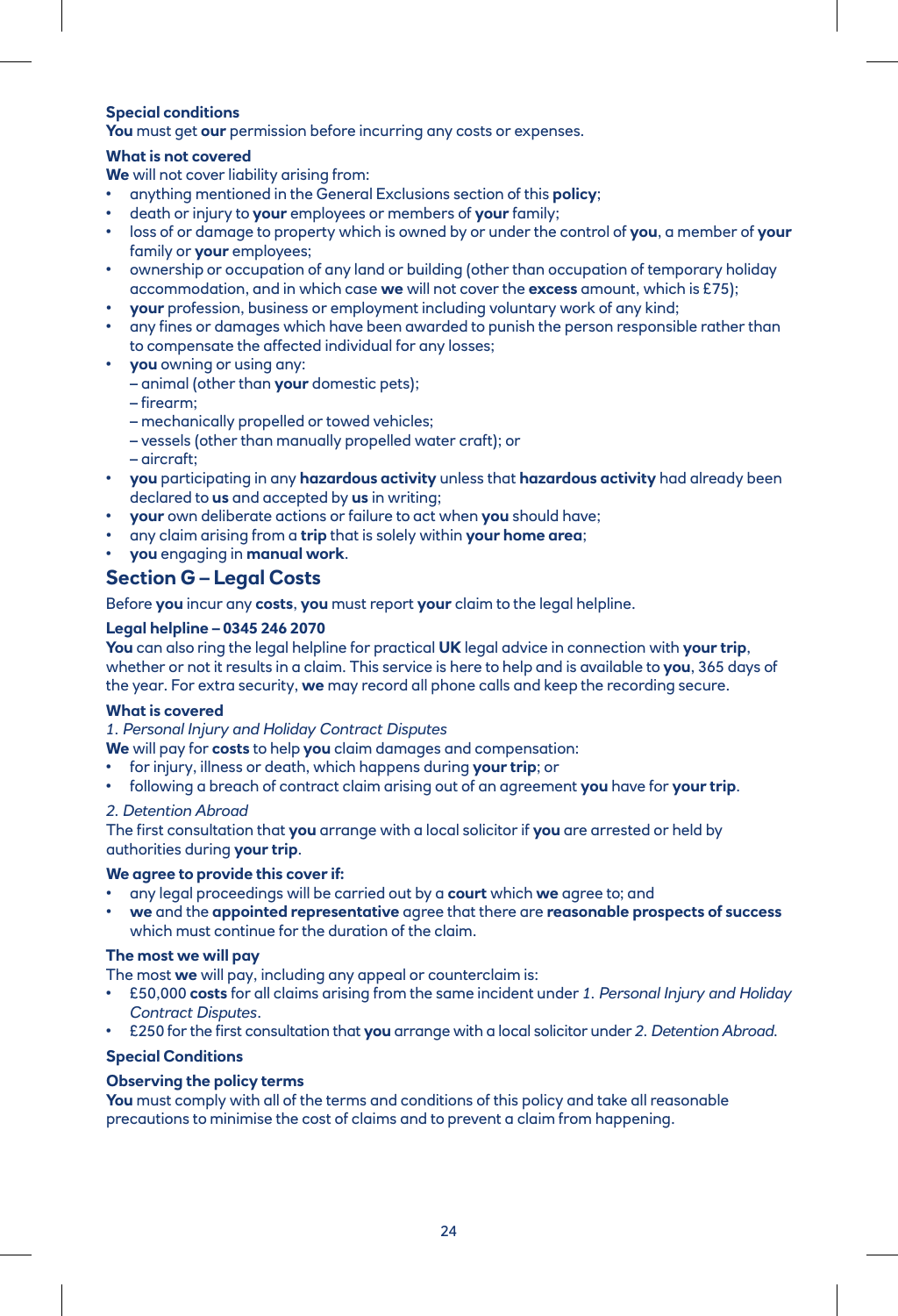If **our** position is prejudiced as a result of **you** not observing any of the terms and conditions of this **policy**, **we** have the right to:

- refuse or withdraw from any claim;
- refuse to pay **costs we** have already agreed to meet; and
- claim back from **you costs** that **we** have paid.

#### **Choosing an appointed representative**

- If **we** accept **your** claim **we** will appoint a **preferred law firm** to try to settle the matter without having to go to **court**.
- If it is necessary to take **your** claim to **court**, or if there is a conflict of interests, **you** can choose a law firm to act as the **appointed representative**.
- If **you** choose an **appointed representative** who is not a **preferred law firm** they must agree to act for **you** in line with **our terms of appointment** (**you** can ask **us** for a copy). Cover for their **costs** will only commence from the date they agree to **our terms of appointment**.
- The **appointed representative** will enter into a separate contract of appointment directly with **you**. **You** will be responsible for **costs** incurred by the **appointed representative** which are not authorised by **us**.

#### **Co-operating with your appointed representative and us**

- If **we** ask, **you** must tell the **appointed representative** to give **us** any documents, information or advice that they have or know about.
- **You** must fully co-operate with the **appointed representative** and **us**, and not take any action that has not been agreed by **your appointed representative** or by **us**.
- **You** must keep **us** and the **appointed representative** promptly informed of all developments relating to the claim and provide **us** and the **appointed representative** immediately with all information, evidence and documents that **you** have or know about.
- **You** must get **our** written permission before instructing a barrister or an expert witness.
- **We** can contact the **appointed representative** at any time, and he or she must co-operate fully with **us** at all times.

#### **Barrister's opinion**

If there are conflicting opinions over **reasonable prospects of success**, **you** will be required to obtain an opinion from a barrister; the choice of the barrister needs to be agreed between **you** and **us**. **You** will be responsible for paying for the opinion unless it shows that **your** claim has **reasonable prospects of success**.

#### **Settling or ending your claim**

- **You** must tell **us** if anyone makes a payment into **court** or offers to settle **your** claim.
- **You** must not stop, settle, negotiate or withdraw from a claim or withdraw instructions from the **appointed representative** without **our** approval. **We** will not withhold **our** approval without good reason.
- If an **appointed representative** refuses to continue acting for **you** with good reason, or if **you** dismiss them without good reason, cover for **your** claim will end immediately unless **we** agree to appoint another **appointed representative**.
- **We** can decide to settle **your** claim by paying **you** the compensation **you** are likely to be awarded by a **court** instead of starting or continuing **your** claim or legal proceedings. If **your** claim is not for damages, **we** may decide to settle **your** claim by paying **you** the equivalent financial value of **your** claim.
- **We** can refuse to pay further **costs** if **you** do not accept an offer or payment into **court** to settle a claim which **we** or **your appointed representative** considers should be accepted.
- **We** can refuse to pay further **costs** if **we** or the **appointed representative** consider that those **costs** would be disproportionate to the value of the claim.
- **You** must tell **us** if **your** claim no longer has **reasonable prospects of success**.
- **We** can refuse to pay further **costs** if **your** claim no longer has **reasonable prospects of success**.

#### **Assessing and recovering costs**

- **We** have the right to have **costs** certified by the appropriate professional body, audited by costs draftsmen **we** choose or assessed by a **court**.
- **You** must tell **your appointed representative** to claim back all **costs** that **you** are entitled to. If **costs we** have paid are recovered, **you** must refund them to **us**.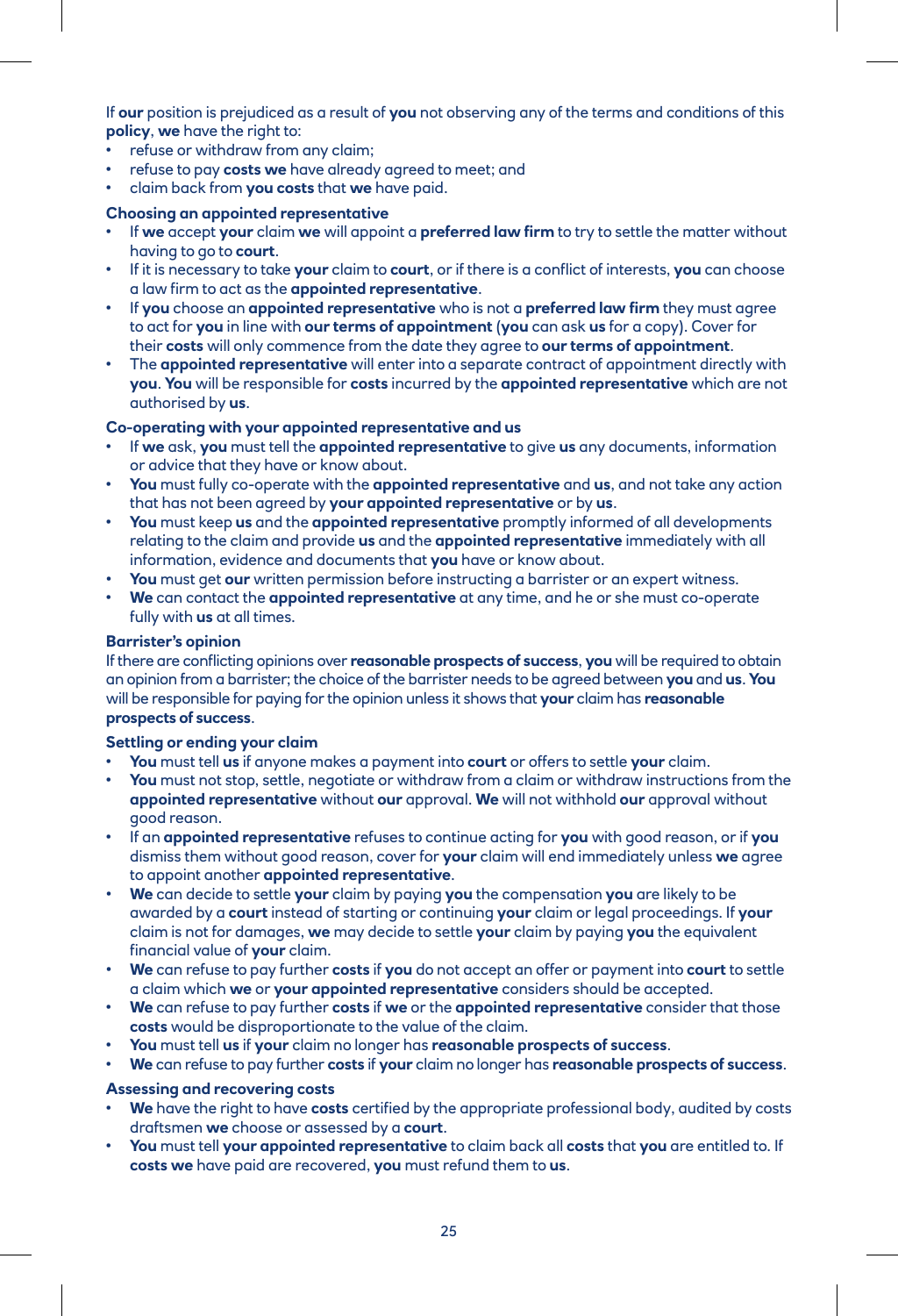- **We** and **you** will share any **costs** that are recovered where:
	- **we** refused to pay further **costs** and **you** paid more **costs** to end **your** claim; or
	- **you** chose to pay the difference between the **costs we** offered to the **appointed representative** under **our terms of appointment** and the **costs** charged by the **appointed representative**.
- **We** and **you** will each receive the same percentage of the recovered **costs** as originally paid.

#### **What is not covered**

- **We** will not cover any claim arising from or relating to:
- anything mentioned in the General Exclusions section of this **policy**;
- defending **your** legal rights in claims against **you**;
- illness or injury which develops gradually or is not caused by a specific or sudden accident;
- psychological injury or mental illness unless it results from a specific or sudden accident that has also caused physical **bodily injury** to **you**;
- action against another **insured person**, a **close relative**, **your travelling companion** or anyone outside **your home area** that **you** had planned to stay with;
- **costs** that relate to the period before **we** accept **your** claim;
- **costs** and expenses for bringing a legal action in more than one country for the same event;
- fines, penalties, compensation or damages which **you** are ordered to pay by a **court**;
- loss or damage that is insured under another section of this **policy** or any other insurance policy;
- a dispute with **us** about this section of the **policy**, other than as shown in How To Complain on page 41; or
- any appeal where **we** did not provide cover for the original claim.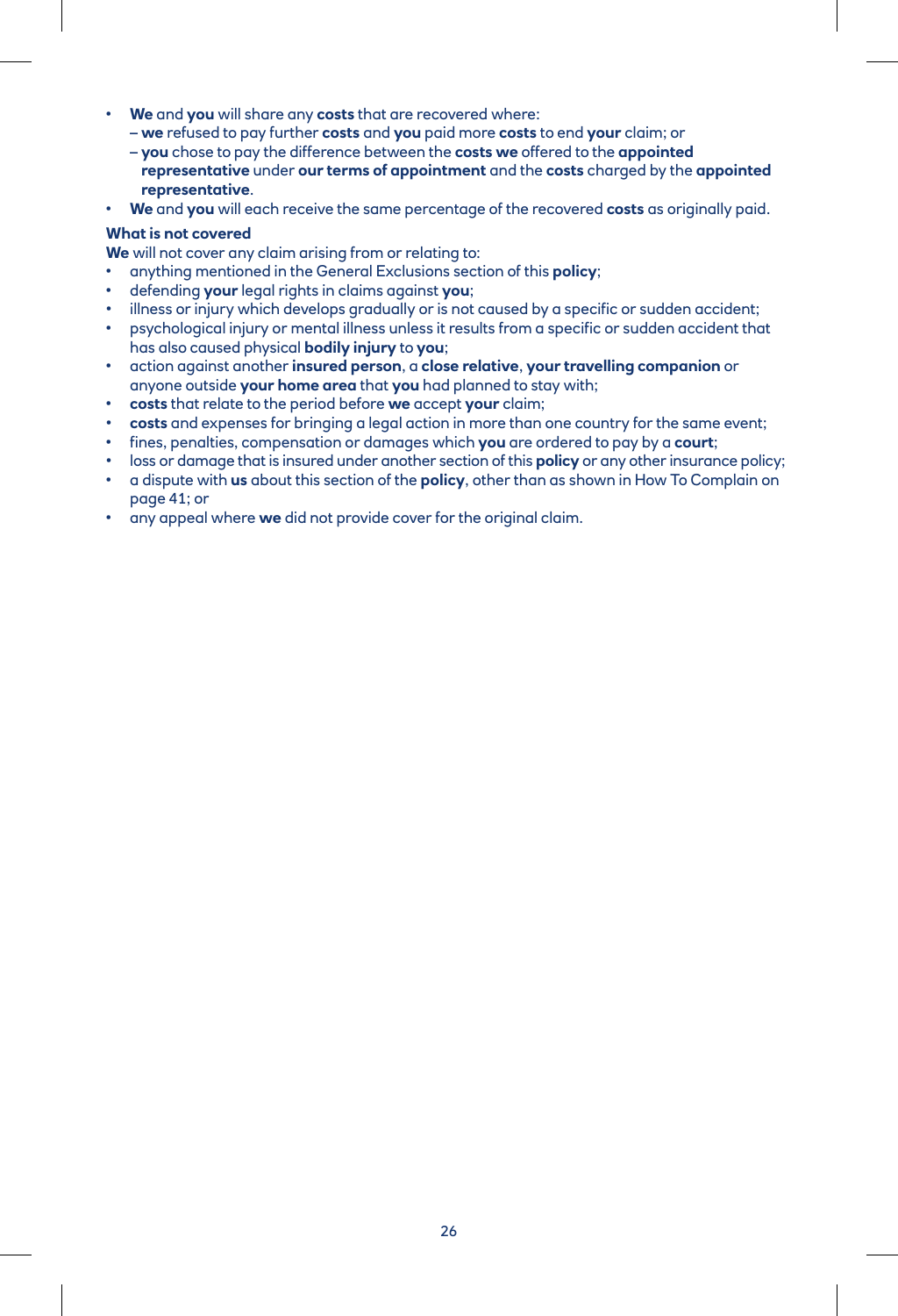## **Part 3 – Covers For Your Property**

#### **Section H Baggage**

#### **What is covered**

**We** will cover **you** if **your baggage** is lost, stolen or accidentally damaged during **your trip**.

#### **The most we will pay**

The most **we** will pay for each **insured person** is £1,500. This is reduced to:

- £300 for any one item (including items that form part of a pair or set of items).
- £500 in total for **valuable items**.

#### **Special conditions**

- **You** must report any theft or loss of **baggage** to the police within 24 hours of discovering it or as soon as reasonably possible after that and get a police report from them.
- If **your baggage** is lost, stolen or damaged while it is in the care of an airline **you** must: – get a Property Irregularity Report within the time limit shown in their conditions of carriage; and – keep **your** tickets and luggage tags.
- If **your baggage** is lost, stolen or damaged while it is in the care of a transport or accommodation provider or an authority **you** must get a report from them.
- **You** must always take reasonable care of **your baggage** to keep it safe and take all reasonable steps to recover **baggage** that is lost or stolen.
- **You** must provide **us** with proof of ownership and value for the items of **baggage** for which **you** are claiming to substantiate **your** claim. If **you** do not, it may affect **your** claim.
- **We** will deduct the amount of any claim under section I Delayed Baggage (other than for hire costs) from any claim **you** make under this section if **your baggage** is permanently lost.
- **We** will at **our** option either:
	- pay the cost of repairing or replacing the item; or
	- make a cash payment to **you**.

No payment will be more than the original purchase price **you** paid for the item.

• **We** will make a deduction for wear and tear for claims for clothing, including sports clothing.

#### **What is not covered**

**We** will not cover:

- the **excess** amount. This is £75 for every claim for each **insured person**;
- any expenses that **you** can recover from elsewhere;
- anything mentioned in the General Exclusions section of this **policy**;
- any claim for theft or loss of **baggage** that **you** do not report to the police within 24 hours of discovery or as soon as reasonably possible after that, or which is not supported by a police report;
- any claim for **baggage**:
	- that **you** have left **unattended** unless it has been stolen from **your** locked personal accommodation, a safe or safety deposit box or motor vehicle;
	- that is confiscated, detained or delayed by customs or other officials;
- any claim for **valuable items**:
	- not in **your** hand luggage or on **your** person; or
	- left in a motor vehicle or tent;
- any claim for loss or damage caused by:
	- wear and tear or loss of value;
	- moths or vermin; or
- any cleaning, repairing or restoring process;
- any claim for:
	- property more specifically insured by another policy;
	- pedal cycles, motor vehicles, caravans, trailers or water craft;
	- musical instruments, antiques, pictures or furs;
	- cracking, scratching or breaking of glass (other than lenses in cameras, binoculars, telescopes or spectacles), china or similar fragile items;
	- perishable goods;
	- contact lenses, dental or medical fittings or hearing aids;
	- **personal money**, bonds, negotiable instruments, securities or documents (cover is available for some of these items under section J Personal Money);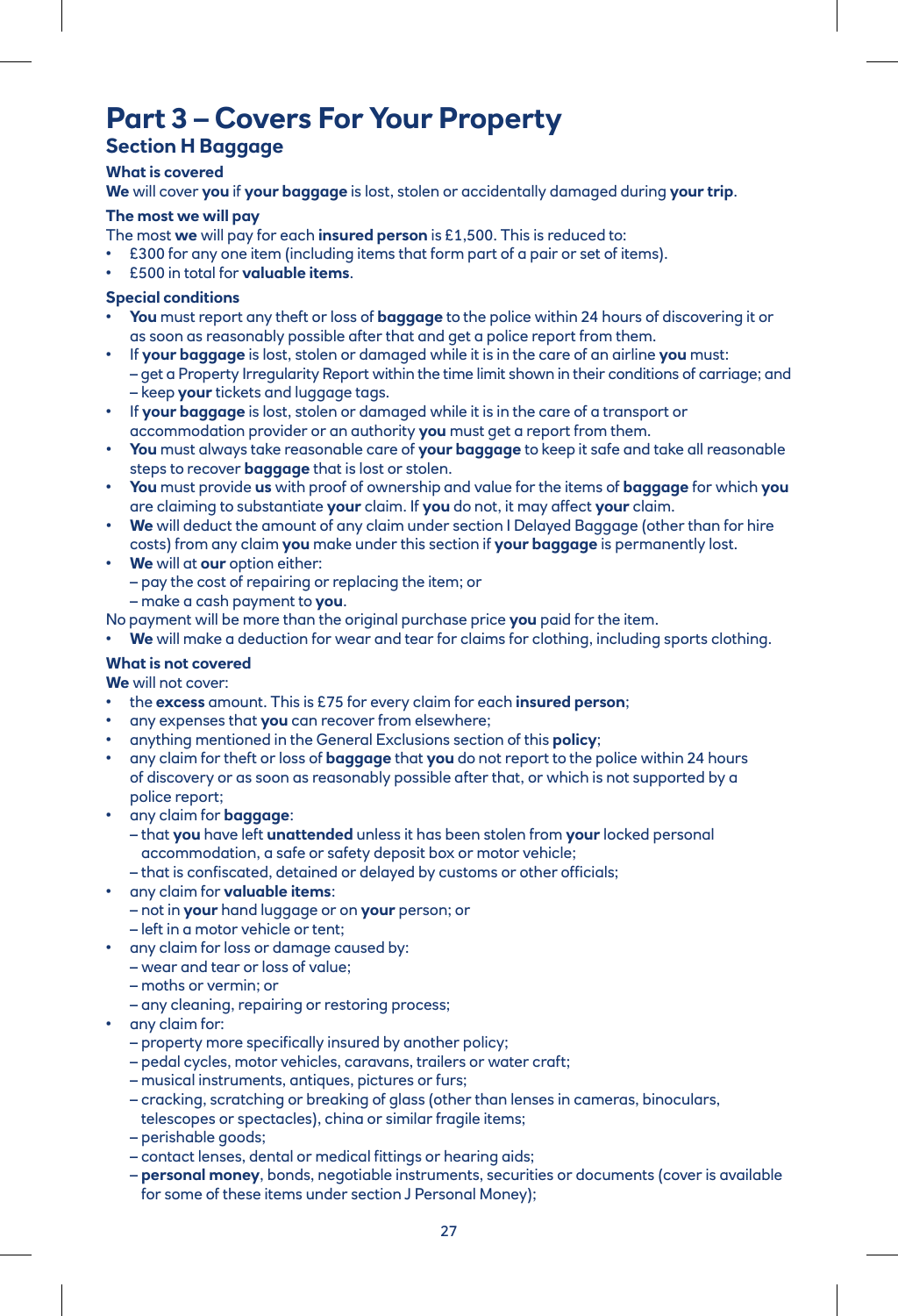- **winter sports equipment** (cover is available under section L Winter Sports Cover);
- **business equipment** (cover is available under section M Business Cover if **you** have added the Business extension and this has been confirmed by **us** in writing);
- **golf equipment** (cover is available under section N Golf Cover if **you** have added the Golf extension and this has been confirmed by **us** in writing);
- sports equipment and accessories while in use; or
- the cost of replacing any other pieces that form part of a set.

#### **Section I Delayed Baggage**

#### **What is covered**

**We** will cover **you** for essential replacement of toiletries, medication and items of clothing and the temporary hire of replacement sports equipment if **your baggage** is temporarily lost for more than four hours following **your** arrival at **your** destination.

#### **The most we will pay**

The most **we** will pay for each **insured person** is £650 as follows:

- £100 after four hours;
- A further £150 after 12 hours; and
- A further £400 after 48 hours.
- **We** will not pay more £650 in total for any one event regardless of the number of **you** that are claiming.

#### **Special conditions**

- If **your baggage** is lost while it is in the care of an airline **you** must:
	- get a Property Irregularity Report within the time limit shown in their conditions of carriage to show how long **you** were without your **baggage**; and
	- keep **your** tickets and luggage tags.
- **You** must keep the receipts for any essential replacement items **you** buy or hire.
- **We** will deduct the amount of any claim under this section (other than for hire costs) from any claim **you** make under Section H Baggage if **your baggage** is permanently lost.

#### **What is not covered**

**We** will not cover:

- anything mentioned in the General Exclusions section of this **policy**;
- any claim for hire of **winter sports equipment** (cover is available under section L Winter Sports Cover);
- any claim for hire of **business equipment** (cover is available under section M Business Cover if **you** have added the Business extension and this has been confirmed by **us** in writing);
- any claim for hire of **golf equipment** (cover is available under section N Golf Cover if **you** have added the Golf extension and this has been confirmed by **us** in writing);
- any claim for **baggage** that is confiscated, detained or delayed by customs or other officials; or
- any claim for **baggage** that is lost on the day of **your** return **home**.

#### **Section J Personal Money**

#### **What is covered**

**We** will cover **you** if **your personal money** is lost or stolen while **you** are on **your trip** or during the 72 hours before **you** are scheduled to leave **your home** to start **your trip**.

#### **The most we will pay**

The most **we** will pay for each **insured person** is £500. This includes a maximum of £500 for each **insured person** for cash or bank notes, which is reduced to £100 for each **insured person** aged under 17 years.

#### **Special conditions**

- **You** must report any theft or loss to the police within 24 hours of discovering it or as soon as reasonably possible after that and get a police report from them.
- **You** must always take reasonable care of **your personal money** to keep it safe and take all reasonable steps to recover **personal money** that is lost or stolen.
- **You** must provide **us** with proof of ownership and value for the **personal money** for which **you** are claiming to substantiate **your** claim.
- A cash advance can be arranged if **you** are unable to obtain sufficient funds locally. Any cash advance paid will be deducted from **your** claim settlement.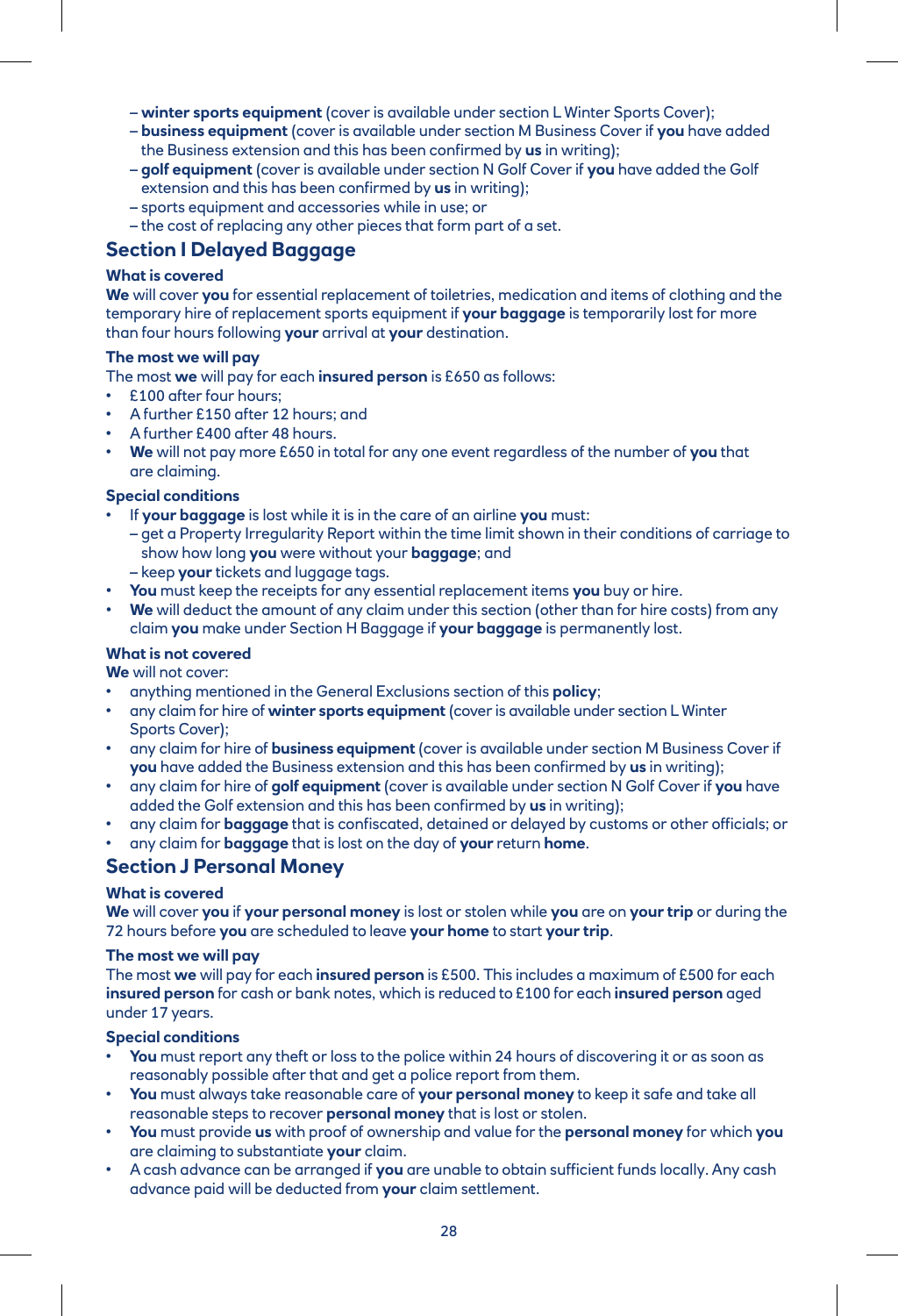#### **What is not covered**

**We** will not cover:

- the **excess** amount. This is £75 for every claim for each **insured person**;
- any expenses that **you** can recover from elsewhere;
- anything mentioned in the General Exclusions section of this **policy**;
- any claim for **personal money** that **you** do not report to the police within 24 hours of discovery or as soon as reasonably possible after that, or which is not supported by a police report;
- any claim for **personal money** that **you** have left **unattended** unless it has been stolen from **your** locked personal accommodation, a safe or safety deposit box or motor vehicle;
- any claim for **personal money** that is confiscated, detained or delayed by customs or other officials;
- any claim for **personal money** unless **you** can provide a receipt showing the amount of **personal money you** exchanged; or
- any claim for **personal money** as a result of changes in exchange rates or mistakes.

#### **Section K Lost Passport or Driving Licence**

**We** will cover **you** for:

- reasonable extra travel, accommodation and administration costs that **you** have to pay to obtain:
- evidence of **your** driving licence from the DVLA if **your** driving licence is lost, stolen or destroyed while **you** are on **your trip**; or
	- an Emergency Travel Document if **your** passport is lost, stolen or destroyed while **you** are on **your trip**; and
- the cost of the Emergency Travel Document.

#### **The most we will pay**

The most **we** will pay for each **insured person** is £750.

#### **Special conditions**

- **You** must report any loss to the police within 24 hours of discovering it or as soon as reasonably possible after that and get a police report from them.
- **You** must always take reasonable care of **your** passport and driving licence to keep them safe and take all reasonable steps to recover any passport or driving licence that is lost or stolen.

#### **What is not covered**

**We** will not cover:

- the **excess** amount. This is £75 for every claim for each **insured person**;
- anything mentioned in the General Exclusions section of this **policy**;
- any claim for loss or theft of a passport or driving licence that **you** do not report to the police within 24 hours of discovery or as soon as reasonably possible after that, or which is not supported by a police report; or
- any claim for a passport or driving licence:
	- that **you** have left **unattended** unless it has been stolen from **your** locked personal accommodation, a safe or safety deposit box or motor vehicle; or
- that is confiscated, detained or delayed by customs or other officials;
- any claim for costs relating to the purchase of a new replacement passport.

#### **Section L Winter Sports Cover**

**We** will cover **you** for participating in **winter sports activity** and extend cover as outlined below.

#### **a. Ski pack (hired ski equipment, ski school fees and lift passes)**

#### **What is covered**

**We** will cover **you** for unused and non-refundable expenses of hired **winter sports equipment**, lessons from a ski school and ski lift passes if **you** are unable to ski as a result of **your** injury or illness.

#### **The most we will pay**

The most **we** will pay for each **insured person** is £150 per week.

#### **Special conditions**

All claims for injury or illness must be supported by relevant medical certificates from a **doctor**, which must be obtained at **your** own expense as well as any other supporting documents that **we** reasonably require in support of **your** claim.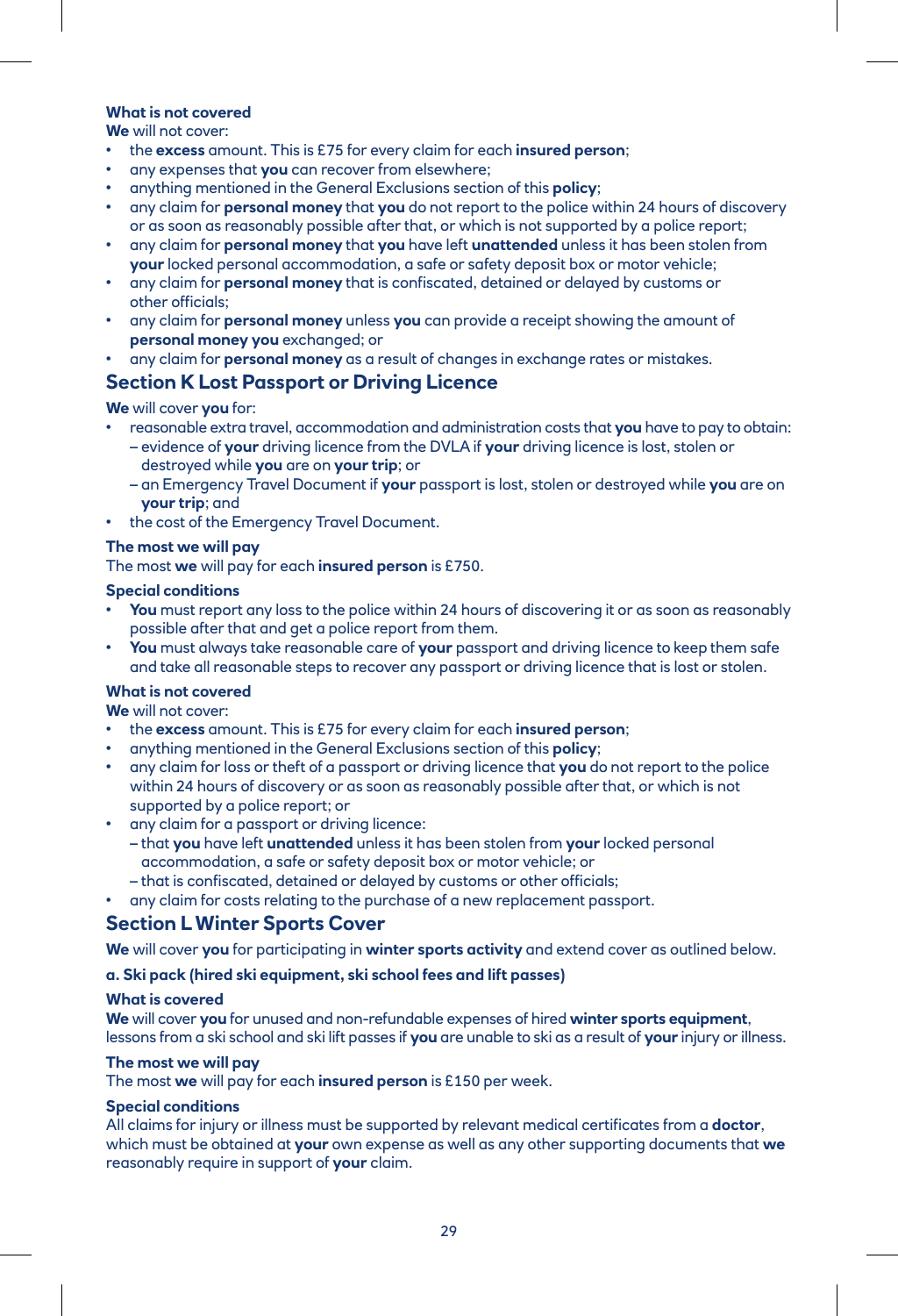#### **b. Winter sports equipment**

#### **What is covered**

**We** will cover **you**:

- if **winter sports equipment** that **you** own or have hired is lost, stolen or accidentally damaged during **your trip**;
- for the hire of replacement **winter sports equipment** for the remainder of **your trip** if **winter sports equipment** that **you** own has been lost, stolen or accidentally damaged while on **your trip**, or if it is temporarily lost for more than four hours on **your** outbound **trip**; and
- if **your** lift pass is lost, stolen or accidentally damaged during **your trip**.

#### **The most we will pay**

The most **we** will pay for each **insured person** is:

- £400 for repair or replacement of **winter sports equipment** that **you** own or have hired. The amount **we** will pay for replacement of **winter sports equipment** will be today's value less a deduction for wear and tear and loss of value as follows:
	- Up to one year old 90% of the purchase price
	- Up to two years old 70% of the purchase price
	- Up to three years old 50% of the purchase price
- - Up to four years old 30% of the purchase price
		-
	- Up to five years old 20% of the purchase price
- Over five years old No payment
- £200 for hire of replacement **winter sports equipment** because **yours** is lost, stolen, accidentally damaged or delayed.
- £200 for replacement of **your** lift pass.

#### **Special conditions**

- **You** must report any theft or loss of **winter sports equipment** to the police within 24 hours of discovering it or as soon as reasonably possible after that and get a police report from them.
- If **your winter sports equipment** is lost, stolen or damaged while it is in the care of an airline **you** must:

– get a Property Irregularity Report within the time limit shown in their conditions of carriage; and – keep **your** tickets and luggage tags.

- If **your winter sports equipment** is lost, stolen or damaged while it is in the care of a transport or accommodation provider or an authority **you** must get a report from them.
- **You** must always take reasonable care of **your winter sports equipment** to keep it safe and take all reasonable steps to recover **winter sports equipment** that is lost or stolen.
- **You** must provide **us** with proof of ownership and value for the items of **winter sports equipment** for which **you** are claiming to substantiate **your** claim.
- **We** will at **our** option either:
	- pay the cost of repairing or replacing the item; or
	- make a cash payment to **you**.

#### **c. Piste closure**

#### **What is covered**

**We** will cover **you** if all the pistes in **your** pre-booked resort are closed due to lack of snow, too much snow or adverse weather conditions.

#### **The most we will pay**

The most **we** will pay for each **insured person** is:

- £10 per day for the extra costs of transport or lift passes to get **you** to an alternative site; or
- £30 per day compensation if there are no alternative sites available

#### Up to £930 in total for each **insured person** per **trip**.

#### **Special conditions**

- **You** must provide confirmation that all the pistes are closed from **your** tour operator or local representative.
- This cover only applies where the dates of **your trip** are within the normal ski season as defined by the local piste authority.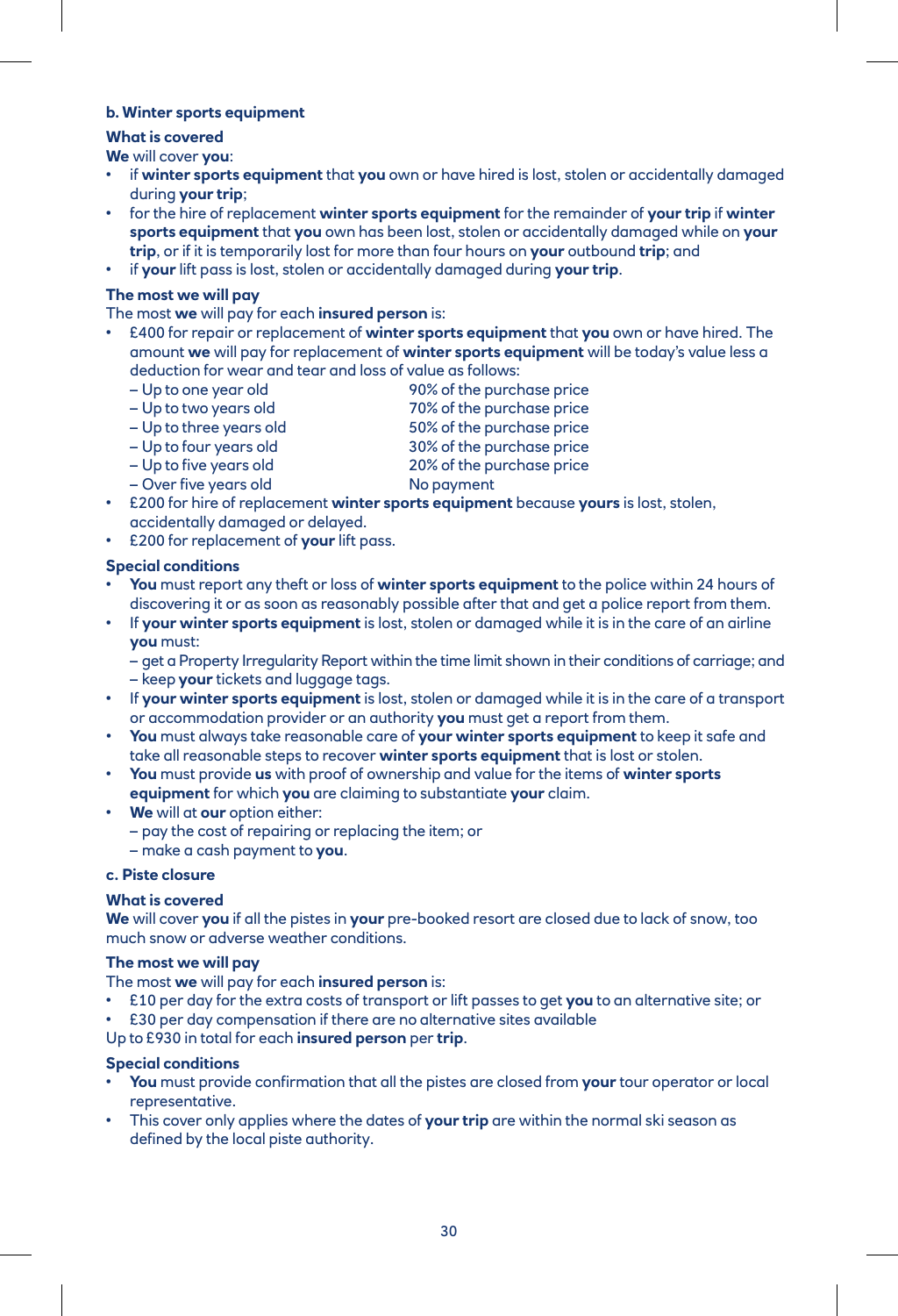#### **d. Avalanche**

#### **What is covered**

**We** will cover **you** for additional travel and accommodation expenses if **your** departure or arrival in **your** pre-booked resort is delayed by avalanche.

#### **The most we will pay**

The most **we** will pay for each **insured person** is £200 per **trip**.

#### **What is not covered (applies to all Winter Sports Cover sections)**

**We** will not cover:

- the **excess** amount. This is £75 for every claim for each **insured person** under part b. Winter Sports Equipment only. No **excess** will be charged for claims for other parts of this section;
- any expenses that **you** can recover from elsewhere;
- anything mentioned in the General Exclusions section of this **policy**;
- any claim under part a. Ski pack where there is, or would be, no valid claim for that medical condition under Section D Emergency Medical and Related Costs;
- any claim for costs incurred as a result of an **anticipated event**;
- any claim as a result of **you** participating in any **hazardous activity** unless that **hazardous activity** had already been declared to **us** and accepted by **us** in writing;
- any claim for **winter sports equipment**:
	- that is more than five years old; or
	- that is lost, stolen or damaged as a result of **your** deliberate, wilful or malicious act, carelessness or neglect;
	- caused by wear and tear or loss of value, moths or vermin or any cleaning, repairing or restoring process;
- that is left **unattended** in a motor vehicle
- any claim for piste closure where:
	- the date **you** became an **insured person** or the date when **you** booked **your trip**, whichever is later is less than 14 days before **your** departure date; or
	- the dates of **your trip** are outside the normal ski season as defined by the local piste authority.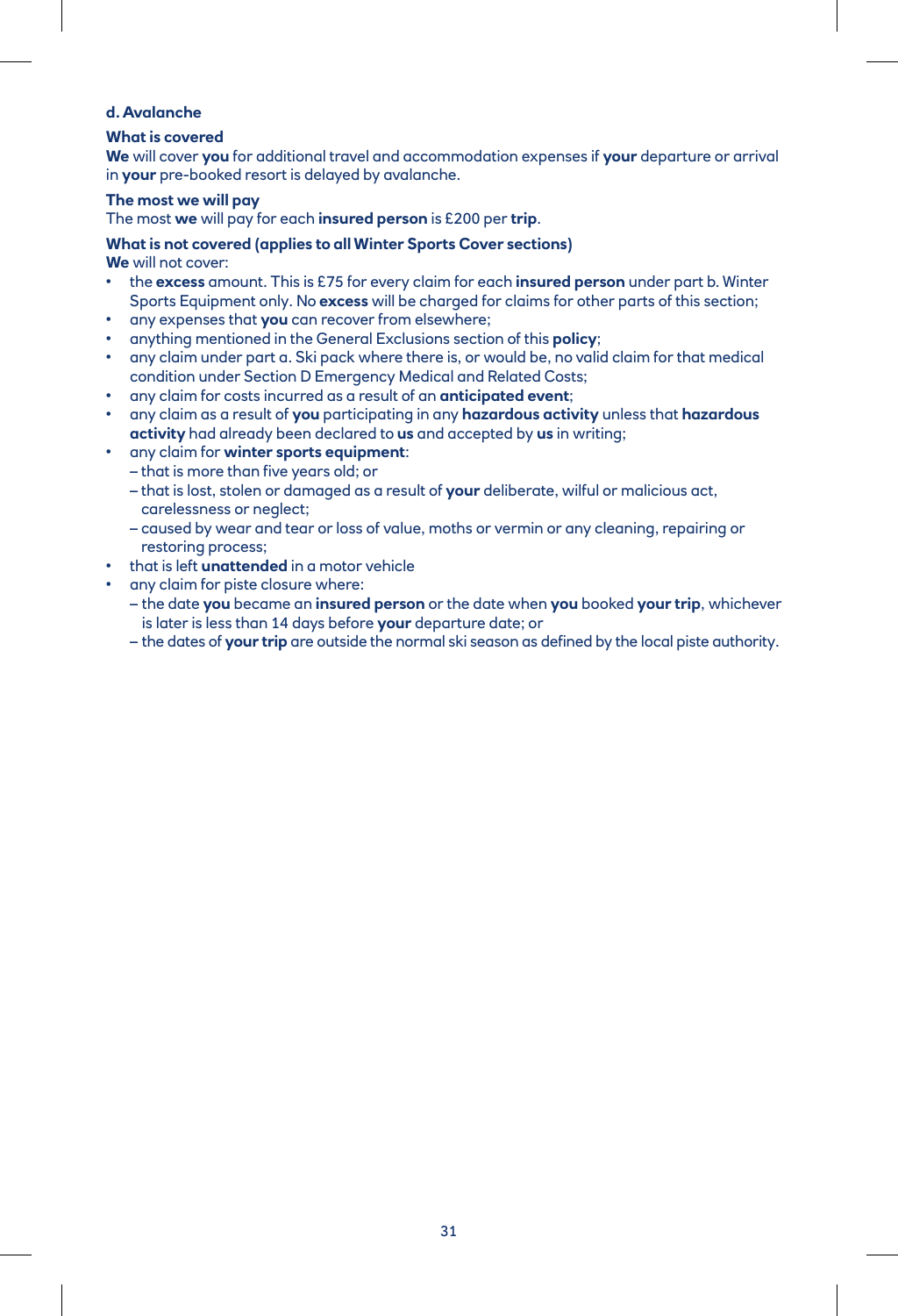# **Part 4 – Optional Extra Covers**

**You are not automatically covered for the following sections. If you have any of these covers in force we will notify you by letter. You will have to pay an additional premium if you need any of these covers.** 

#### **Section M Business Cover**

**We** will extend cover provided by this **policy** as detailed in this section if **you** have added the Business Cover extension and this has been confirmed by **us** in writing.

#### **a. Business Equipment and Business Samples**

#### **What is covered**

**We** will cover **you** if **your business equipment** or **business samples** are lost, stolen or accidentally damaged during **your trip**.

#### **The most we will pay**

The most **we** will pay for each **insured person** is £3,000. This is reduced to £1,000 for any one item (including items that form part of a pair or set of items).

#### **Special conditions**

- **You** must report any theft or loss of **business equipment** or **business samples** to the police within 24 hours of discovering it or as soon as reasonably possible after that and get a police report from them.
- If **your business equipment** or **business samples** are lost, stolen or damaged while they are in the care of an airline **you** must:

– get a Property Irregularity Report within the time limit shown in their conditions of carriage; and – keep **your** tickets and luggage tags.

- If **your business equipment** or **business samples** are lost, stolen or damaged while they are in the care of a transport or accommodation provider or an authority **you** must get a report from them.
- **You** must always take reasonable care of **your business equipment** or **business samples** to keep them safe and take all reasonable steps to recover **business equipment** or **business samples** that are lost or stolen.
- **You** must provide **us** with proof of ownership and value for the items of **business equipment** or **business samples** for which **you** are claiming to substantiate **your** claim.
- **We** will at **our** option either: – pay the cost of repairing or replacing the item; or – make a cash payment to **you**.
- **We** will not pay more than the market value of **your business equipment** or **business samples** at the time of the loss.

#### **b. Hiring Replacements**

#### **What is covered**

**We** will cover **you** to hire emergency replacement **business equipment** for the remainder of **your trip** if **business equipment** that **you** own is lost, stolen or accidentally damaged during **your trip**, or if it is temporarily lost for more than four hours on **your** outbound **trip**.

#### **The most we will pay**

The most **we** will pay for each **insured person** is £500.

#### **Special conditions**

- **You** must report any theft or loss of **business equipment** to the police within 24 hours of discovering it or as soon as reasonably possible after that and get a police report from them.
- If **your business equipment** is lost, stolen or damaged while it is in the care of an airline **you** must: – get a Property Irregularity Report within the time limit shown in their conditions of carriage; and – keep **your** tickets and luggage tags.
- If **your business equipment** is lost, stolen or damaged while it is in the care of a transport or accommodation provider or an authority **you** must get a report from them.
- **You** must always take reasonable care of **your business equipment** to keep it safe and take all reasonable steps to recover **business equipment** that is lost or stolen.
- **We** will at **our** option either: – pay the cost of repairing or replacing the item; or – make a cash payment to **you**.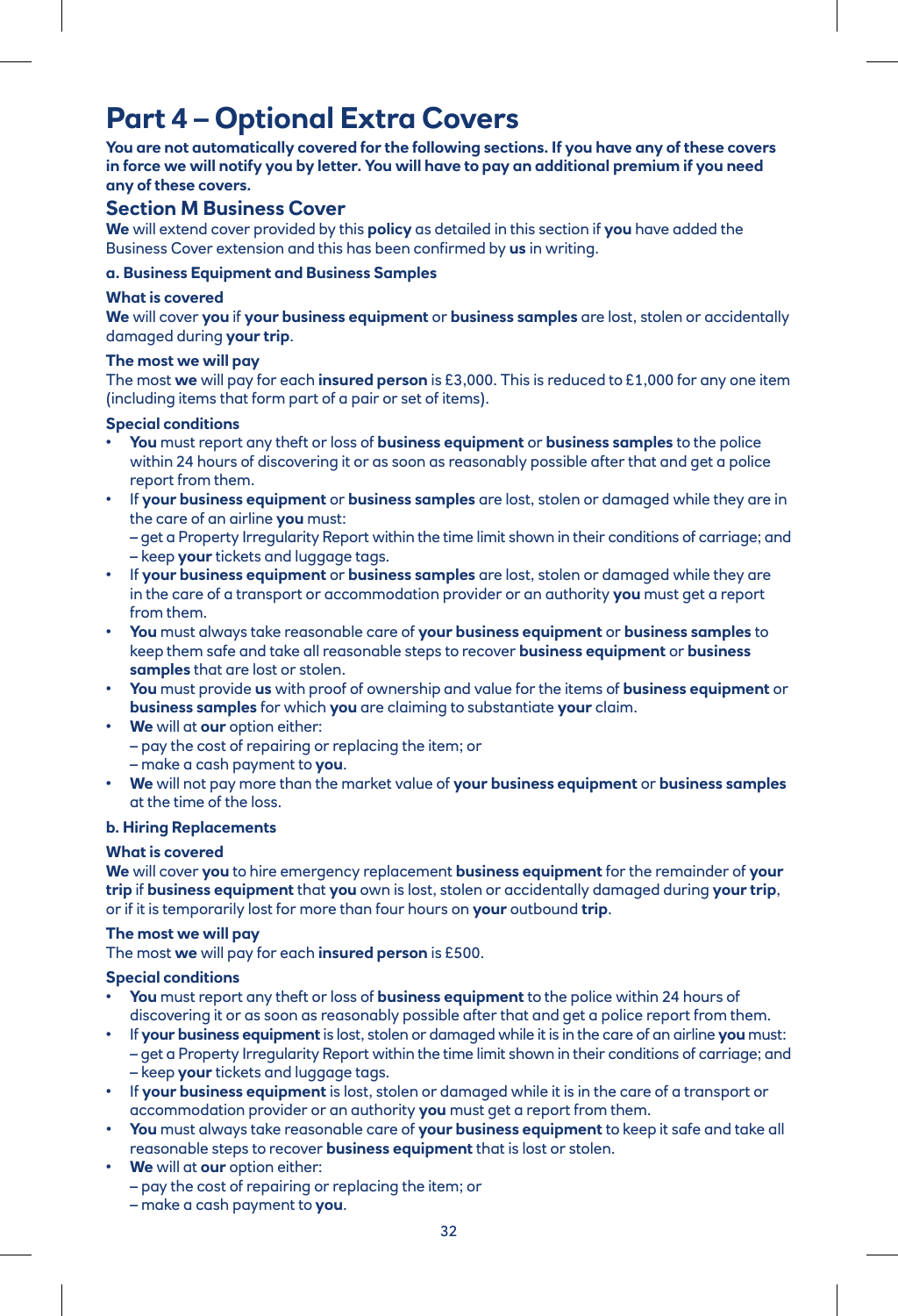#### **c. Business Colleagues**

#### **What is covered**

**We** will cover **you** to be replaced by a colleague (return travel tickets only) if **you** are treated as an in-patient for at least three days while **you** are on a **trip** or **we** pay a claim under Section C Cutting Short Your Trip (after your trip has started) due to **your** death, injury or illness.

#### **The most we will pay**

The most **we** will pay for each **insured person** is £1,500 for each **insured person** per **trip**.

#### **Special conditions**

- All claims for death, injury, illness or quarantine must be supported by relevant medical certificates from a **doctor**, which must be obtained at **your** own expense as well as any other supporting documents that **we** reasonably require in support of **your** claim.
- **You** must provide receipts for the travel tickets obtained for **your** colleague.

#### **What is not covered (applies to all Business cover sections)**

**We** will not cover:

- the **excess** amount. This is £75 for every claim for each **insured person** under part a. Business Equipment or Business Samples only. No **excess** will be charged for claims for other parts of this section;
- any expenses that **you** can recover from elsewhere;
- anything mentioned in the General Exclusions section of this **policy**;
- any claim for costs incurred as a result of an **anticipated event**;
- any claim under part a. Business Equipment or Business Samples or part b. Hiring Replacements:
	- for items that are lost, stolen or damaged as a result of **your** deliberate, wilful or malicious act, carelessness or neglect;
	- caused by wear and tear or loss of value, moths or vermin or any cleaning, repairing or restoring process;
	- that **you** do not report to the police as soon as reasonably possible or which is not supported by a police report;
	- for items that **you** have left **unattended** unless they have been stolen from **your** locked personal accommodation, a safe or safety deposit box or motor vehicle;
	- **for valuable items** that are left **unattended** in a motor vehicle;
	- for items that are confiscated, detained or delayed by customs or other officials; or
	- that is more specifically insured elsewhere; or
- any claim under part c. Business Colleagues where there is, or would be, no valid claim for that medical condition under Section D Emergency Medical and Related Costs or Section C Cutting Short Your Trip (after your trip has started).

#### **Section N Golf Cover**

**We** will extend cover provided by this **policy** as detailed in this section if **you** have added the Golf Cover extension and this has been confirmed by **us** in writing.

#### **a. Golf Equipment**

#### **What is covered**

**We** will cover **you** if **your golf equipment** is lost, stolen or accidentally damaged during **your trip**.

#### **The most we will pay**

The most **we** will pay for each **insured person** is £1,500.

#### **Special conditions**

- **You** must report any theft or loss of **golf equipment** to the police within 24 hours of discovering it or as soon as reasonably possible after that and get a police report from them.
- If **your golf equipment** is lost, stolen or damaged while it is in the care of an airline **you** must:
	- get a Property Irregularity Report within the time limit shown in their conditions of carriage; and – keep **your** tickets and luggage tags.
- If **your golf equipment** is lost, stolen or damaged while it is in the care of a transport or accommodation provider or an authority **you** must get a report from them.
- **You** must always take reasonable care of **your golf equipment** to keep it safe and take all reasonable steps to recover **golf equipment** that is lost or stolen.
- **You** must provide **us** with proof of ownership and value for the items of **golf equipment** for which **you** are claiming to substantiate **your** claim.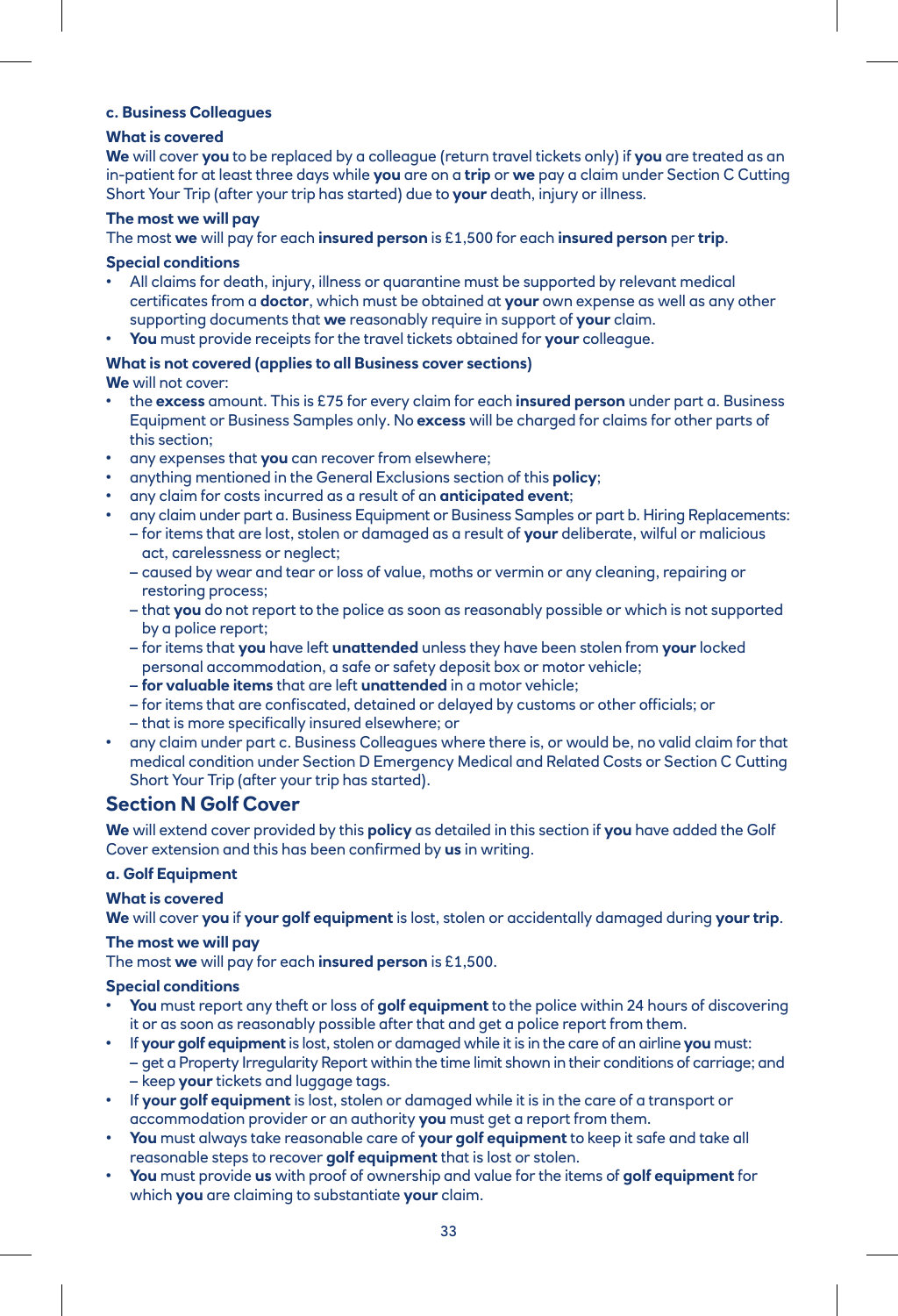- **We** will at **our** option either:
	- pay the cost of repairing or replacing the item; or
	- make a cash payment to **you**.
- **We** will not pay more than the market value of **your golf equipment** at the time of the loss.

#### **b. Hiring Replacements**

#### **What is covered**

**We** will cover **you** to hire emergency replacement **golf equipment** for the remainder of **your trip** if **golf equipment** that **you** own is lost, stolen or accidentally damaged during **your trip**, or if it is temporarily lost for more than four hours on **your** outbound **trip**.

#### **The most we will pay**

The most **we** will pay for each **insured person** is £250.

#### **Special conditions**

- **You** must report any theft or loss of **golf equipment** to the police within 24 hours of discovering it or as soon as reasonably possible after that and get a police report from them.
- If **your golf equipment** is lost, stolen or damaged while it is in the care of an airline **you** must: – get a Property Irregularity Report within the time limit shown in their conditions of carriage; and

– keep **your** tickets and luggage tags.

- If **your golf equipment** is lost, stolen or damaged while it is in the care of a transport or accommodation provider or an authority **you** must get a report from them.
- **You** must always take reasonable care of **your golf equipment** to keep it safe and take all reasonable steps to recover **golf equipment** that is lost or stolen.

#### **c. Cancellation or Curtailment**

#### **What is covered**

**We** will extend the cover provided under Section A Cancelling Your Trip (before you are due to start your trip) and Section C Cutting Short Your Trip (after your trip has started) because **you** have an injury or illness that prevents **you** from playing golf. All limits, special conditions and restrictions in those sections continue to apply.

#### **d. Green Fees**

#### **What is covered**

**We** will cover **you** for **your** unused green fees that **you** have paid or legally have to pay that **you** are unable to use on **your trip** because:

- **you** have an injury or illness that prevents **you** from playing golf; or
- **you** have a valid claim under one or more other section of this **policy** that prevents **you** from playing golf.

#### **The most we will pay**

The most we **will** pay for each **insured person** is £250 per **trip**.

#### **Special conditions**

- All claims for injury or illness must be supported by relevant medical certificates from a **doctor**, which must be obtained at **your** own expense.
- If **your** claim is as a result of cancellation or curtailment of **your trip**, **you** must provide **us** with a cancellation invoice, **your** unused tickets and ticket receipts, as well as any other supporting documents that **we** reasonably require in support of **your** claim.
- If **your** claim is as a result of a delay to the start of **your trip**, **you** must provide **us** with **your** booking invoice and travel itinerary showing **your** scheduled departure times along with the actual departure times and reason for the delay from the carrier as well as any other supporting documents that **we** reasonably require in support of **your** claim.

#### **What is not covered (applies to all Golf cover sections)**

**We** will not cover:

- the **excess** amount. This is £75 for every claim for each **insured person** under part a. Golf Equipment only. No **excess** will be charged for claims for other parts of this section;
- any expenses that **you** can recover from elsewhere;
- anything mentioned in the General Exclusions section of this **policy**;
- any claim for costs incurred as a result of an **anticipated event**;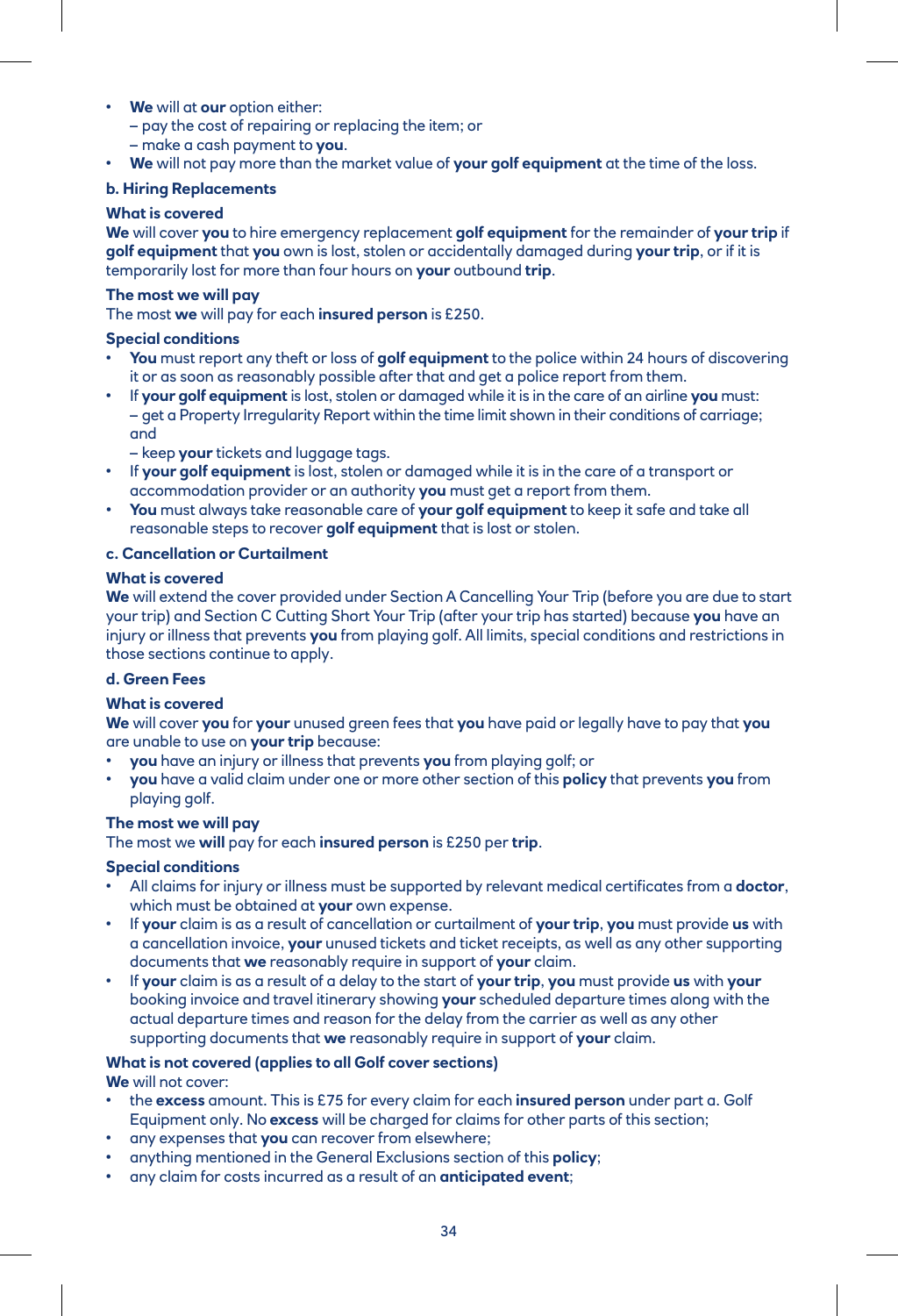- any claim under part a. Golf Equipment or part b. Hiring Replacements:
	- for items that are lost, stolen or damaged as a result of **your** deliberate, wilful or malicious act, carelessness or neglect;
	- caused by wear and tear or loss of value, moths or vermin or any cleaning, repairing or restoring process;
	- that **you** do not report to the police within or as soon as reasonably possible after that, or which is not supported by a police report;
	- for items that **you** have left **unattended** unless they have has been stolen from **your** locked personal accommodation, a safe or safety deposit box or motor vehicle;
	- for items that are confiscated, detained or delayed by customs or other officials; or
	- that is more specifically insured elsewhere; or
- any claim under part c. Cancellation or Curtailment or part d. Green Fees where there is, or would be, no valid claim under any other section of this **policy**.

#### **Section O Wedding Cover**

**We** will extend cover provided by this **policy** as detailed in this section if **you** have added the Wedding Cover extension and this has been confirmed by **us** in writing.

#### **a. Wedding Effects**

#### **What is covered**

**We** will cover **you** if **your wedding attire**, rings for the ceremony or wedding gifts are lost, stolen or accidentally damaged during **your trip**.

#### **The most we will pay**

The most **we** will pay for each **insured couple** is:

- £1,500 for **wedding attire**.
- £250 for rings for the ceremony.
- £1,000 for wedding gifts.

#### **Special conditions**

- **You** must report any theft or loss of wedding effects to the police within 24 hours of discovering it or as soon as reasonably possible after that and get a police report from them.
- If **your** wedding effects are lost, stolen or damaged while they are in the care of an airline **you** must: – get a Property Irregularity Report within the time limit shown in their conditions of carriage; and – keep **your** tickets and luggage tags.
- If **your** wedding effects are lost, stolen or damaged while they are in the care of a transport or accommodation provider or an authority **you** must get a report from them.
- **You** must always take reasonable care of **your** wedding effects to keep them safe and take all reasonable steps to recover wedding effects that are lost or stolen.
- **You** must provide **us** with proof of ownership and value for the items of wedding effects for which **you** are claiming to substantiate **your** claim.
- **We** will at **our** option either:
	- pay the cost of repairing or replacing the item; or
	- make a cash payment to **you**.
- **We** will not pay more than the market value of **your wedding attire** at the time of the loss.

#### **b. Photographs and Video Recordings**

#### **What is covered**

**We** will cover **you** to:

- obtain reprinted photographs or duplicate video recordings if **your** original photographs or video recordings are lost, stolen or accidentally damaged during **your trip**; or
- hire an alternative professional to take photographs or video recordings if **your** pre-booked professional photographer is unable to fulfil their obligations to **you** due to illness, injury or unforeseen transport problems.

#### **The most we will pay**

The most **we** will pay for each **insured couple** is £750.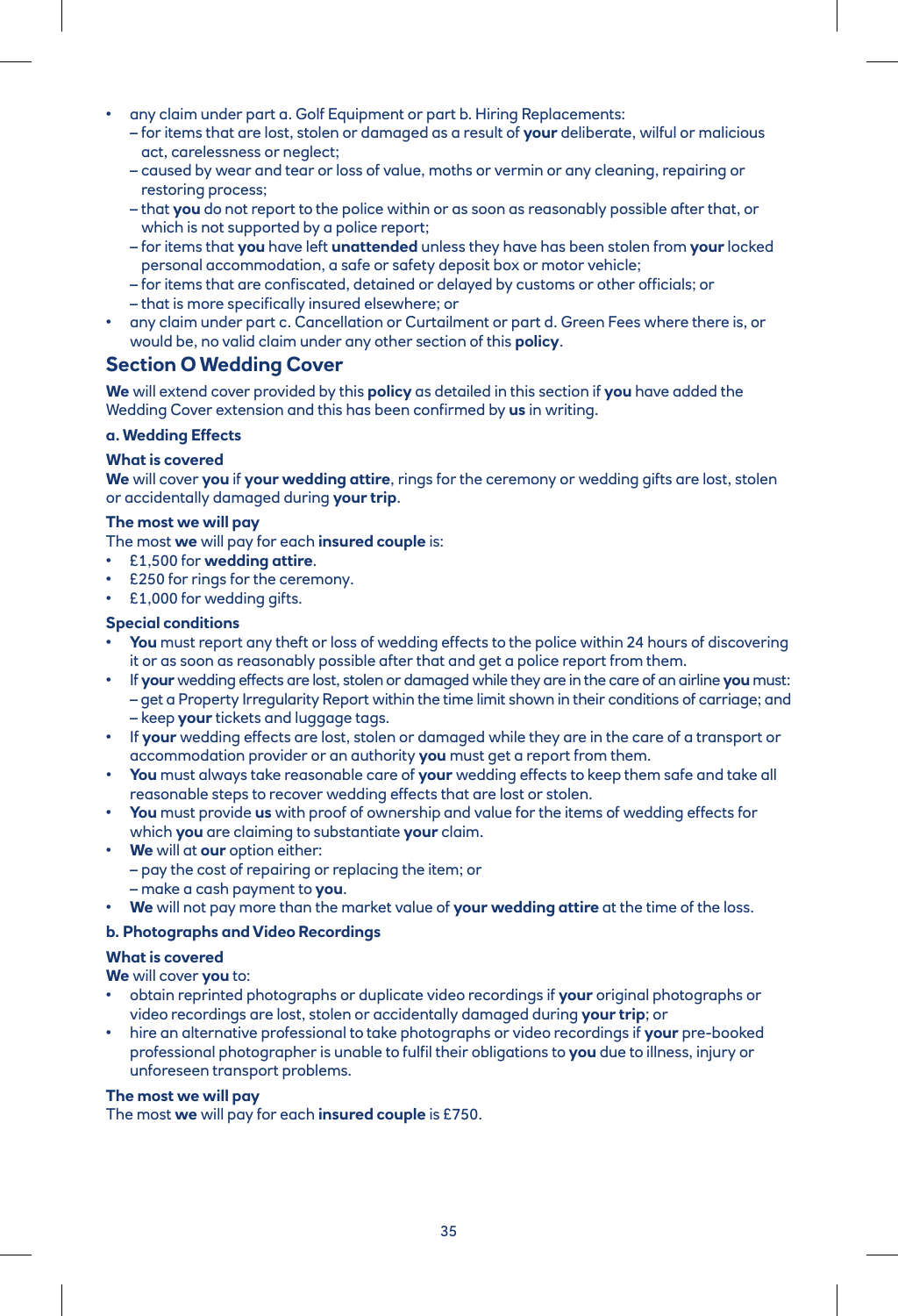#### **Special conditions**

- **You** must report any theft or loss of wedding photographs or video recordings to the police within 24 hours of discovering it or as soon as reasonably possible after that and get a police report from them.
- If **your** wedding photos or video recordings are lost, stolen or damaged while they are in the care of an airline **you** must:
	- get a Property Irregularity Report within the time limit shown in their conditions of carriage; and – keep **your** tickets and luggage tags.
- If **your** wedding photographs or video recordings are lost, stolen or damaged while they are in the care of a transport or accommodation provider or an authority **you** must get a report from them.
- **You** must always take reasonable care of **your** wedding photographs or video recordings to keep them safe and take all reasonable steps to recover wedding photographs or video recordings that are lost or stolen.
- **We** will at **our** option either: – pay the cost of repairing or replacing the item; or – make a cash payment to **you**.

#### **What is not covered (applies to all Wedding cover sections)**

**We** will not cover:

- the **excess** amount. This is £75 for every claim for each **insured couple**;
- any expenses that **you** can recover from elsewhere;
- anything mentioned in the General Exclusions section of this **policy**;
- any claim for costs incurred as a result of an **anticipated event**;
- any claim for **wedding attire** or wedding photographs or video recordings:
	- that are lost, stolen or damaged as a result of **your** deliberate, wilful or malicious act, carelessness or neglect;
	- caused by wear and tear or loss of value, moths or vermin or any cleaning, repairing or restoring process;
	- that **you** do not report to the police within 24 hours of discovery or as soon as reasonably possible after that, or which is not supported by a police report;
	- that **you** have left **unattended** unless they have been stolen from **your** locked personal accommodation, a safe or safety deposit box or motor vehicle;
	- **valuable items** that are left **unattended** in a motor vehicle;
	- that are confiscated, detained or delayed by customs or other officials; or
	- that is more specifically insured elsewhere.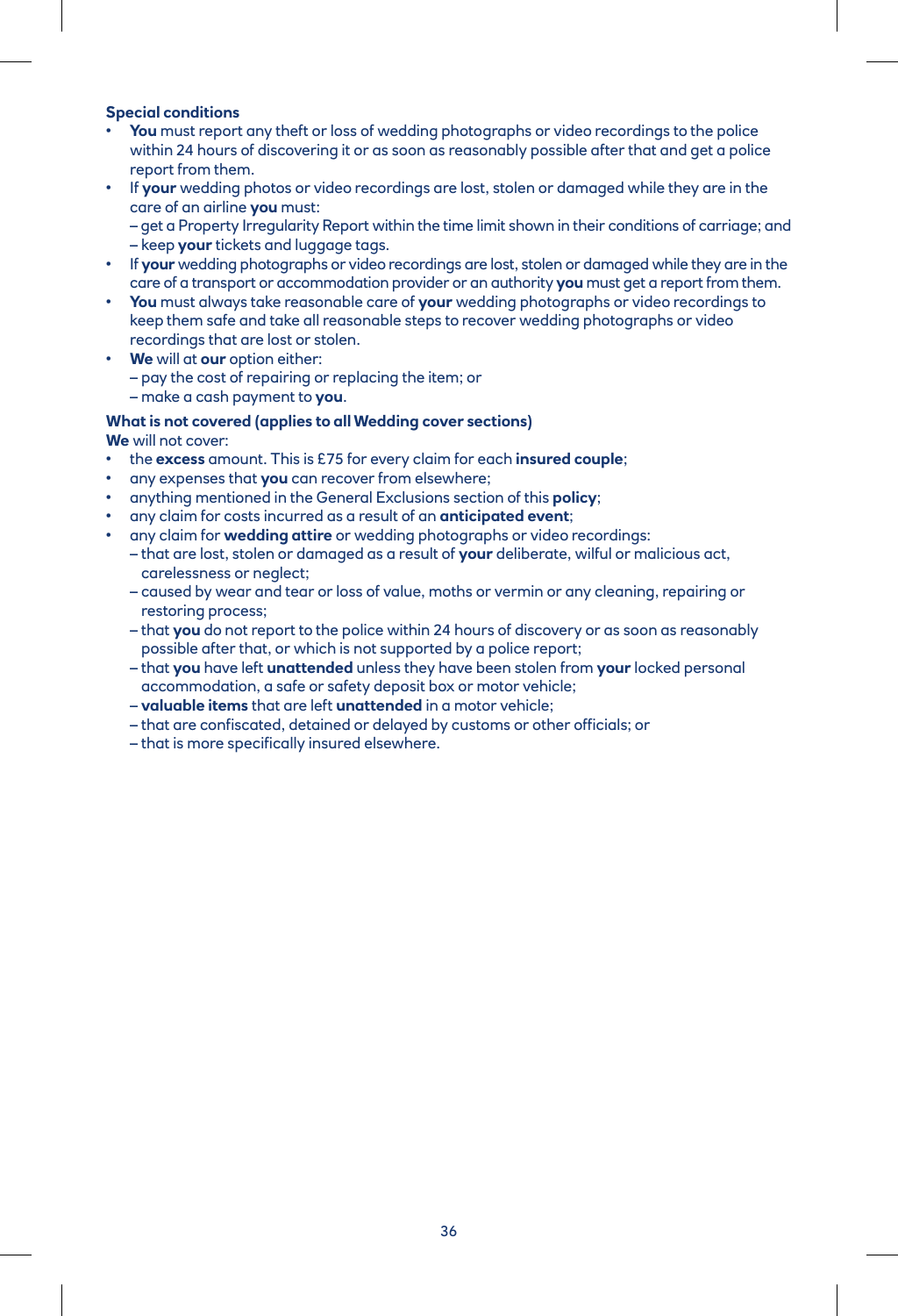# **General exclusions and General conditions**

#### **General exclusions**

General exclusions which apply to sections A to O.

**You** are not covered for any of the following:

#### **1. War**

**We** will not cover any consequences of war, invasion, act of foreign enemy, hostilities (whether war be declared or not), civil war, rebellion, revolution, insurrection, military or usurped power, terrorism or terrorist acts. This exclusion does not apply to section D Emergency Medical and Related Costs or section E Personal Accident.

#### **2. Radioactivity and Pressure Waves**

**We** will not cover any loss or damage to property or any direct or indirect loss, expense or liability caused by or contributed to by:

- ionising radiation or radioactive contamination from any nuclear fuel or waste; or
- the radioactive, toxic, explosive or other dangerous properties of nuclear equipment or its nuclear parts; or
- pressure waves caused by aircraft and other aerial devices travelling at sonic or supersonic speeds.

#### **3. Deliberate Acts**

**We** will not cover any claim resulting from

- suicide or attempted suicide;
- deliberately injuring **yourself**;
- putting **yourself** in danger that can reasonably be predicted (unless **you** were trying to save a person's life);
- sexually transmitted diseases;
- **you** being under the influence or effect of alcohol or drugs (other than drugs taken under medical supervision and not for the treatment of drug addiction). **We** do not expect **you** to avoid drinking on **your trip** but **we** will not cover any claims where **you** have drunk so much alcohol that **your** judgement is seriously affected;
- **you** travelling in an aircraft other than as a fare-paying passenger on a regular scheduled airline or licensed charter aircraft;
- **you** breaking the law or being dishonest; or
- **you** travelling to a country or area where the Travel Advice Unit of the Foreign & Commonwealth Office (FCO) or the World Health Organisation (WHO) has advised against all travel before **you** departed on **your trip**.

#### **4. Uninsured Costs**

**We** will not cover any claim for:

- any loss not specifically covered by this **policy** (for example loss of earnings because **you** are not able to return to work after an injury or illness that happened on a **trip** or costs associated with returning **your** vehicle to **your home area**); or
- any payment that **you** would normally have to make during **your trip**.

#### **5. Events Beyond The Restrictions Of Your Policy**

**We** will not cover any claim for:

- any claim relating to a **trip** outside the **trip** limits please see **Period of insurance** in the Definitions section;
- any claim where **you** no longer have a valid Platinum account under which **you** are entitled to receive the benefit of this **policy**;
- any claim where **you** are aged 70 years or over, unless **you** have a valid, current age extension at the date of the event leading to **your** claim;
- any claim where **you** have not paid the appropriate premium when due; or
- any claim relating to Part 4 Optional Covers or **hazardous activities** where the relevant cover has not been selected by **you** and/ or the appropriate additional premium has not been paid.

#### **General conditions**

General conditions which apply to sections A to O.

#### **1. Providing accurate information**

**You** must take care to provide **us** with accurate information which is correct to the best of **your** knowledge.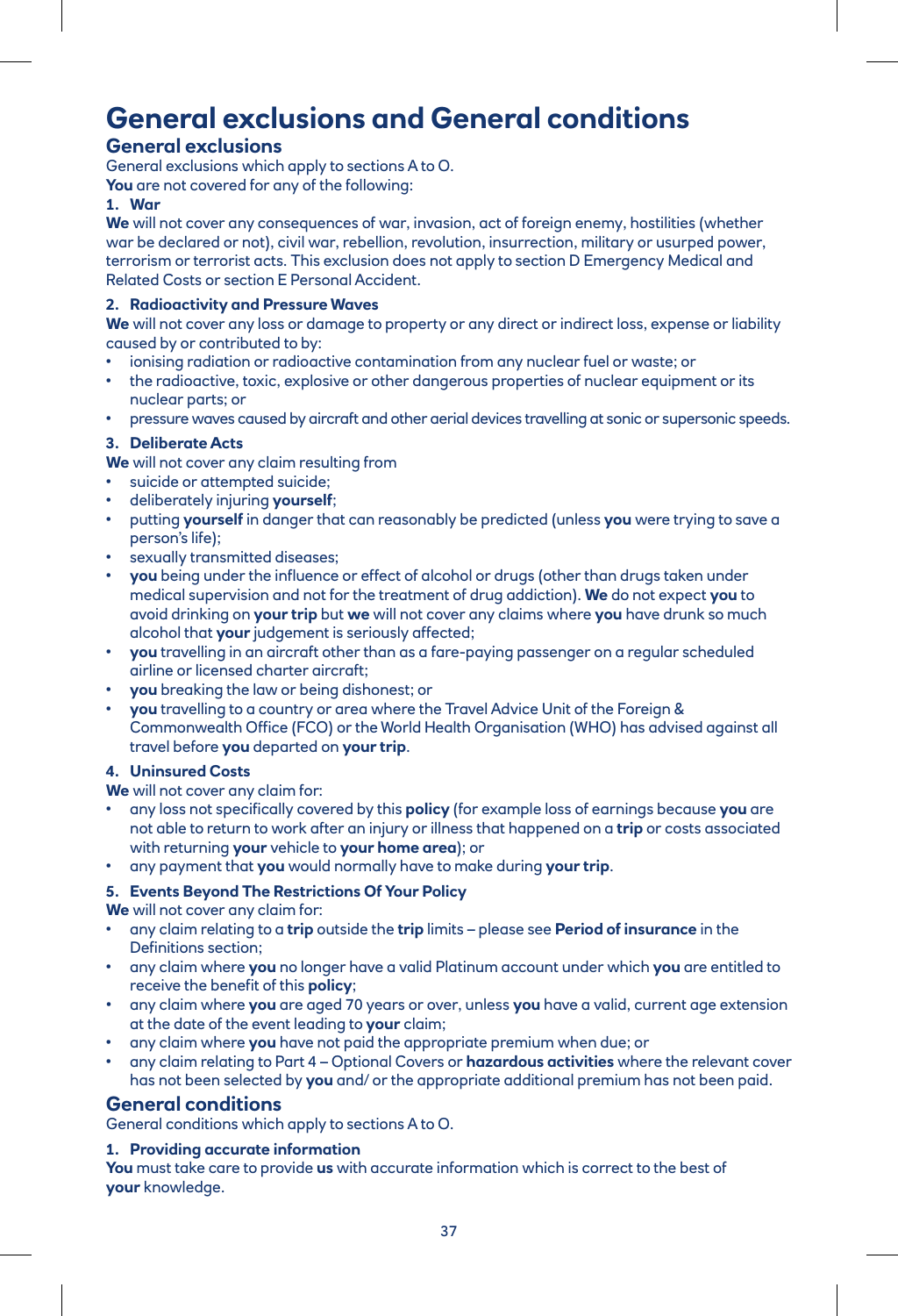**You** must tell **us** immediately if the state of health of any **insured person** changes; please refer to the Medical Declaration on page 13.

Failure to provide correct information or inform **us** of any changes could adversely affect **your policy**, including invalidating **your policy** and causing claims to be rejected or not fully paid.

#### **2. Notification of Claims**

**You** must tell **us** as soon as reasonably possible about any event which may lead to a claim under this **policy**. If **you** receive any notice of prosecution, inquest or fatal accident inquiry or **you** are sent a writ, summons, claim or letter, **you** must send it to **us**, unanswered, as soon as possible. For claims under section G Legal Costs claims must be submitted no later than 180 days after the date **you** knew about or should have known about the event giving rise to the claim.

#### **3. Claims Procedure – Our Rights and Your Obligations**

- **You** must:
	- not admit any liability for or negotiate to settle any claim without our written permission;
	- give **us** any information and help **we** need.
- **We** are entitled to:
	- take over and carry out the negotiation, defence or settlement of any claim in **your** name;
	- take proceedings in **your** name to get back any money **we** have paid under this **policy**;
	- ask **you** to pay **us** back any amounts that **we** have paid to **you** that are not covered by this **policy**;
	- refuse to pay any claim where **you** have not provided sufficient receipts, bills or evidence to support **your** claim.

#### **4. Evidence Of Claims**

- **you** or **your** legal representatives must provide at **your** own expense all certificates, information and evidence that **we** need in order to consider **your** claim;
- if **your** claim is for injury or illness **we** may ask for **your** permission that **we** may contact **your doctor** to get access to **your** medical records. If **you** refuse permission **we** may not be able to deal with **your** claim;
- **we** may arrange, at **our** own expense, for **you** to be medically examined on **our** behalf including post-mortem if **you** die.

#### **5. Duty Of Care**

**You** must take all reasonable steps to prevent any loss, damage or accident involving **you** or **your baggage**.

#### **6. Cancellation**

- The **account holder** can cancel this **policy** at any time by telling **us** either over the phone or in writing. However, this insurance is included as an integral benefit with **your** Platinum bank account. **You** do not, therefore, pay a separate premium and would not receive any refund as a consequence of cancelling the **policy**.
- The **account holder** can cancel any upgrades or endorsements at any time by telling **us** either over the phone or in writing. **We** will not refund any premium unless the **account holder** cancels the relevant upgrade or endorsement within 14 days from the date of purchase or renewal or the date of receiving the relevant documents or renewal notice, whichever is the later, and so long as no **insured person** has travelled or made a claim.

#### **7. Fraud**

**You** must be honest and truthful in **your** dealings with **us** at all times.

If **you**, any **insured person** or anyone acting on **your** behalf attempts to deceive **us** or knowingly makes a false claim, **we** have the right to refuse claims and retain any premium paid. **We** may recover from **you** any costs **we** have incurred, including the costs of investigating the claim.

**We** will not pay a claim which is in any way fraudulent, false or exaggerated. **We** will also not deal with any claims following discovery of this behaviour regardless of when the claims occurred.

In addition, **we** have the right to cancel any other products **you** hold with **us** and share details of this behaviour with other organisations to prevent further fraud. **We** may also involve the relevant authorities who are empowered to bring criminal proceedings.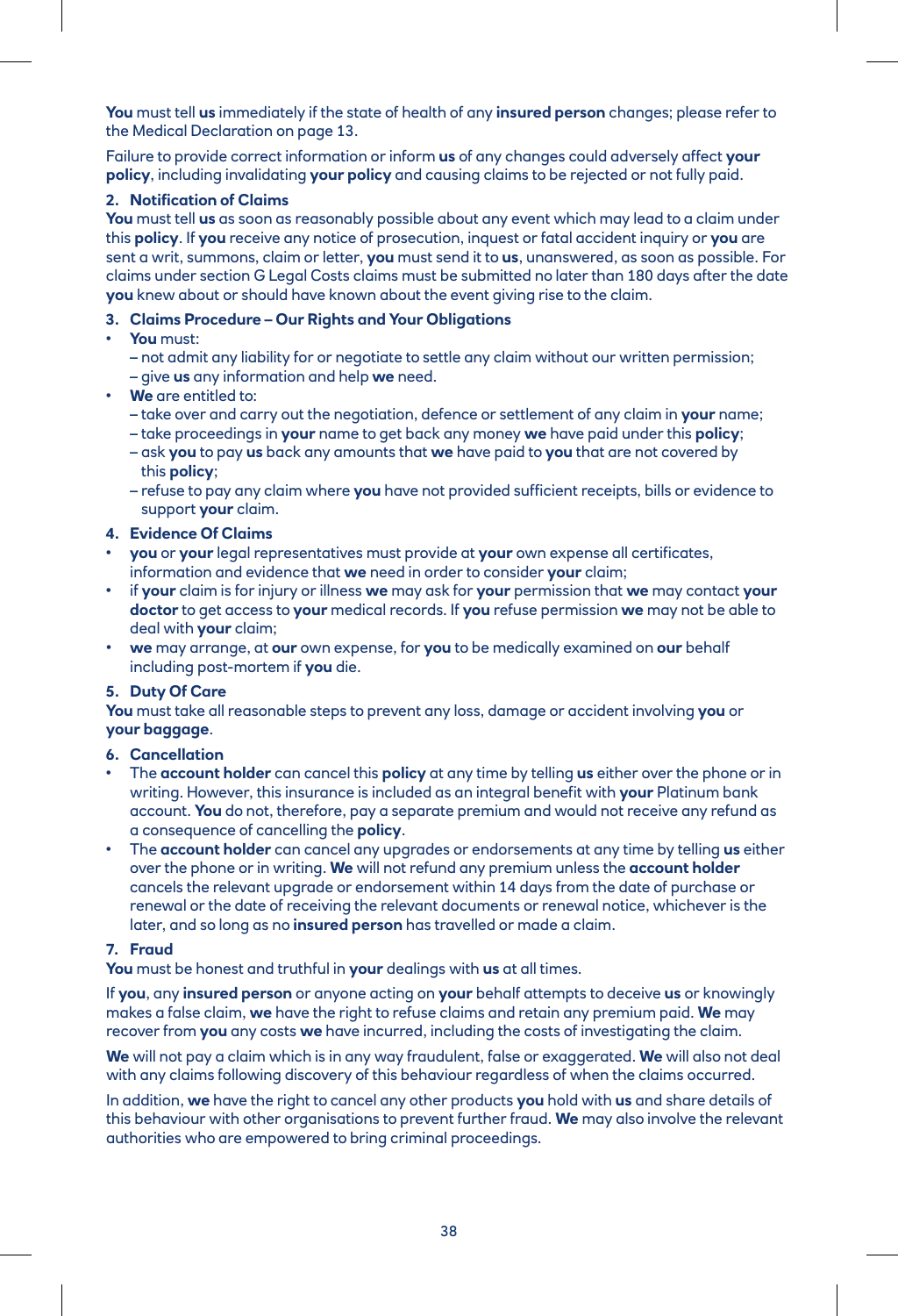#### **8. Other Insurances**

If **you** have other insurance that covers the same loss, damage or liability, **we** will not pay more than **our** share of **your** claim. This does not apply to Section E Personal Accident. Please note: if **you** have a no claims discount (NCD) on **your** household insurance policy, any contribution **we** claim from **your** household insurer should not affect **your** NCD.

**9. If You Have Not Paid Your Monthly Account Fee or Upgrade Or Endorsement Premium We** may refuse **your** claim or deduct any unpaid premiums from any claim payment **we** make to **you**.

#### **10.Automatic Renewal**

**We** may automatically renew any upgrades or endorsements to **your policy** on the renewal date. If **we** plan to automatically renew, **we** will let **you** know **we** are planning to do this before **your** cover ends together with sending **you** details of the renewal premium. If **you** do not wish to renew **your** upgrade or endorsement **you** should let **us** know before the renewal date.

#### **11.Rights of Third Parties**

Unless otherwise provided for in the **policy**, nothing in the **policy** is intended to confer a directly enforceable benefit on any other party under the Contracts (Rights of Third Parties) Act 1999.

### **Privacy Notice**

This privacy notice tells you what we do with information we collect about you. It's relevant to anyone who uses our services, including policyholders, prospective policyholders, website users and beneficiaries under our policies, such as named drivers. We refer to all these individuals as "**customers**" or "**you**" in this notice.

#### **1. Who "we" are**

We are U K Insurance Limited ("**we**", "**us**" or "**our**"). We underwrite this RBS insurance policy.

#### **2. What information do we collect about you?**

#### **Information collected from you & cookies policy**

Where we have collected information directly from you it will usually be obvious what this is, as you will have given it to us. This might not be the case where we have used cookies to collect information from your computer or portable electronic devices. Please see our cookies policy for more information.

#### **Information collected from others**

We can collect information about you from others. This includes information from:

- **Royal Bank of Scotland group of companies,** who we partner with to provide your insurance policy.
- **Joint policyholders or policy beneficiaries**. Where you are named on a joint policy or a beneficiary of that policy we may collect information about you from any named policyholder. We will ask them to confirm that they have your permission to give us this information about you.
- **Fraud prevention, law enforcement or government agencies and other data sources used to prevent or detect fraud or provide details to us about criminal convictions or offences.**
- **HM Treasury and other authorities in relation to regulatory issues** e.g. where someone is subject to a financial sanction they will appear on HM Treasury's asset freezing list.
- **Credit reference agencies** e.g. credit searches that are made when we produce a quotation for a new policy or at renewal. (Note that the results of these searches are automatically deleted after 12 months and do not affect your ability to obtain credit.) Please also see section 4 overleaf.
- **External sources** such as **no claims discount databases**, the electoral roll and insurance comparison websites to help us decide what the risk is in selling the policy **and from companies that hold information about insurance renewal dates, marital status, household residents, vehicle details, employment status and household income** to help us work out which information we should provide to you about our other products and services.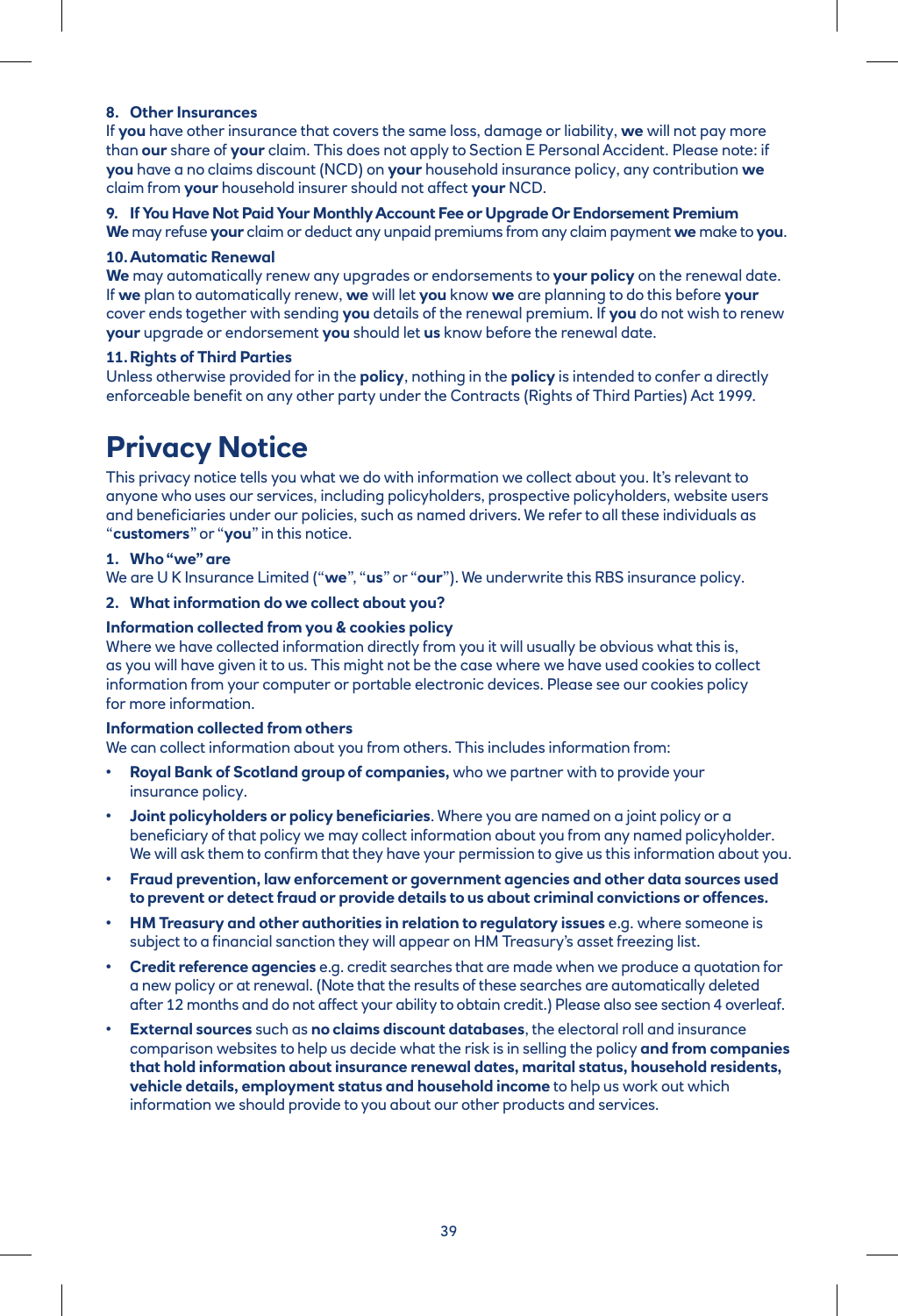#### **Sensitive personal information**

We collect information that is sensitive, such as information about children, health or geo-location (which may be sensitive personal information because, for example, it can pinpoint your location at a hospital), and information related to unspent past criminal convictions or offences. We also collect your sensitive personal information for specific types of policy or applications, for example when offering you a travel policy or a driving application e.g. Telematics. We obtain this from your mobile devices for driving applications and the following people:

- the main policyholder will provide most of the information we collect about health (including confirming whether hospital treatment is being sought) and unspent criminal convictions or offences, including on behalf of others named on the insurance policy e.g. medical screening to support a travel policy;
- fraud prevention or law enforcement agencies may provide details to us about criminal convictions or offences;
- witnesses to an accident may provide medical information to us if there is an investigation of a claim;
- we may use information about a child, for example, where the child is a beneficiary under a policy or if involved in an accident.

We collect and use this information as part of your insurance quotation or contract with us, or where it is necessary for a legal obligation, or as part of the establishment or defence of a legal claim.

#### **3. What do we do with information we collect about you and why may we do this?**

We use your personal information in order to meet our obligations in our contract of insurance with you. We and other companies within our group of companies use your personal information in the following ways:

#### **A. Provide insurance services**

When you request us to provide you with a quote for one of our insurance policies or you purchase an insurance policy from us, we use information about you:

- to decide what the risk might be in selling you the policy, to quote for, and provide you with, a premium for that policy and any special terms that may apply to that policy (noting that we may use automated decision making to make this assessment - see section 9 overleaf);
- to administer your policy and monitor the payment of instalments if you pay your premium in this way;
- to contact you about the policy (e.g. for billing or renewal purposes); and
- to provide the agreed service if you make a claim (e.g. sending someone to assist you in a roadside breakdown situation or to provide you with medical assistance if you are injured or unwell when overseas).

We cannot provide the services unless we use the information about you in this way.

#### **B. Do what we are required to do by law**

As part of our duty as an insurer providing insurance services, sometimes we are required by law to use information about you:

- to help make sure our customers are being treated fairly (e.g. to assist our regulators where we have a legal duty to do so);
- to deal with complaints;
- to help prevent and detect crime (including, for example, the prevention or detection of fraud); and
- to comply with a legal or regulatory obligation.

We can use your personal information in this way because we are required to do so by law.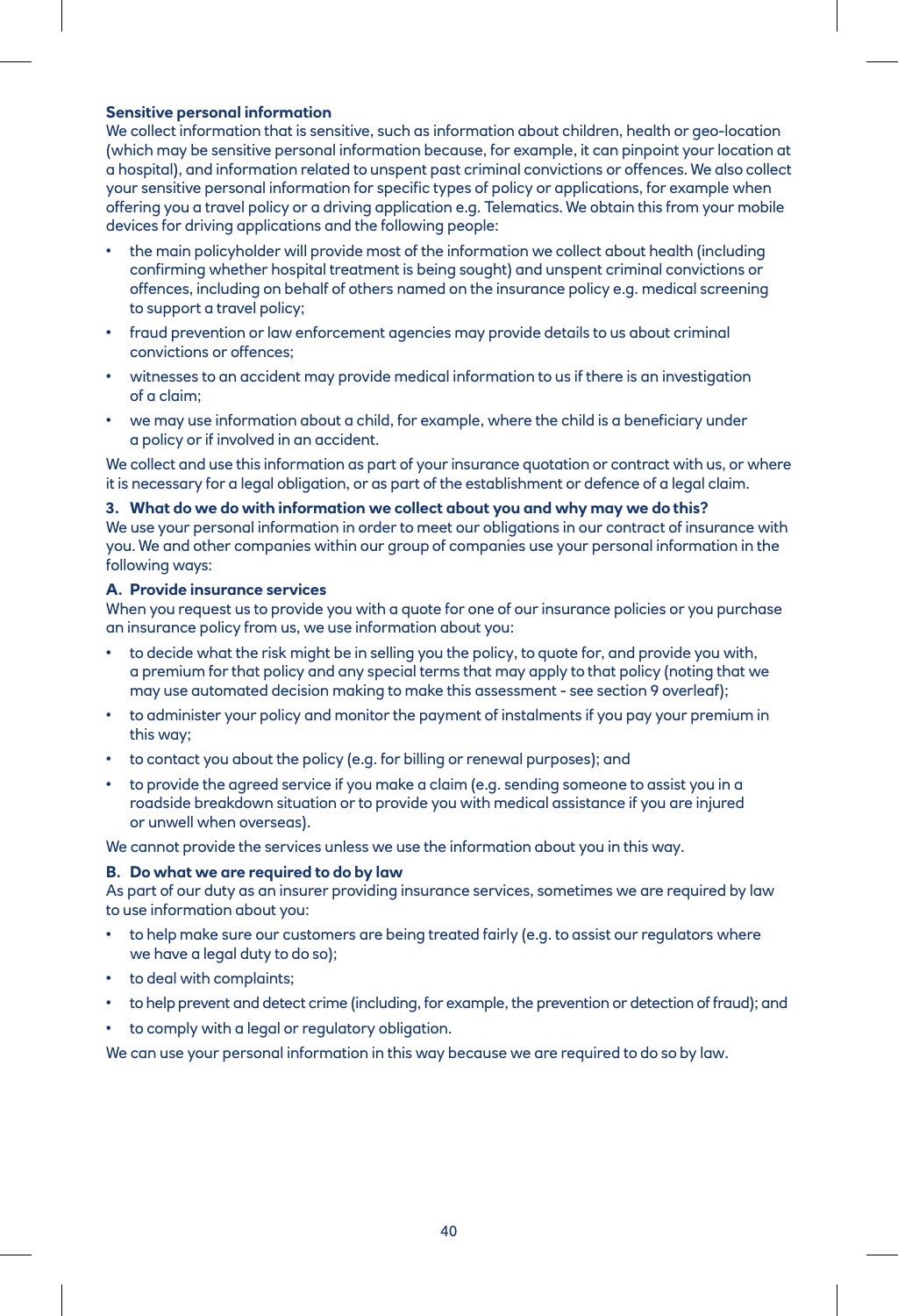#### **C. Prevent fraud occurring**

Fraud has an impact on all customers as it increases costs for everyone. We use your personal information to check for signs that customers might be dishonest (e.g. if someone has behaved dishonestly in the past it may increase the risk they will do so in future).

We may use your personal information in this way because it is in our interests to detect fraud and in all our customers' interests to ensure that they are not prejudiced due to increased premiums as a result of a few customers acting dishonestly.

#### **D. Recover debt**

If you owe us money we will use your personal information to help us recover it.

We can use your personal information in this way because it is a necessary part of the contract of insurance. We need to ensure that premiums are paid so that the majority of our customers do not suffer (e.g. through increased premiums) due to the actions of a small minority of customers.

#### **E. Where your or another person's life may be at risk**

We will use your personal information to assist where your or another person's life or health is in danger and obtaining your permission is not possible (e.g. arranging emergency medical treatment in a remote location).

#### **F. To administer and improve our services**

To administer our services we will share information with others (including to people or organisations that may be based overseas):

- in order to enable us to process your claim or administer your insurance policy more cost effectively;
- to help develop our products, services and systems to deliver you a better sales and claims experience in the future; and
- to understand how our prospective customers make decisions about which insurance policy is the optimal policy.

We may also process your personal data to better understand you as a customer, including to determine how best to retain your custom, and to ask you to provide feedback on the service we provide to you.

We can use your personal information in this way because it is in our legitimate interests to provide the services in the most efficient way. We will always ensure that we keep the amount of your personal information that we collect and the extent of any processing to the absolute minimum to achieve this efficiency.

#### **4. Who do we share your personal information with and why do we do it?**

We may share your personal information with third parties and other companies within our group of companies for the purposes mentioned in section 3 overleaf. A list of our group companies can be found at [www.u-k-insurance.co.uk/group-companies.html.](http://www.u-k-insurance.co.uk/group-companies.html) Alternatively, you can contact the Data Protection Officer for a list of them. Please see section 10. You should make sure everything you tell us is correct because your records may be checked in the following circumstances:

- when you apply for insurance, financial services, or work;
- by police and other law enforcement agencies.

In particular we share information with:

- **Royal Bank of Scotland group of companies,** we will provide them with information about your insurance policy, premium and claims history.
- **Fraud prevention agencies that provide databases and services,** such as CIFAS, National Hunter, SIRA and ENI, to prevent or detect fraud.
	- Fraud prevention agencies will process this personal information in order to assist our prevention of fraud and money laundering, and to verify your identity and may also process your personal information in order to prevent fraud and money laundering by other people.
	- Fraud prevention agencies will hold your personal information for up to 1 year, or up to 6 years if you're considered to pose a fraud or money laundering risk.
	- If we or a fraud prevention agency determine that you pose a fraud or money laundering risk, we may refuse to provide the services and / or financing you have requested.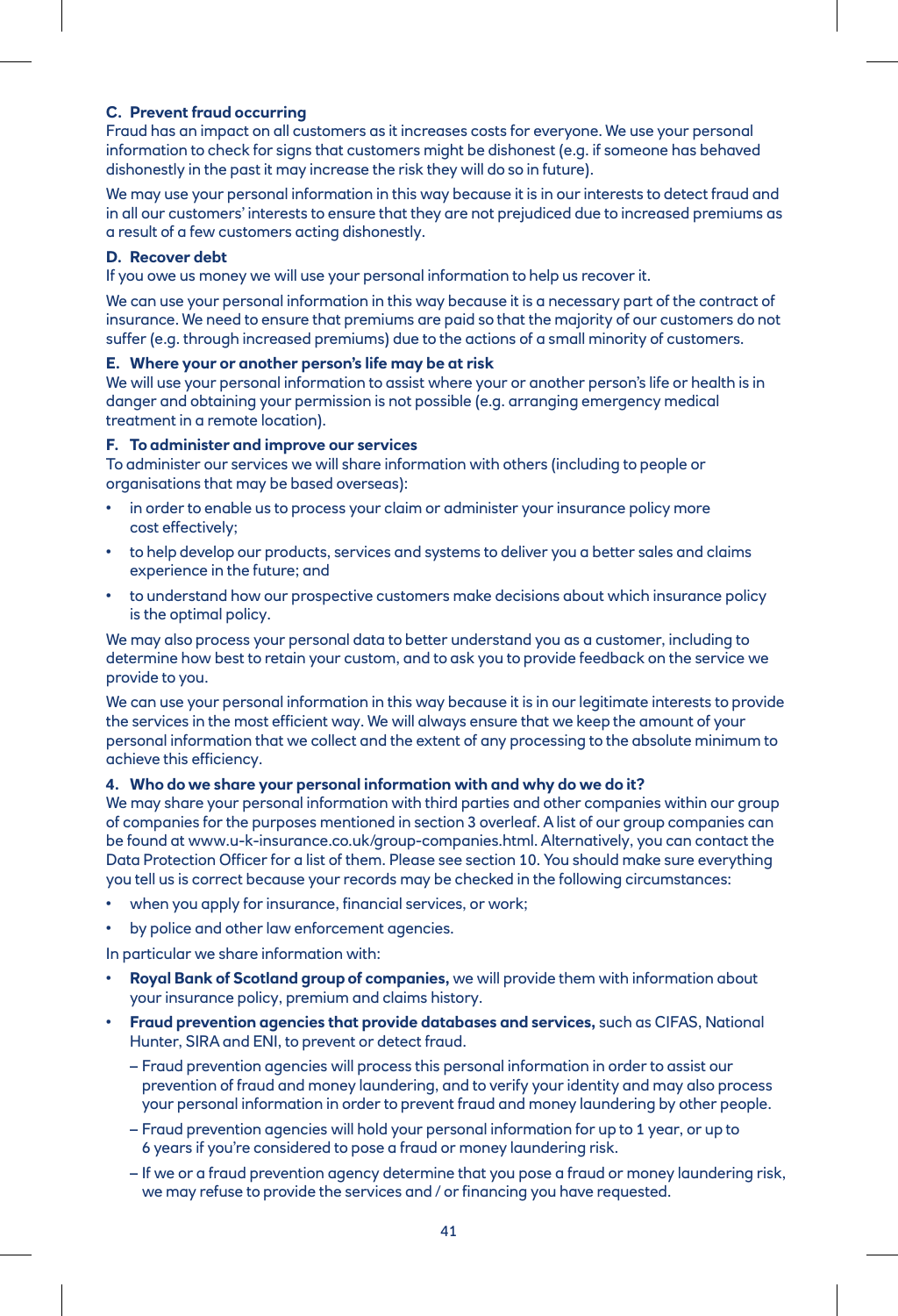A record of this risk will be retained by the fraud prevention agencies, and may result in others refusing to provide services or financing to you. If you have any questions about this, please contact the appropriate fraud prevention agency.

- **Law enforcement or government agencies** we and fraud prevention agencies may permit law enforcement or government agencies to access and use your personal information, if they request it.
- **Credit reference agencies** help us decide whether to offer you credit if you choose to pay your premium by instalments. We share this information when you first take a policy with us and at each renewal. We may exchange your personal information with credit reference agencies to reflect your credit application (as payment by instalments means that there will be a credit agreement between us). We will let you know before we do this. This will be visible to other credit providers. Failure by you or anyone who pays for your policy to keep up the monthly payments due under your credit agreement will be reflected in your credit score, not theirs. The identities of the credit reference agencies and the ways in which they use and share personal information are explained in more detail at [www.experian.co.uk/CRAIN.](http://www.experian.co.uk/CRAIN) Alternatively, you can call us and we will send you a copy.
- **Your spouse or partner** who calls us on your behalf, provided they are named on the policy. Please tell us who they are when you take out your policy. If you would like someone else to deal with your policy on your behalf on a regular basis please let us know. In some exceptional cases, we may also deal with other people who call on your behalf, but only with your permission. If at any time you would prefer us to deal only with you, please let us know.
- **Other insurance companies** to help settle any insurance claim or to verify that the information you have provided is correct (e.g we will check the amount of No Claims Discount you have told us with your previous insurer).
- **Insurance industry bodies** such as The Motor Insurance Database to meet our obligations under the Road Traffic Act.
- **Insurance industry databases**, such as the Claims and Underwriting Exchange where you make a claim so that insurers can check that your claims history is correct, the Insurance Fraud Register and, for commercial policies, the Employers' Liability Tracing Office.
- **Government bodies**, such as the Driver and Vehicle Licensing Agency.

#### **5. Will we send your personal information overseas?**

We may send your personal information overseas to any part of the world. The protections given to your personal information in other parts of the world will often not be as strong as in the UK. Where possible, we will put in place agreements with the people we send your personal information to, to require them to treat your personal information with the same protections that we apply ourselves. Our agreements may include standard terms provided by the EU called EU Model Clauses or may require the other party to be signed up to government standards that are recognised as providing the right level of protection such as "privacy shield" in the USA. But it is possible that regardless of what is set out in the agreement this would not stop a government in any part of the world from accessing your personal information, as they can often have power to overrule any agreements we make.

In some cases we might need to share information to carry out the services we have promised to carry out, for example if you require urgent assistance abroad. In such an urgent situation we may not always have the time to put in place the type of agreement we would normally want to.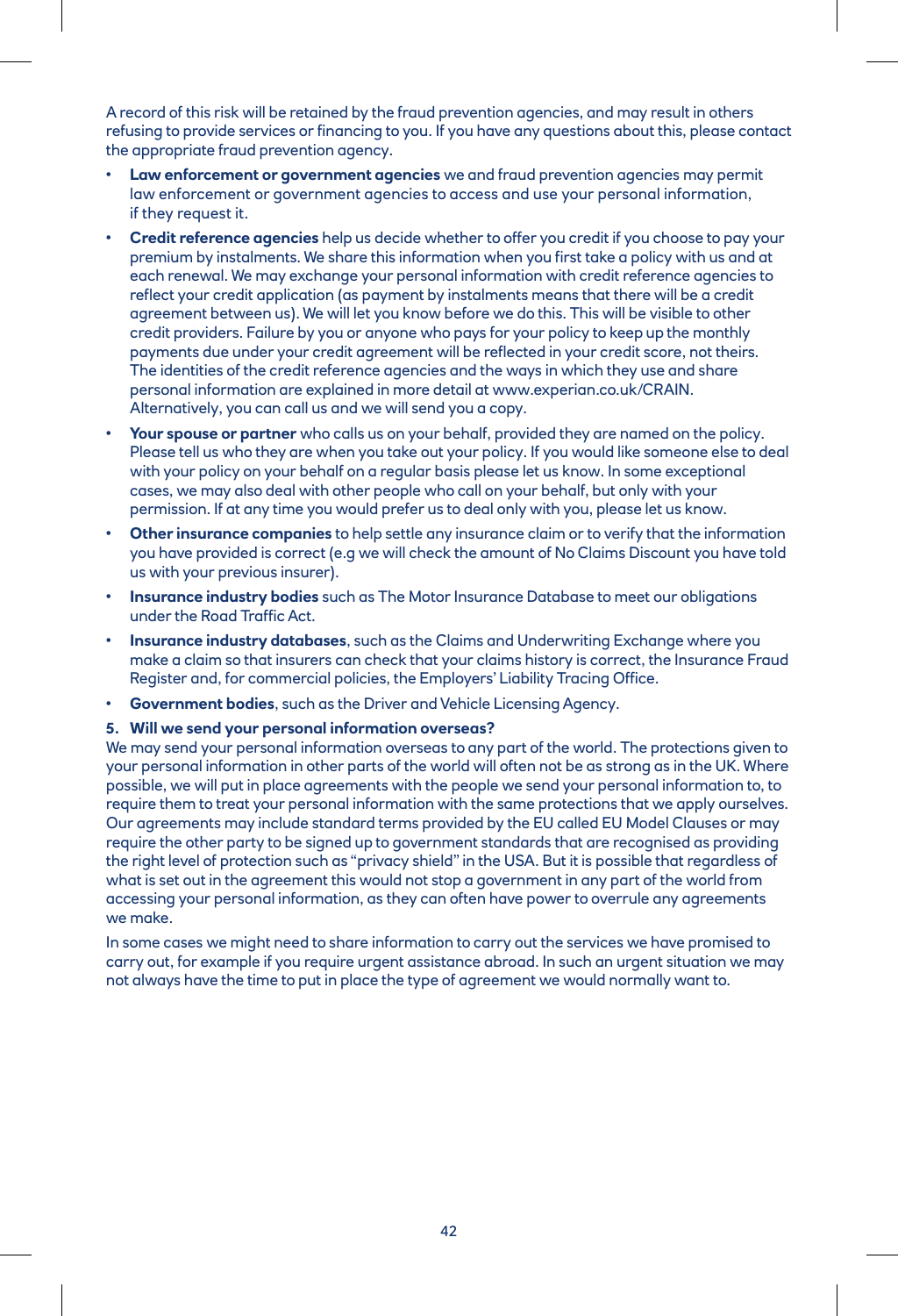#### **6. How long may we keep your personal information for?**

We are only allowed to keep your personal information if we need it for one of the reasons we describe in section 3 overleaf.

As a general rule, we will keep it for 6 years from the end of your relationship with us, as it is likely that we will need the information for regulatory reasons or to defend a claim. For example, should you wish to bring some form of legal action relating to your relationship with us, this would generally need to be done within 6 years from the end of that relationship. However there may be exceptions where we need to keep your personal information for longer, such as where a claim has involved a minor.

We will also retain data in an anonymous form for statistical and analytical purposes, for example, to assess risk of flood damage occurring.

#### **7. When can you ask us to stop using your information?**

If we rely on your consent to collect and process your personal information, you can ask us to stop using your personal information at any time by withdrawing that consent and we will stop using your personal information for those purposes. We may rely on your consent to tell you about products or services which may be of interest to you or to use computers to make decisions about you to improve our services or develop our products (see section 9).

At any time, you can tell us to stop using your personal information to tell you about products or services that may be of interest to you or allowing computers to make decisions about you in order to improve our services or develop our products (see section 9). To find out how to do this, see section 10.

#### **8. What happens if you don't give us some of your personal information?**

Where you do not provide the personal information we need in order to provide the service you are asking for or to fulfil a legal requirement, we will not be able to provide the service that you are asking us to give you.

We will tell you about why we need the information when we ask for it.

#### **9. When do we use computers to make decisions about you?**

We will collect information about you and put this into our computer systems. The computer systems will make certain automated decisions about you which will be based on comparing you with other people. This will have an impact in terms of the level of premium or product that we offer to you or the products or services that we decide to tell you about. We may also use automated decision making to conduct an identity verification check.

For example, if you are under 25 years of age, the computer system may determine that you are more likely to have a car accident. This is because the computer system has been told that more people aged under 25 have car accidents. Another example is that, if you are under 25, the computer system may determine that you are going to be interested in a travel policy which covers high risk activity, such as skiing. Therefore, we would proactively seek to tell you about such policies as we would consider them to be of interest to you.

This is important because:

- **in providing insurance services** it helps us decide what price you should pay for your policy and understand any risks associated with that policy;
- **in identity verification** it helps us to check that you are who you say you are and to prevent others from imitating you;
- **in selling you other products** it helps us decide which other products might be useful to you.

We also use computer systems to carry out modelling. Sometimes using your personal information and sometimes using data in anonymised form. We conduct this modelling for a variety of reasons, for example, for risk assessment purposes to make decisions about you, such as your likelihood to claim. However, we may also use your personal information in that modelling to make decisions about how we improve and develop our products and services, or our pricing and underwriting, or to better understand how our prospective customers make decisions about which policy is the optimal policy (i.e. we are not making decisions directly about you).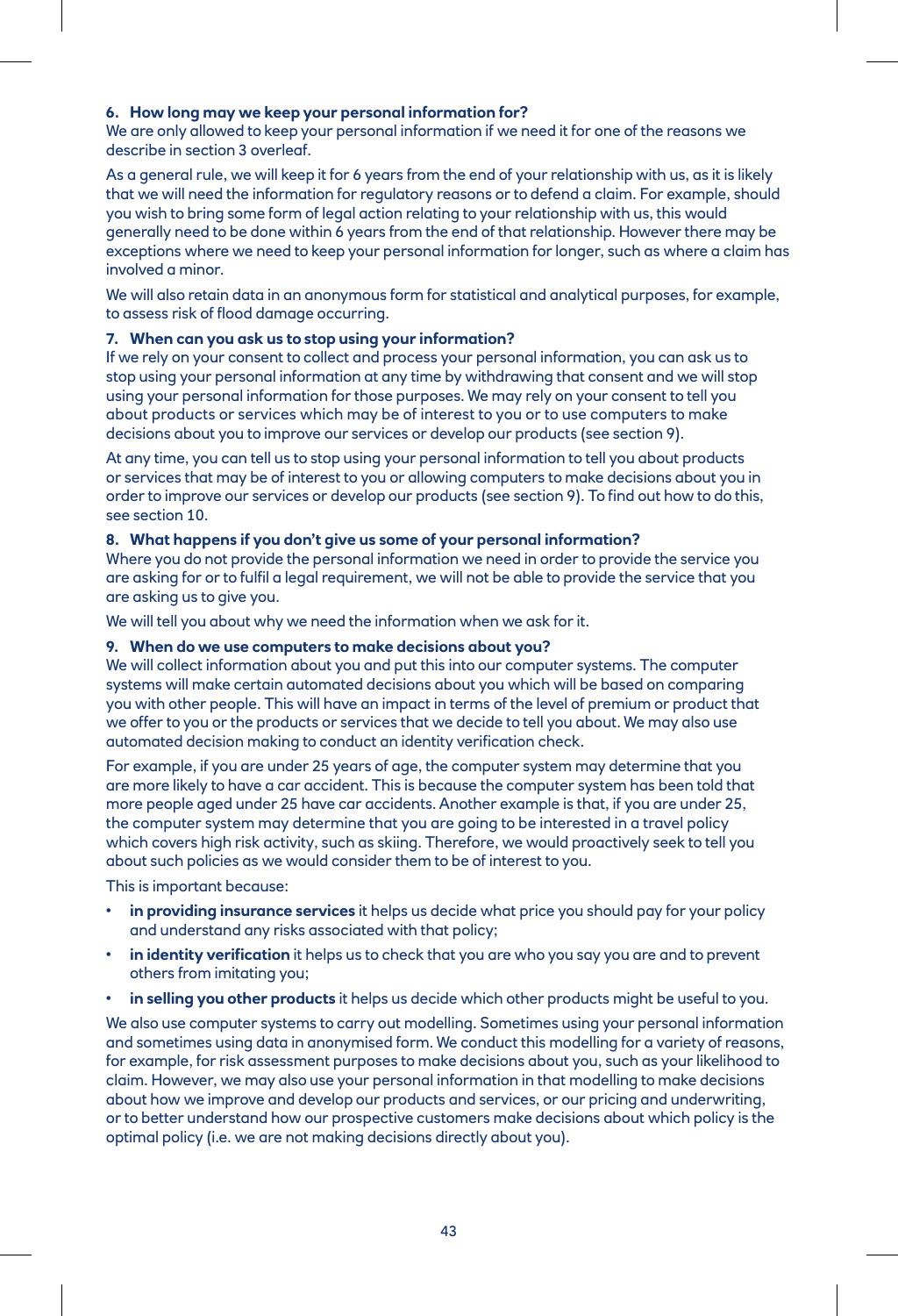#### **10.How to contact us about this privacy notice**

Our Data Protection Officer is in charge of answering questions about this privacy notice or your requests to exercise your rights which are set out below. The Data Protection Office may be contacted at U K Insurance Limited, Churchill Court, Westmoreland Road, Bromley BR1 1DP.

#### **You may contact us at the address above for one or more of the following reasons:**

- 1. To ask us to fix information about you that is wrong or incomplete, or to delete personal information about you (the so-called "Right to be Forgotten").
- 2. To tell us you no longer agree to, that you object to, or that you wish to restrict us using information about you and ask us to stop.
- 3. A right of access, namely to ask us to provide you with a copy of all of the personal information that we have about you. To receive this information please write to the Data Rights Team, U K Insurance Limited, Churchill Court, Westmoreland Road, Bromley BR1 1DP.
- 4. A "data portability" right, namely to obtain and reuse the information that you have provided to us for your own purposes across different services. You may ask for this information to be provided directly to you or directly to another organisation. We will provide the information in a machine readable format so that another organisation's software can understand that information.
- 5. To ask us not to use information about you in a way that allows our computer systems to make decisions about you (as explained in section 9).

Sometimes we will not be able to stop using your personal information when you ask us to (e.g. where we need to use it because the law requires us to do so or we need to retain the information for regulatory purposes).

In other cases, if we stop using your personal information, we will not be able to provide services to you, such as administering your insurance policy or servicing your claim.

We will tell you if we are unable to comply with your request, or how your request might impact you, when you contact us.

#### **Complaints**

If you have any concerns about the way in which we are using your personal information, please contact our Data Protection Officer in the first instance and we will endeavour to resolve your concern. However, you do also have the right to complain about how we treat your personal information to the Information Commissioner's Office ("**ICO**"). The ICO can be contacted at:

ICO website: <https://ico.org.uk/global/contact-us/>

ICO telephone: 0303 123 1113

ICO textphone: 01625 545860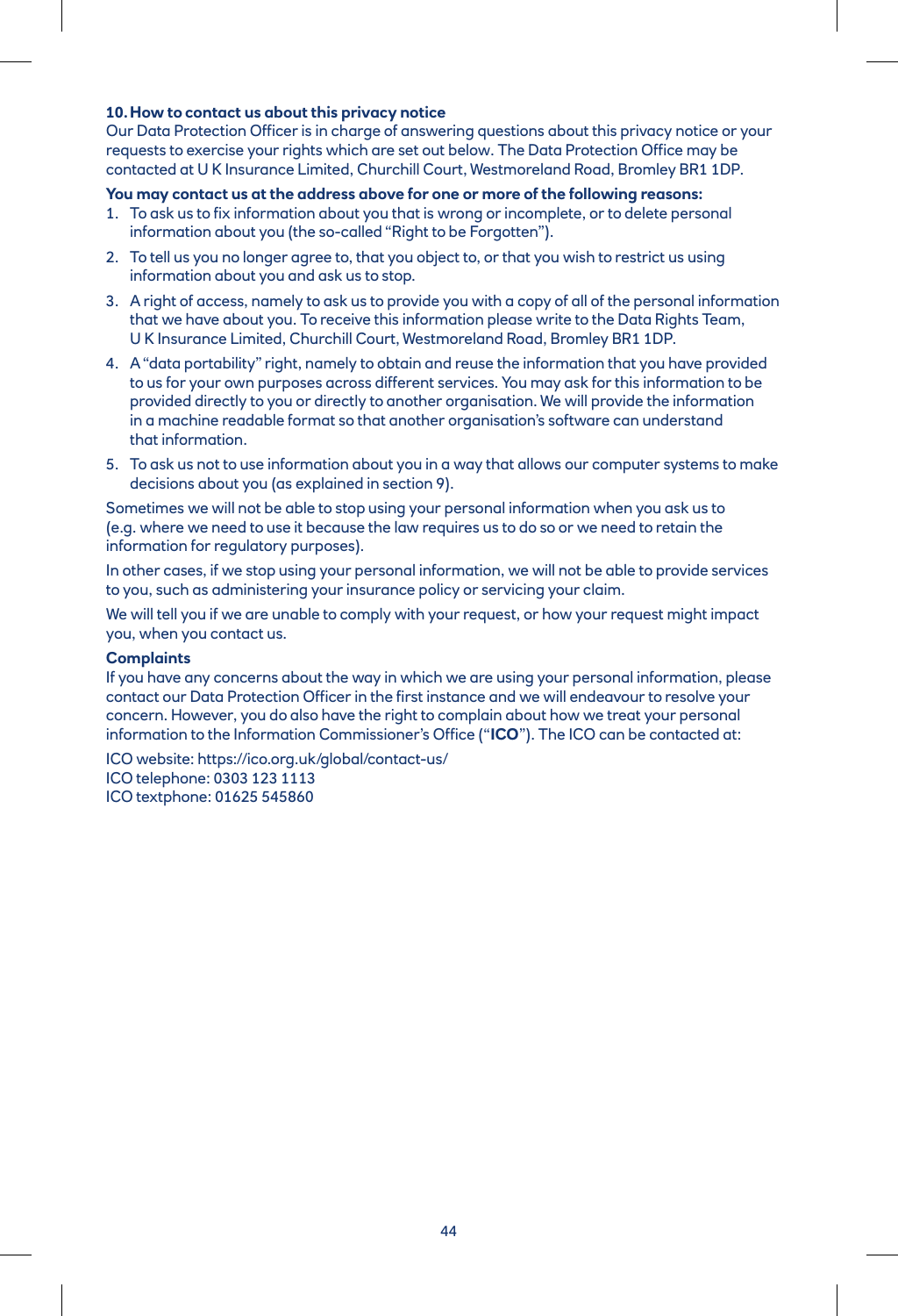# **How To Claim, How To Complain and Our Regulator**

| How to make a claim                                                                                           | Please call                                                                                               |
|---------------------------------------------------------------------------------------------------------------|-----------------------------------------------------------------------------------------------------------|
| While you are away:<br>If you are injured or ill while you are away,<br>call our Emergency Assistance Service | 0345 609 0456<br>+44 1252 763 659 from abroad<br>Lines are open 24 hours a day, 365 days a year           |
| Non-emergency claims                                                                                          | 0345 609 0456 in the UK<br>+44 1252 763 659 from abroad<br>Lines are open 9am to 5pm Monday to Friday     |
| Legal Costs claims                                                                                            | 0345 246 2070 in the UK<br>+44 1275 557 950 from abroad<br>Lines are open 24 hours a day, 365 days a year |

#### **How to complain**

If **you** need to complain:

- For issues relating to the purchase or administration of **your** insurance (including any upgrades and endorsements) or a claim **you** have made:
	- Please call **us** on 0345 609 0456.
	- If **you** wish to write, then please address **your** letter to Customer Relations, P O Box 1150, Churchill Court, Bromley BR1 9WA.
- **You** can refer complaints about claims under Section G to arbitration instead (where an independent person, known as an arbitrator, makes a decision to settle the dispute). The Arbitrator will be a solicitor or barrister or other suitably qualified person that **you** and **we** agree on. If **we** cannot agree then **we** will ask the Chartered Institute of Arbitrators to decide. The Arbitrator's decision will be final and whoever does not win will have to pay all costs and expenses.

If **we** cannot sort out the differences between **you** and **us**, **you** can take the matter to the Financial Ombudsman Service (FOS). It is an independent organisation that operates according to the rules made by the Financial Conduct Authority.

Their address is: The Financial Ombudsman Service, Exchange Tower, London E14 9SR. Phone: 0800 023 4567 or 0300 123 9 123. **You** can visit the FOS website at **[www.fos.org.uk](http://www.fos.org.uk)**

The FOS will contact **us** for **you**. The FOS will tell **you** its decision direct. Being referred to the FOS will not affect your **legal** rights.

If **you** are a business and for any reason **your** complaint falls outside of the jurisdiction of the FOS then **we** will still respond to **your** complaint but if **we** cannot sort out the differences between **us you** will not be able to refer the matter to FOS. However, this will not affect **your** legal rights.

#### **Details about our regulator**

U K Insurance Limited is authorised by the Prudential Regulation Authority and regulated by the Financial Conduct Authority and the Prudential Regulation Authority. Registration number 202810. The Financial Conduct Authority website, which includes a register of all regulated firms can be visited at **[www.fca.org.uk](http://www.fca.org.uk)**, or the Financial Conduct Authority can be contacted on 0800 111 6768. The Prudential Regulation Authority website can be visited at **[www.bankofengland.co.uk/pra](http://www.bankofengland.co.uk/pra)**, or the Prudential Regulation Authority can be contacted on 020 7601 4878.

#### **The Financial Services Compensation Scheme**

General insurance claims are covered by the Financial Services Compensation Scheme. Full details of the cover available can be found at **[www.fscs.org.uk](http://www.fscs.org.uk)**. U K Insurance Limited is a member of this scheme.